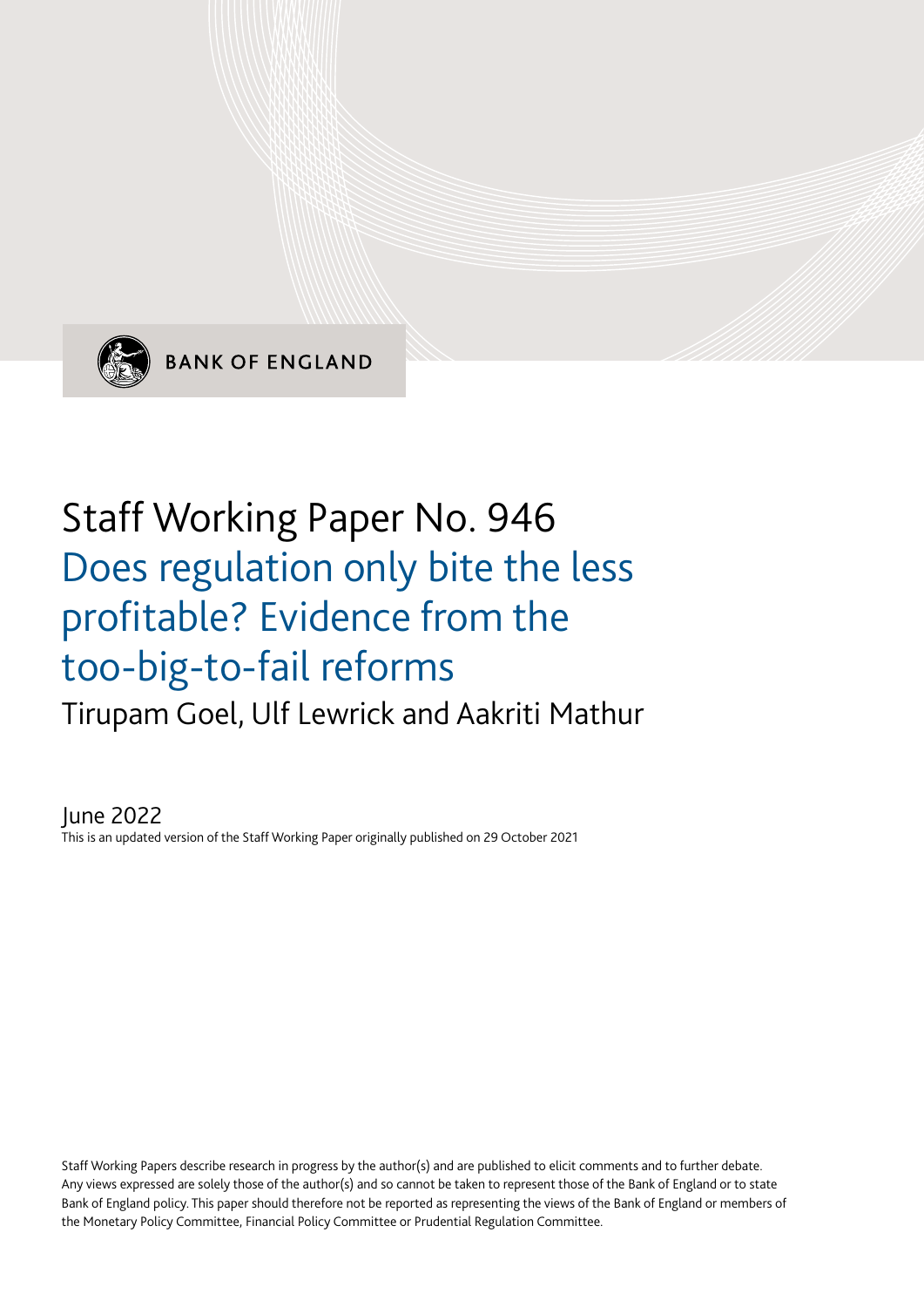

**BANK OF ENGLAND** 

## Staff Working Paper No. 946 Does regulation only bite the less profitable? Evidence from the too-big-to-fail reforms Tirupam Goel,<sup>(1)</sup> Ulf Lewrick<sup>(2)</sup> and Aakriti Mathur<sup>(3)</sup>

## Abstract

Profitability shapes banks' responses to higher capital requirements. It underpins the opportunity cost of downsizing and the ability to generate capital. We assess its role based on a major reform, using textual analysis to identify the timing of banks' responses. Consistent with our model, less profitable banks contract in response to higher capital surcharges. Banks near the regulatory thresholds that determine the surcharges shrink further. More profitable banks, conversely, continue to increase their systemic importance. The reallocation of activity to these banks can improve efficiency. However, these banks have also been more exposed to tail risk during the Covid crisis.

Key words: Global systemically important bank (G-SIB), textual analysis, capital regulation, systemic risk, bank profitability, difference-in-differences (DD).

JEL classification: G21, G28, L51.

- (2) Bank for International Settlements and a research fellow at the University of Basel. Email: ulf.lewrick@bis.org
- (3) Bank of England. Email: aakriti.mathur@bankofengland.co.uk

The Bank's working paper series can be found at www.bankofengland.co.uk/working-paper/staff-working-papers

Bank of England, Threadneedle Street, London, EC2R 8AH Email enquiries@bankofengland.co.uk

© Bank of England 2021 ISSN 1749-9135 (on-line)

<sup>(1)</sup> Bank for International Settlements. Email: tirupam.goel@bis.org (corresponding author)

The views expressed in this paper are those of the authors and not necessarily of the Bank for International Settlements or the Bank of England. For their helpful comments, we thank Viral Acharya, Cathérine Casanova, Stijn Claessens, Ben Cohen, Hans Degryse, Jens Forssbæck (discussant), Neeltje van Horen, Damien Lynch, Mike Mariathasan, Karsten MÜller (discussant), Aniruddha Rajan, Christian Schmieder, Philipp Schnabl, Andreas Schrimpf, Alison Scott, Hyun Song Shin, ElŐd Takáts, Nikola Tarashev, Karamfil Todorov, Kostas Tsatsaronis, Christian Upper, Tamas Vadasz, Francesca Vinci (discussant), Quynh-Anh Vo, Lijie Yu (discussant) as well as seminar participants at the Bank of England, the Bank for International Settlements, the Federal Reserve Board, the French Finance Association meetings, KU Leuven, the 37th Symposium on Money, Banking and Finance, the Money and Finance Research Group, World Finance Conference, the 52nd Annual Conference of the Money, Macro and Finance Society at Cambridge, IFABS Oxford 2021, Reserve Bank of India, the Workshop on Sustainable Banking at the University of Zurich and India Finance Conference 2021 (third best paper prize). We also thank Jhuvesh Sobrun and Alan Villegas for assistance with the data set.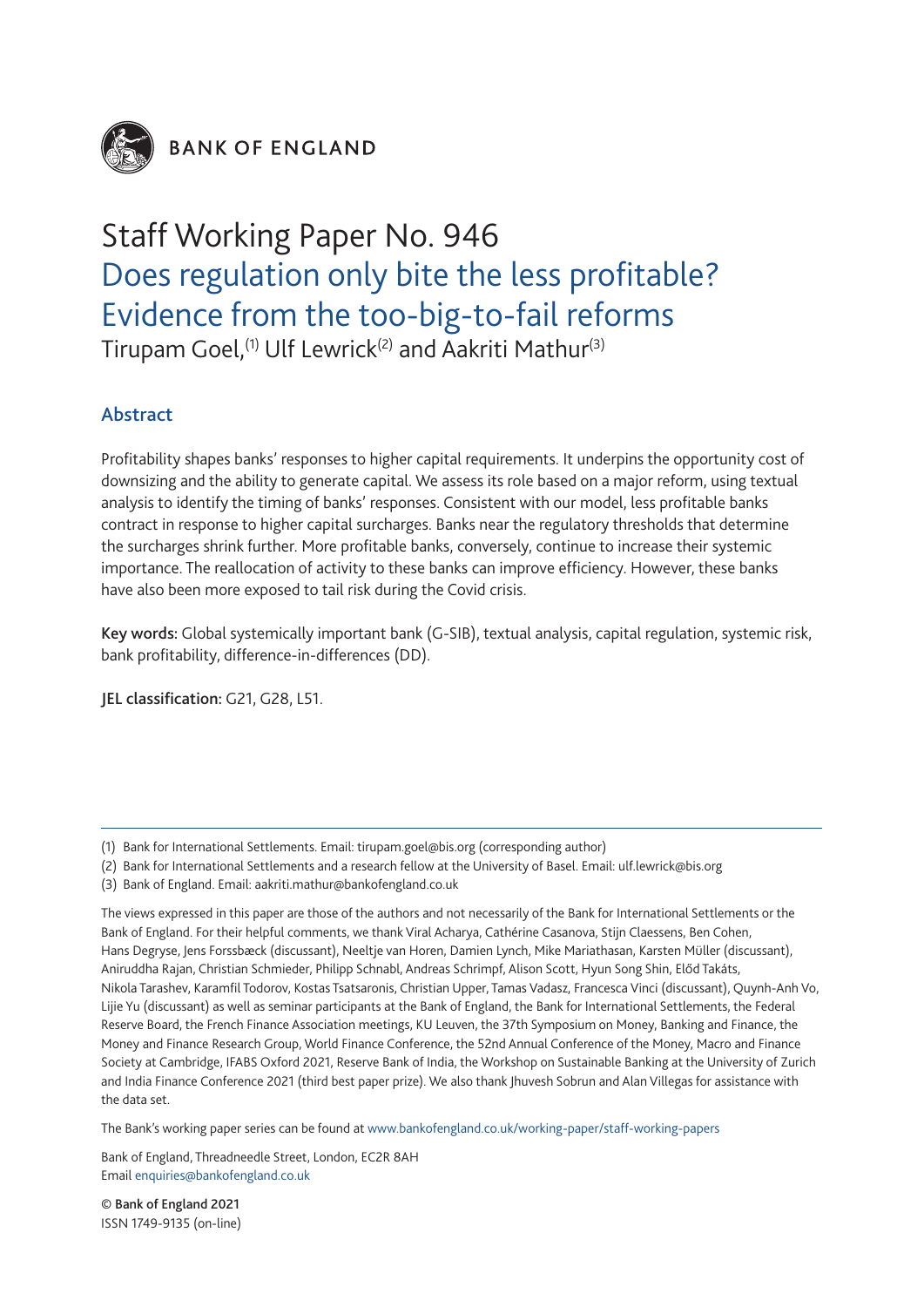## **1 Introduction**

Banks' responses to changes in regulation have received significant scrutiny, particularly since the reforms following the 2008 financial crisis (e.g. [Admati](#page-36-0) *et al.* [\(2013\)](#page-36-0)). A bank's pre-reform capitalisation plays a key role in determining how it adjusts to new regulation and the attendant impact on lending (e.g. [Berger](#page-37-0) *et al.*, [2008;](#page-37-0) [Gropp](#page-39-0) *et al.*, [2019;](#page-39-0) Jimenéz *[et al.](#page-39-1)*, [2017\)](#page-39-1). Yet, little is known about how pre-reform profitability shapes banks' balance sheet adjustment in response to regulation. Instead, much more attention has been dedicated to studying how regulation affects profitability (e.g. [Ahmad](#page-36-1) *et al.*, [2020\)](#page-36-1).

Profitability is key to the trade-off banks face when reacting to tighter regulation. It not only determines the opportunity cost of shrinking business activities, but also underpins the ability to raise capital organically, i.e. by retaining profits. Understanding how profitability affects banks' responses to new capital requirements is therefore crucial for understanding how regulation works. This matters particularly for the regulation of large banks whose resilience is critical for the stability of the financial system.

In this paper, we examine how profitability determines banks' adjustments to regulation. We assess a cornerstone of the too-big-to-fail reforms: the framework for Global Systemically Important Banks (G-SIBs). The framework imposes additional capital surcharges on some – but not all – large internationally active banks, which therefore create incentives for these banks to reduce their systemic importance.<sup>[1](#page-2-0)</sup> Notably, the calibration of the capital surcharges is exogenous to the banks' pre-reform profitability. It thus provides an ideal setup to evaluate the role of bank profitability in an international context using publicly available data.

Our main contribution is to show empirically that profitability plays a determining role in shaping banks' response to changes in capital requirements, even after controlling

<span id="page-2-0"></span><sup>&</sup>lt;sup>1</sup>The G-SIB framework defines systemic importance as the weighted average of a bank's market share in various financial activities. Systemic importance is thus tightly linked to the size of the bank and provides an estimate of the impact a bank's failure would have on the financial system [\(BCBS,](#page-37-1) [2021\)](#page-37-1).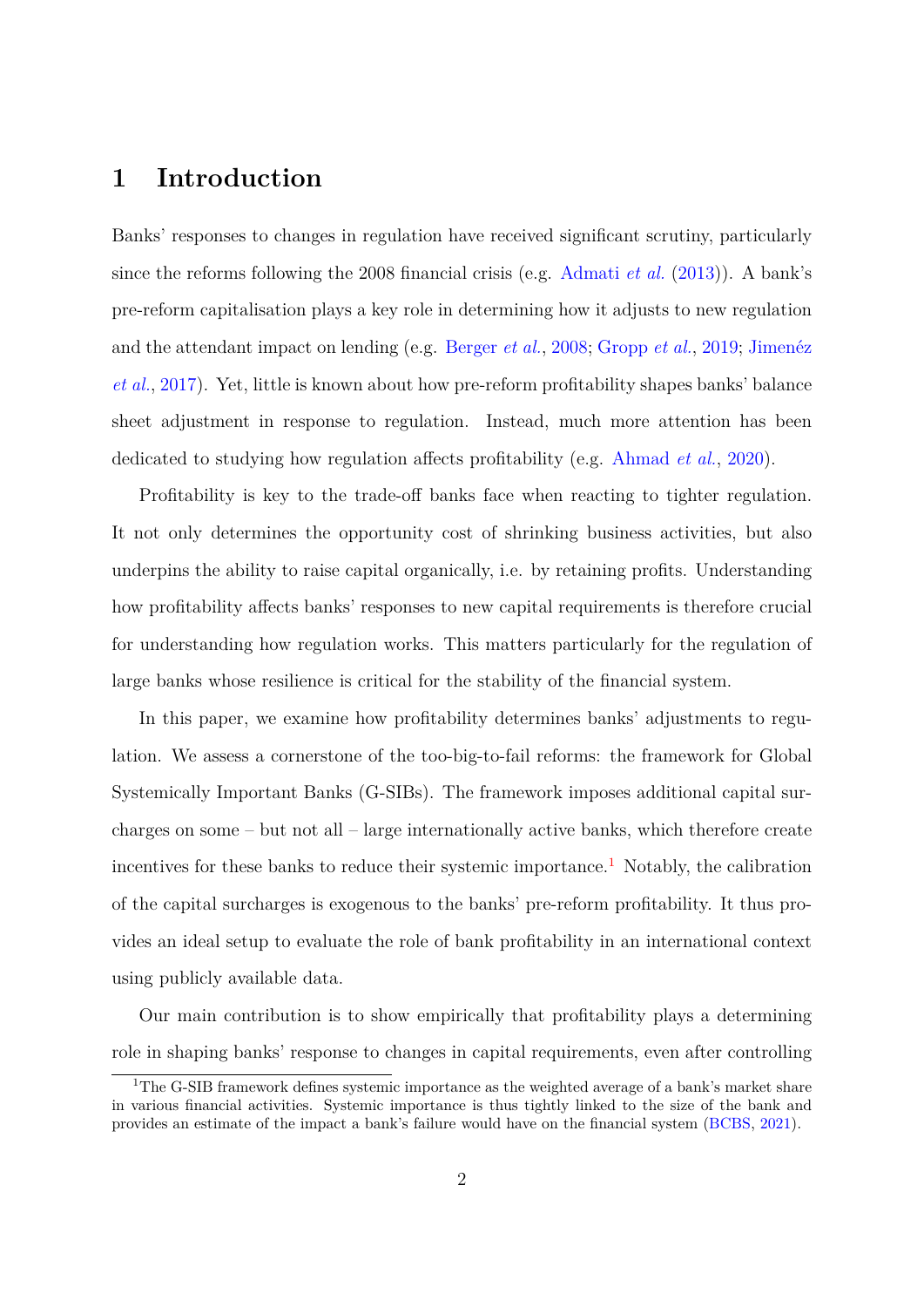for bank capitalisation. Our difference-in-differences (DD) approach reveals that the framework caused the less profitable G-SIBs, i.e. those with pre-treatment return on assets (ROA) below the sample median, to cut back their systemic importance relative to the less profitable Non G-SIBs (i.e. banks not subject to the framework). Exploiting discontinuities in the calibration of the rules, we show that the contraction was even stronger for those G-SIBs that were close to the regulatory thresholds that determine their capital surcharges. By contrast, the more profitable G-SIBs continued to raise their systemic importance in sync with the more profitable Non G-SIBs. Including profitability as a third interaction term in the difference-in-differences approach, we establish that the wedge between more and less profitable G-SIBs, as compared with the corresponding wedge between more and less profitable Non G-SIBs, has increased significantly.

We present a theoretical framework to rationalise our empirical results. The model predicts that in response to higher capital requirements a more profitable bank shrinks its balance sheet by less (or expands it by more) than a less profitable bank – this is because the opportunity cost of shrinking is higher for a more profitable bank. To fund the relatively larger balance sheet, the more profitable bank raises more capital. Consistent with this mechanism, we show empirically that more profitable G-SIBs responded to the G-SIB framework by raising more capital than their less profitable peers.

What do these findings imply for policy? In addition to supporting G-SIBs' resilience by raising their capital ratios, the framework promotes a reallocation of banking activity towards the more profitable banks. This could enhance intermediation efficiency. However, the reallocation can raise financial stability concerns if higher profitability is based on greater risk taking. We test this hypothesis using the Covid-19 crisis as an experiment. Our results indicate that the more profitable G-SIBs experienced a larger increase in systemic risk during the pandemic, suggesting that higher profitability in good times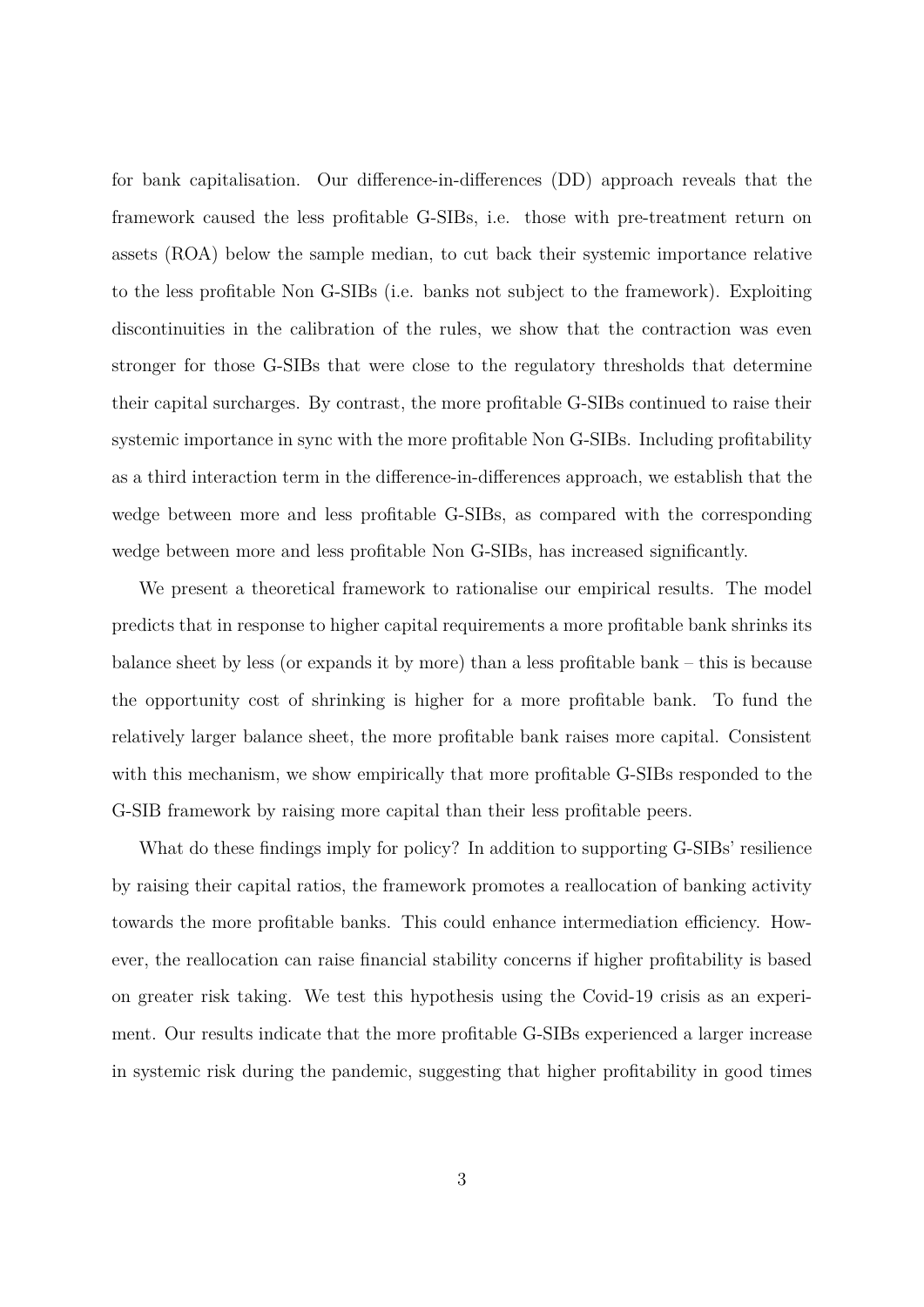may reflect greater exposure to tail risks (e.g. [Meiselman](#page-40-0) *et al.* [\(2020\)](#page-40-0)).[2](#page-4-0)

Taken together, our findings suggest that the impact of regulation can vary considerably across banks. This underscores the value of complementary policy measures, such as enhanced supervision and resolution requirements, to contain banks' exposure to tail events and help address systemic risk.

A methodological contribution of our paper is the identification of regulatory treatments based on textual analysis. Identifying treatment dates is challenging since major reforms are generally announced long before their implementation, and they are phasedin over multiple years. The G-SIB framework is no exception: it was announced in 2011, while the implementation of higher capital requirements was phased in from 2016 to 2018 [\(BCBS,](#page-37-2) [2013\)](#page-37-2). We use word-count analysis, and also distinguish between action-oriented versus general discussions of the G-SIB framework in banks' annual reports, to identify 2015 as the year when G-SIBs started incorporating the framework into their strategic planning. Annual reports originate from decision makers within banks, and contain valuable information about how regulatory reforms affect a bank's strategy. Despite these benefits, academic research has thus far made little use of the text contained in annual reports to assess the effects of regulatory reforms.

Several robustness checks confirm that bank profitability, rather than other factors such as banks' domicile or business model, is the main determinant of banks' response to the framework. We also consider a variety of alternative measures of profitability or alternative estimation approaches, such as matching. Furthermore, we exploit the flexibility of our textual analysis to consider the possibility of varying treatment dates across G-SIBs. For this, we use recent advances in staggered difference-in-differences approaches (e.g. [Callaway and Sant'Anna](#page-37-3) [\(2021\)](#page-37-3)). Our conclusions prove robust both quantitatively and in terms of statistical significance in all these experiments.

<span id="page-4-0"></span><sup>&</sup>lt;sup>2</sup>We measure systemic risk based on the widely used SRISK measure [\(Acharya](#page-36-2) *et al.*, [2012;](#page-36-2) [Brownlees](#page-37-4) [and Engle,](#page-37-4) [2016\)](#page-37-4). Our measure of systemic importance explains close to half of the variation in SRISK.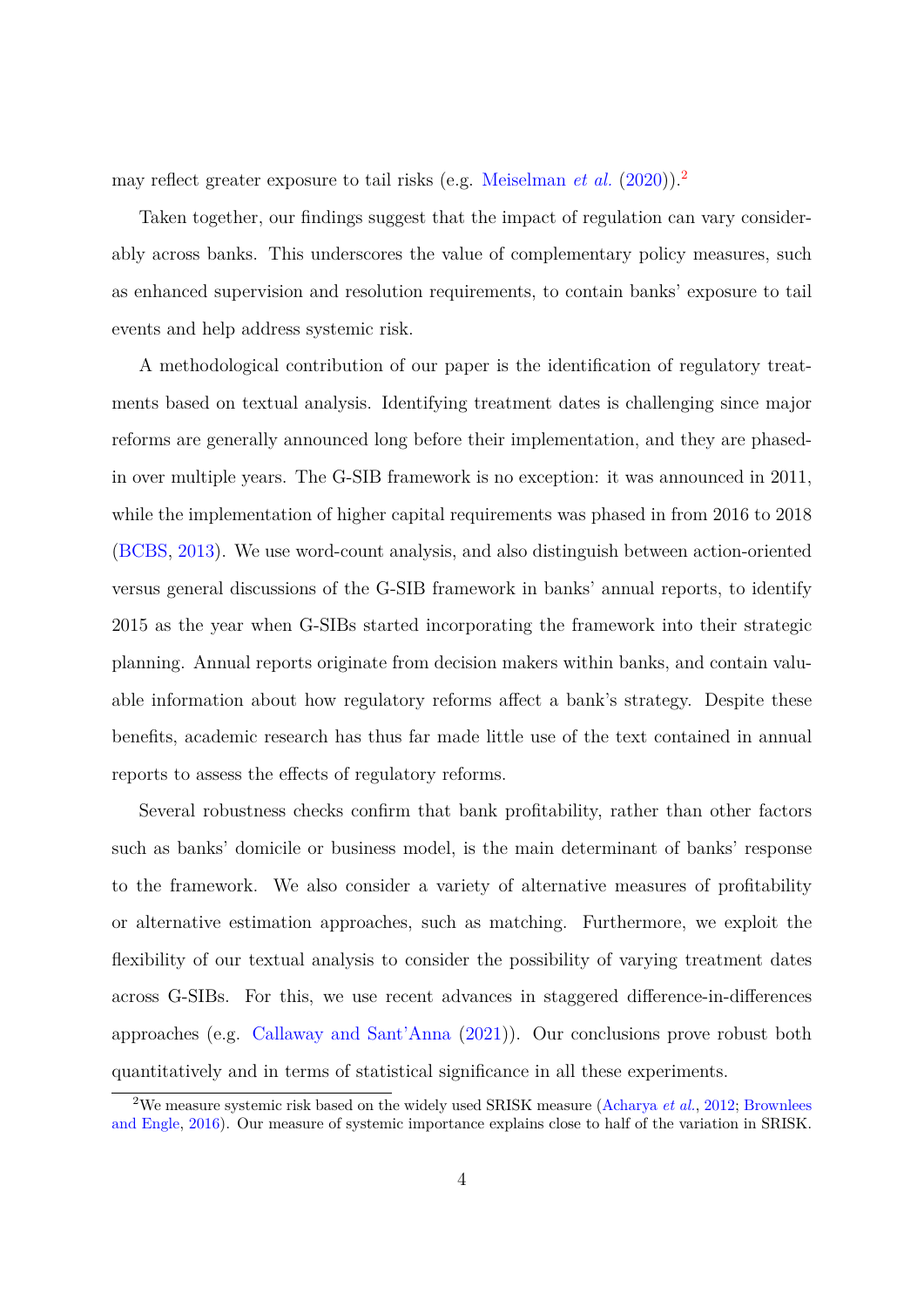**Related literature** Our paper makes three contributions to the banking literature. First, it advances a growing literature on the determinants of how banks adjust to regulatory reforms. Most of the literature has focused on the role of capital, i.e. banks' *present* ability to meet capital requirements. For instance, [Berger](#page-37-0) *et al.* [\(2008\)](#page-37-0) and [Gropp](#page-39-0) *[et al.](#page-39-0)* [\(2019\)](#page-39-0) show that poorly capitalised banks respond more quickly and strongly than their peers to tighter regulatory targets, and typically pursue balance sheet adjustments rather than raising capital via retaining earnings. This conclusion accords with [Kashyap](#page-39-2) *[et al.](#page-39-2)* [\(2010\)](#page-39-2), who underscore that frictions in raising capital externally have a material impact on banks' response to higher requirements. In a similar vein, Jimenéz *et al.* [\(2017\)](#page-39-1) conclude that the impact of dynamic provisioning requirements depends on banks' capitalisation. Complementing this line of research, our paper shows that even after controlling for capitalisation levels, pre-treatment profitability, i.e. the ability to generate capital in the future, proves to be a key driver of banks' responses to changes in capital requirements.

Our finding relates to that of [Cohen and Scatigna](#page-37-5) [\(2016\)](#page-37-5), who report that the more profitable banks expanded lending by more amid rising regulatory requirements after the 2007–08 crisis. Fang *[et al.](#page-38-0)* [\(2020\)](#page-38-0), for the case of emerging markets, and [De Jonghe](#page-38-1) *[et al.](#page-38-1)* [\(2020\)](#page-38-1), for banks in Belgium, document that weaker banks contract credit supply by more when faced with higher capital requirements. Our work is also related to [Peek](#page-40-1) [and Rosengren](#page-40-1) [\(1995\)](#page-40-1) who establish that banks facing binding regulatory requirements in response to negative shocks to capital are likely to shrink by more. Relatedly, [Goel](#page-39-3) *[et al.](#page-39-3)* [\(2020\)](#page-39-3) use a theoretical model to show that banks' internal reallocation of capital in response to regulatory changes depends on the relative profitability of their business units.

Second, we propose a new methodology to identify regulatory treatments. Previous research has relied on announcement dates, such as the publication of the assessment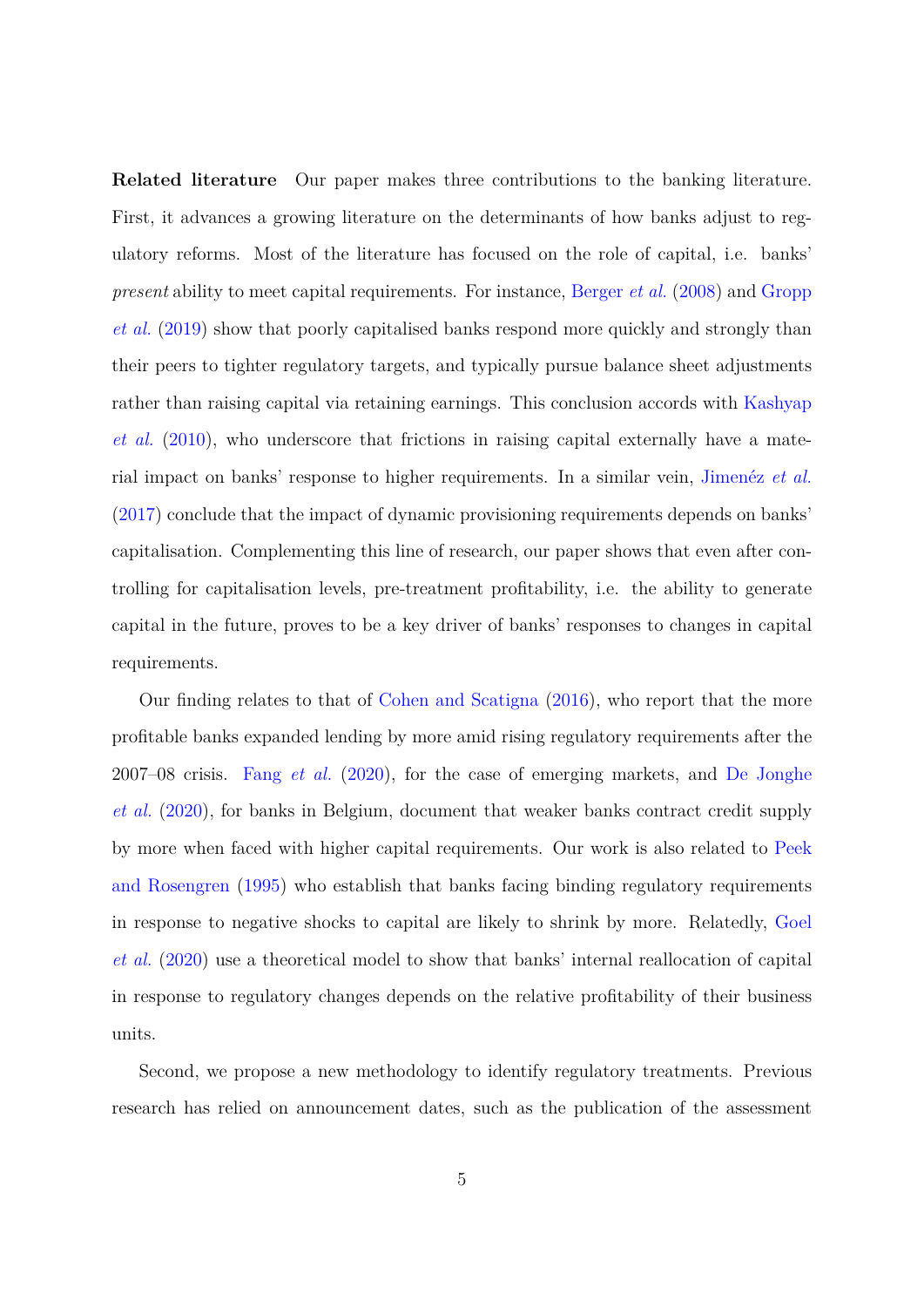methodology or banks' initial G-SIB designation (eg, [Financial Stability Board](#page-38-2) [\(2021\)](#page-38-2) or [Violon](#page-40-2) *et al.* [\(2020\)](#page-40-2)). It is, however, far from obvious when banks would start to incorporate future requirements into their capital planning. Our approach uses banks' annual reports which contain key insights around when and how banks respond to regulatory reforms. Several previous studies have relied on annual reports as a source of information about *non-financial* firms. For instance, keyword searches on 10-K filings of U.S. firms have been used, for example, by [Hoberg and Maksimovic](#page-39-4) [\(2015\)](#page-39-4) and [Buehlmaier](#page-37-6) [and Whited](#page-37-6) [\(2018\)](#page-37-6) to assess financial constraints, [Friberg and Seiler](#page-38-3) [\(2017\)](#page-38-3) to construct measures of risk and ambiguity, and [Hoberg and Moon](#page-39-5) [\(2017\)](#page-39-5) for measuring offshoring activities. [Hassan](#page-39-6) *et al.* [\(2019\)](#page-39-6), in turn, use earnings conference calls to measure the effect of firms' exposure to political risk. Our paper builds on this line of research by adopting a two-step approach, in which we first perform a keyword search and then evaluate the context of the keyword occurrences to sharpen the interpretation of the search results.

Finally, this paper furthers our understanding of the effectiveness of post-crisis reforms aimed at addressing the too-big-to-fail problem, which remains a policy priority. While an established literature assesses the effects of capital requirements on banks' balance sheets or risk-taking (see [Adrian](#page-36-3) *et al.* [\(2018\)](#page-36-3) for a discussion), less is known about the effect of regulation on the systemic importance of banks.[3](#page-6-0)*,*[4](#page-6-1) [Violon](#page-40-2) *et al.* [\(2020\)](#page-40-2), for instance, find that relative to Non G-SIBs, G-SIBs cut back on asset growth and leverage, whereas other measures, such as ROA, were little affected. Goel *[et al.](#page-38-4)* [\(2019\)](#page-38-4) point to an acceleration of G-SIBs' balance sheet adjustments after the G-SIB framework was introduced. [Behn and](#page-37-7) [Schramm](#page-37-7) [\(2021\)](#page-37-7) assess the impact of G-SIB designation on syndicated lending, and find no effect, while [Degryse](#page-38-5) *et al.* [\(2020\)](#page-38-5) point to an adverse effect on lending volumes. In a

<span id="page-6-0"></span><sup>3</sup>Few papers assess size-dependent bank regulation quantitatively, including [Corbae and D'Erasmo](#page-38-6) [\(2021\)](#page-38-6), [Passmore and von Hafften](#page-40-3) [\(2019\)](#page-40-3), and [Goel](#page-38-7) [\(2016\)](#page-38-7).

<span id="page-6-1"></span><sup>&</sup>lt;sup>4</sup>In contrast to our focus on the medium-term impact, a different strand of the literature studies the immediate market response to the disclosure of G-SIB designations (e.g. [Moenninghoff](#page-40-4) *et al.* [\(2015\)](#page-40-4), [Bongini](#page-37-8) *et al.* [\(2015\)](#page-37-8) or the effect of the G-SIB framework on intermittent window dressing by banks (e.g. [Behn](#page-37-9) *et al.* [\(2019\)](#page-37-9), [Garcia](#page-38-8) *et al.* [\(2021\)](#page-38-8)).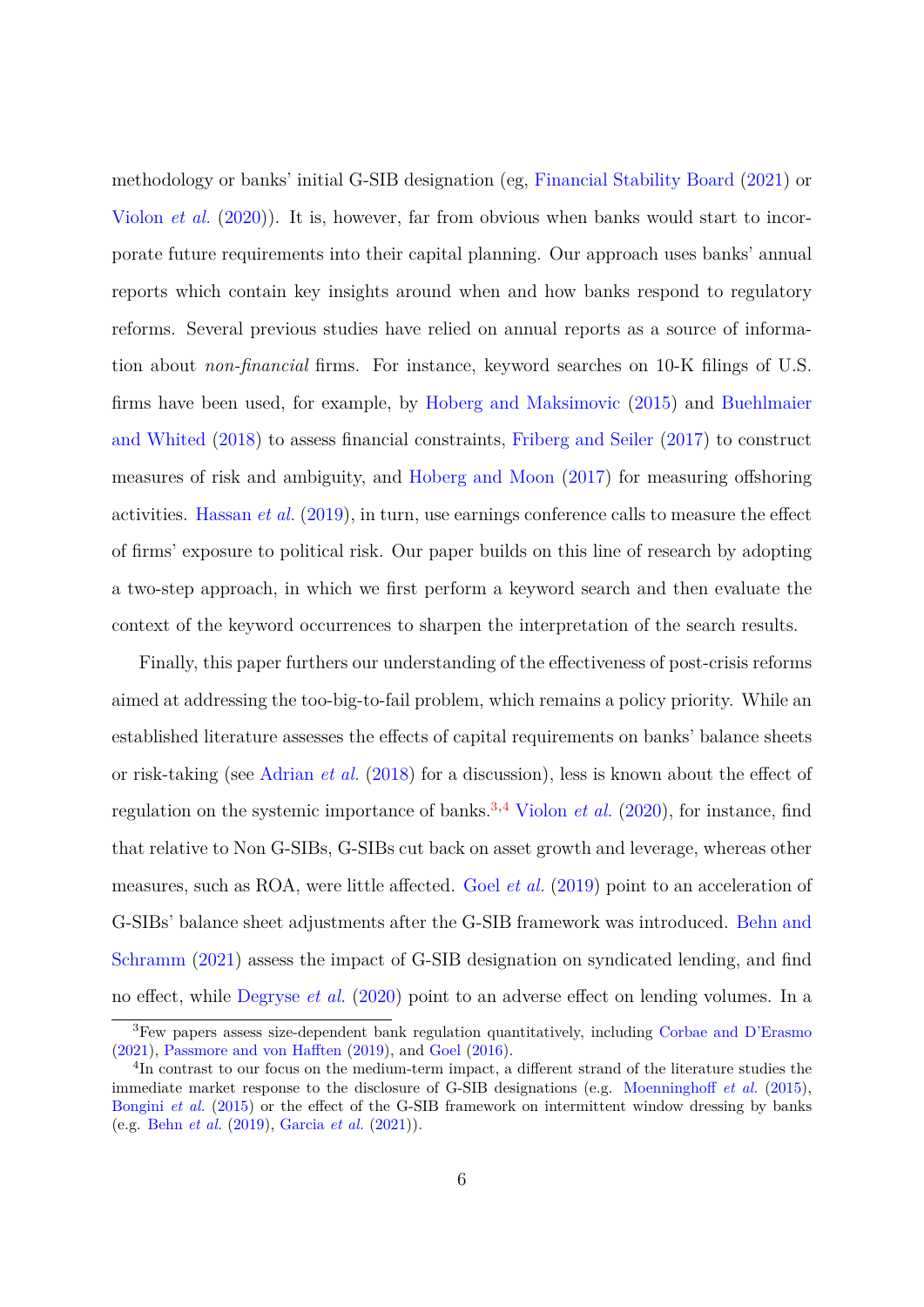similar vein, [Favara](#page-38-9) *et al.* [\(2021\)](#page-38-9) find that G-SIBs in the United States reduced corporate lending relative to other large U.S. banks. By contrast, our focus is on the framework's impact on the overall systemic importance of G-SIBs. Our analysis thus complements the ongoing evaluation of reforms to address the too-big-to-fail impasse.

We organise the remainder of this paper as follows. In Section [2,](#page-7-0) we outline the main features of the G-SIB framework and discuss how we take advantage of textual analysis to identify the regulatory treatment. Section [3](#page-11-0) introduces the data before we turn to our empirical methodology in Section [4.](#page-13-0) We discuss our main empirical results in Section [5](#page-18-0) and present a model in Section [6](#page-24-0) to rationalise our findings. Section [7](#page-28-0) assesses the robustness of our findings and considers the financial stability implications. We conclude with Section [8.](#page-35-0) The online appendix contains additional background information on the G-SIB framework and the textual analysis. It also provides additional results and robustness checks.

## <span id="page-7-0"></span>**2 Institutional details and identifying treatment**

#### **2.1 The G-SIB framework**

We use the G-SIB framework, a cornerstone of the too-big-to-fail reforms, to study the potentially differential impact of capital regulation on more and less profitable banks.

The goal of the framework is to induce large internationally active banks to internalise the negative externalities they impose on the global banking system (see Chapter SCO40 in [BCBS](#page-37-1) [\(2021\)](#page-37-1)). To this end, the framework imposes capital requirements that are proportional to banks' systemic importance. Systemic importance is measured based on the G-SIB *score*, which is equal to the weighted average of banks' market share in various financial activities (see [A](#page-41-0)ppendix  $\overline{A}$  for more details on the framework). The score thus approximates the systemic impact of a bank's failure [\(BCBS,](#page-37-1) [2021\)](#page-37-1).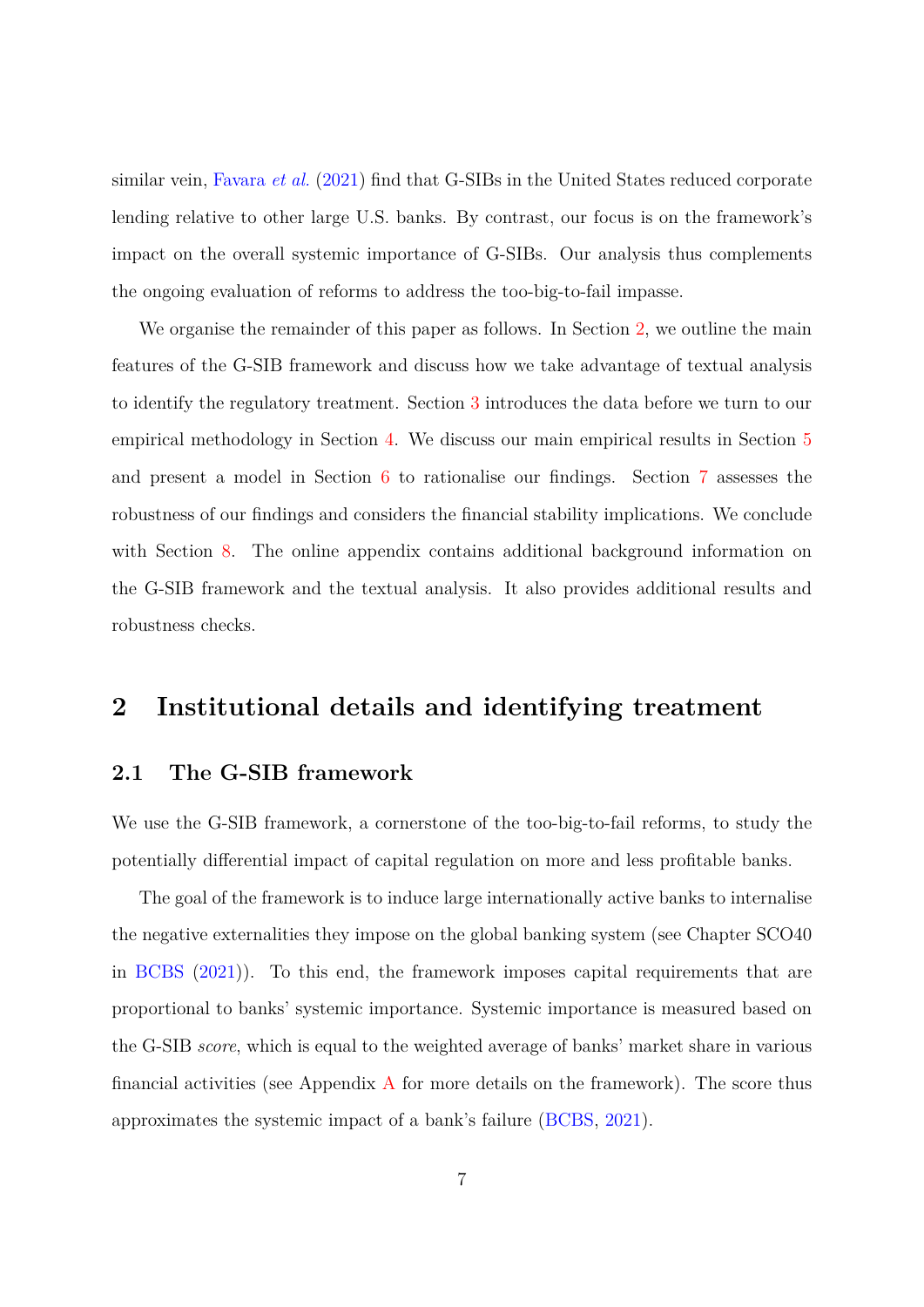Banks with scores above a certain threshold are designated as *global systemically important banks* or "G-SIBs". We refer to all other banks in the sample of large internationally active banks that the framework assesses as "Non G-SIBs". The framework does not impose any additional requirements on Non G-SIBs. By contrast, G-SIBs are grouped into different "buckets" based on their scores, and those with higher scores have to meet higher capital requirements. As a result, the framework creates incentives for G-SIBs to reduce their systemic importance depending on how much costlier capital is relative to debt [\(Kashyap](#page-39-2) *et al.*, [2010\)](#page-39-2).

Several features of the framework facilitate our analysis. For one, the regulatory treatment is not directly related to banks' profitability, which we exploit in our empirical analysis. In addition, the framework applies across jurisdictions on a consistent basis and relevant underlying data are made publicly available. This allows us to draw conclusions in an international context and in a fully transparent manner. Moreover, the rules-based framework makes the identification of the treated banks (G-SIBs) and control banks (Non G-SIBs) straightforward.

#### **2.2 Applying textual analysis to identify the treatment date**

Identifying precisely when banks respond to the G-SIB framework is challenging for several reasons. Like other major reforms, the G-SIB framework was announced (2011) long before its implementation (2016). In addition, the implementation was phased-in gradually (from 2016 to 2018). While existing studies on the evaluation of regulatory reforms in general or the G-SIB framework in particular tend to use the announcement or implementation date as the *treatment* date, it is not obvious as to how much in advance banks adjust.[5](#page-8-0)

<span id="page-8-0"></span> ${}^{5}$ Event studies around key announcement dates (such as the publication of the G-SIB methodology or the list of G-SIBs) are not subject to these challenges because their goal is to assess the immediate market impact. These studies, however, are mute on the impact of the framework on banks' medium term strategic adjustments – the focus of our study.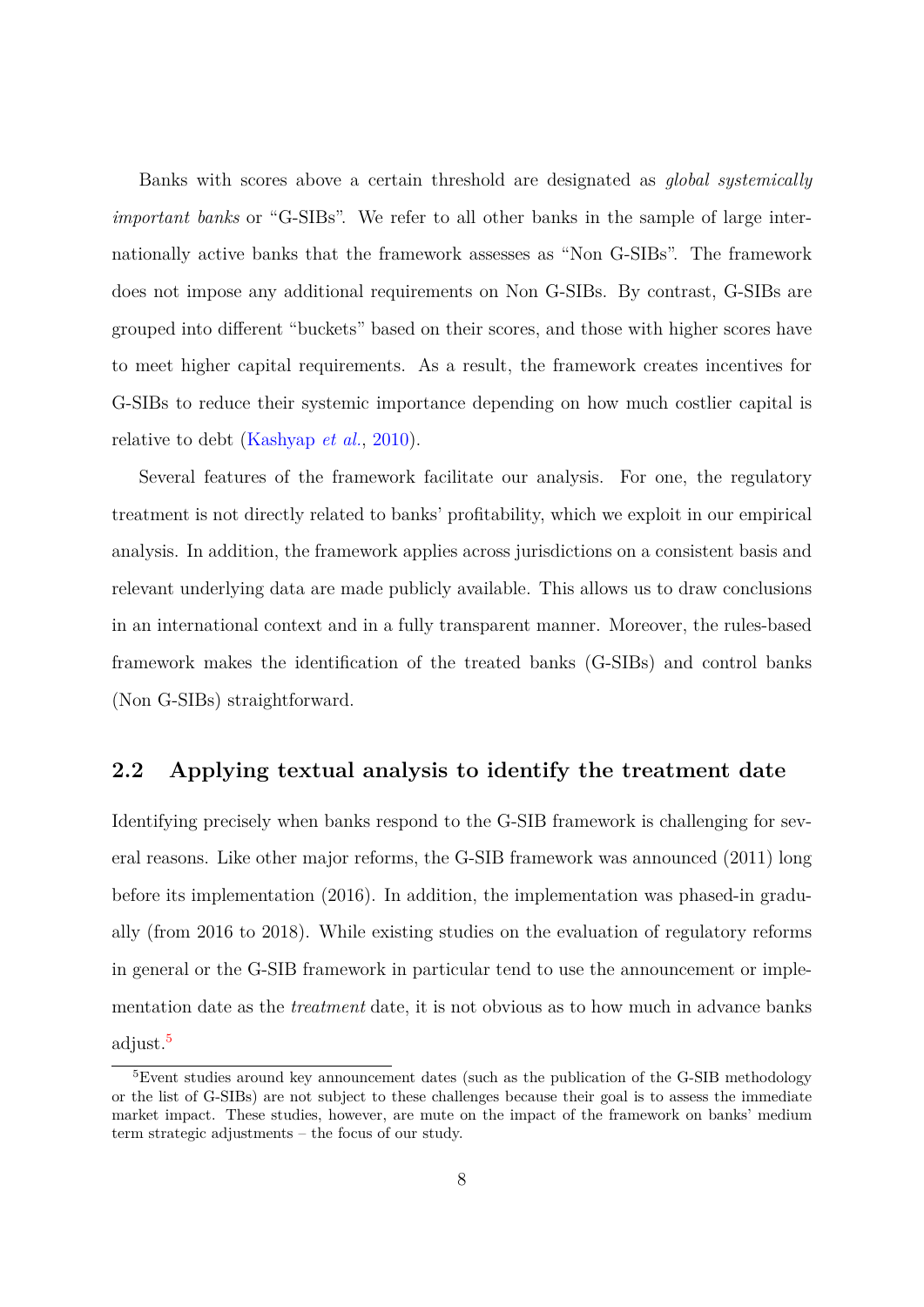

<span id="page-9-0"></span>



*Note*: The left-hand panel plots the average occurrences of keywords (see Appendix [B.1\)](#page-42-0) for banks that have G-SIB framework-related discussions in their annual reports, with 95% bootstrapped confidence intervals. The total G-SIB-related keywords for each bank-year are scaled by the total length of the annual report. The 12 largest Non G-SIBs are based on 2013 scores. We exclude from the control sample those banks that were designated as G-SIBs in 2011 but dropped from the G-SIB list thereafter. The right-hand panel plots the average and median share of action-oriented sentences between 2013 and 2015, calculated after exclusion of outliers. The graph further shows the 95% bootstrapped confidence intervals for the mean and median. Outliers are defined as observations 1.5 times the distribution's inter-quartile range below (above) the first (third) quartile. In both panels, the sample is restricted to G-SIBs based on pre-2015 designation.

We leverage banks' annual reports – a pivotal source of information about a bank's strategic response to new regulation – to identify the *de-facto* treatment date for the G-SIB framework. We first count the number of times keywords related to the G-SIB framework (e.g. "gsib" or "systemically relevant bank") appear in banks' annual reports (see Appendix [B.1](#page-42-0) for the full list of keywords). Following [Baker](#page-36-4) *et al.* [\(2016\)](#page-36-4), we then scale the keyword count by the total number of words in the annual report to adjust for changes in the length of the reports over time or across banks.

The evolution of scaled occurrences highlights a significant increase in frameworkrelated discussions by G-SIBs during 2014 and 2015 – in contrast to a decline observed for Non G-SIBs (see left-hand panel, Figure  $1$ ).<sup>[6](#page-9-1)</sup> Furthermore, the number of G-SIBs

<span id="page-9-1"></span><sup>&</sup>lt;sup>6</sup>The increase in the average scaled occurrences of G-SIBs from 2013 to 2014 and from 2014 to 2015 is statistically significant at the 5% level, based on a regression of scaled word counts on bank, country, and year dummies. Using a normalised version of the scaled word counts as in [Husted](#page-39-7) *et al.* [\(2020\)](#page-39-7)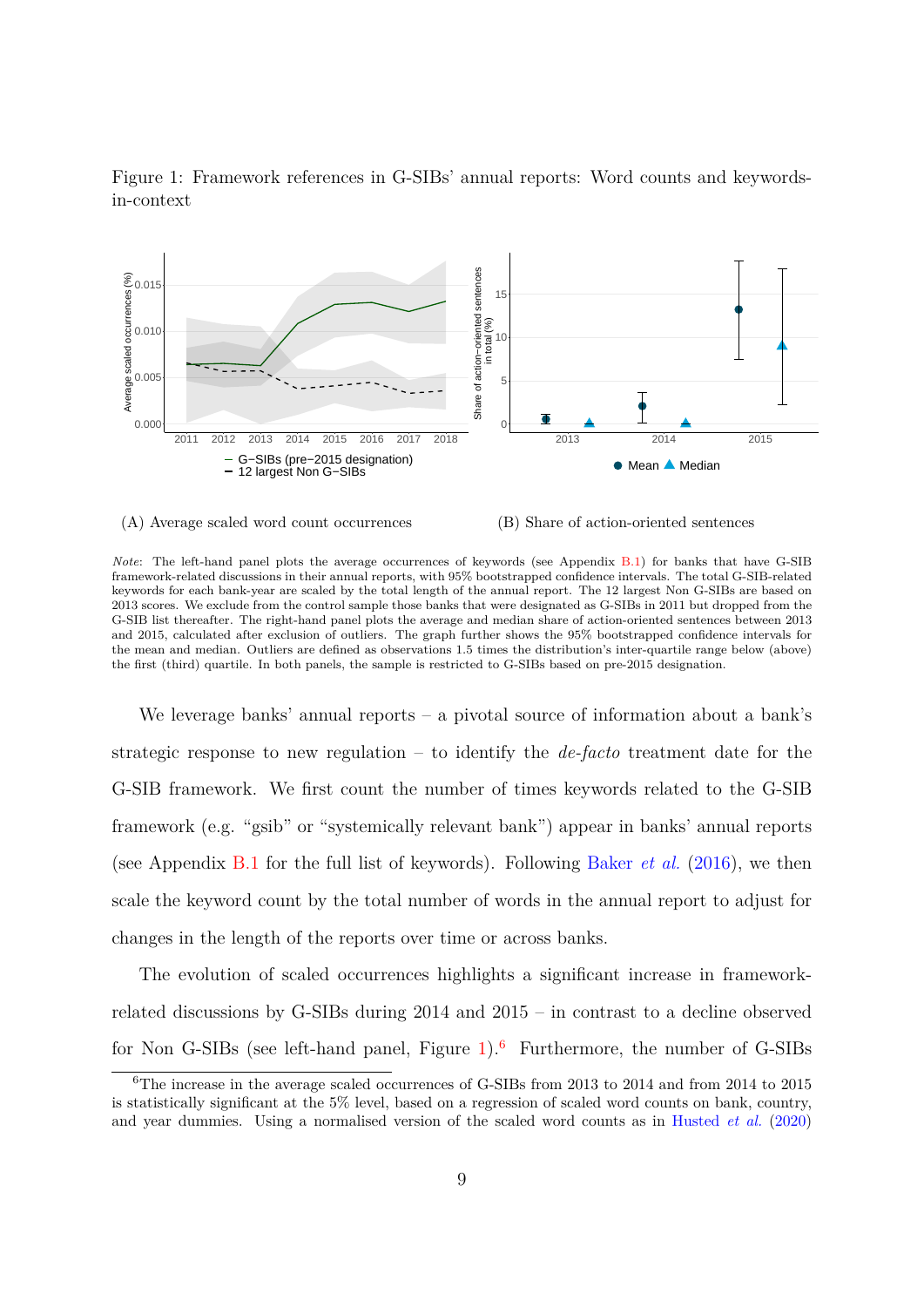mentioning the framework increased from two-thirds in 2011 to the full sample in 2015. The pattern thus suggests that G-SIBs began incorporating the G-SIB framework in their strategic considerations most actively during 2014 and 2015, suggesting these years as potential treatment dates.

To pin down the exact treatment date, we assess the context in which keywords appear in the annual report. We extract sentences in G-SIBs' annual reports that contain a keyword and then categorise them in their order of relevance to banks' capital planning. Guided by the pattern in the left-hand panel of Figure [1,](#page-9-0) we focus on the reports of the years from 2013 to 2015, which comprise 1,255 sentences in total.

Next, each author independently classifies sentences into three categories. Sentences in the first category are *action-oriented* and discuss active responses by the bank to the G-SIB framework – and are therefore of key interest to us – such as: *"In the last year, we took some dramatic actions to reduce our G-SIB capital surcharge ...*" (JP Morgan, 2015).[7](#page-10-0) Sentences in the second category comprise *general discussions* of the framework, for example: *"RBS has been provisionally allocated a G-SII buffer of 1.5%" (RBS, 2014)*. The third category consists of irrelevant sentences, or cases where the keyword is used out of context. The authors' tags are highly correlated, with disagreement between at least two authors in less than 7% of the sentences, and a statistically significant pair-wise correlation of more than 0.85. For each annual report, we then compute the average number of sentences in each category across authors to mitigate any potential biases.

We find that the number of action-oriented sentences is highest in 2015. The average share of action-oriented sentences relative to all relevant sentences (i.e. action-oriented

yields a similar pattern. A word count analysis using banks' earnings call reports also yields the same conclusion. However, earnings call reports are available only for a small subset of banks in our sample and for a limited number of years, and thus, cannot serve as a complementary basis for our analysis.

<span id="page-10-0"></span><sup>7</sup>Appendix [B.2](#page-43-0) lists several examples of action-oriented sentences. We note that majority of these sentences discuss plans initiated or completed by the bank in the previous year, rather than being of a forward-looking nature. Appendix [B.3](#page-44-0) shows a word cloud of the 70 most frequent words (after excluding articles and other basic words) in the relevant sentences.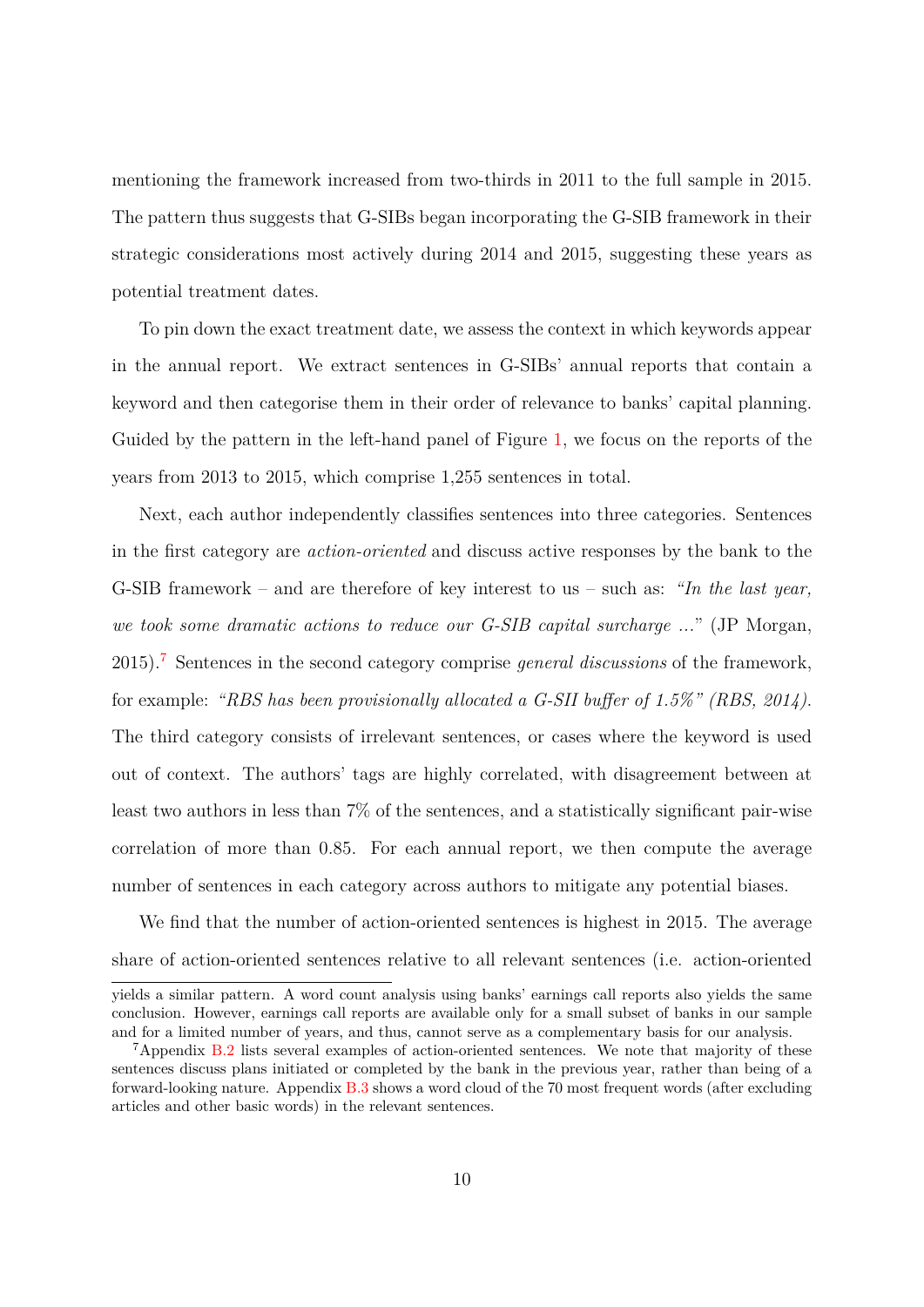and general discussion) across annual reports is also the highest in 2015. Moreover, the median share is zero in 2013 and 2014 (close to zero for the mean), whereas it is significantly higher in 2015 (Figure [1,](#page-9-0) right-hand panel).

This suggests that most G-SIBs took action to meet the G-SIB requirements in 2015, one year before the regulatory phase-in of the surcharges. 2015 thus serves as the treatment year for our main empirical analysis.

### <span id="page-11-0"></span>**3 Data**

The main source of our analysis is the bank-level dataset of the G-SIB framework published by the Basel Committee on Banking Supervision (BCBS). The main variable of interest is the G-SIB score. The score is available for 84 large global banks from 21 jurisdictions at an annual frequency since 2013. A major advantage of the dataset is that the score is computed using a common template and on a consistent basis across banks and over time. In addition, the BCBS and the national supervisors review these data for consistency. The data are publicly available. Moreover, the scores are computed for both G-SIBs as well as Non G-SIBs – which is ideal for our empirical analysis.

We complement the G-SIB dataset with bank balance sheet and income statement items from Fitch (see Table [1\)](#page-12-0). Our main proxy for bank profitability is the return on assets  $(ROA)$ , defined as the ratio of operating profit to total assets.<sup>[8](#page-11-1)</sup> Throughout our analysis, we focus on the time period from 2013 to 2018, i.e. from the first year for which G-SIB scores are available up to the completion of the phase-in of the framework.

**Adjusting the G-SIB score** There are challenges in terms of directly using the official G-SIB score to study the impact of the G-SIB framework. We discuss how we address

<span id="page-11-1"></span><sup>8</sup>An advantage of using ROA as opposed to, for example, return on equity (ROE), is that ROA is independent of banks' leverage. Also, ROA is less susceptible than ROE to differences in national tax regimes across banks in our global sample.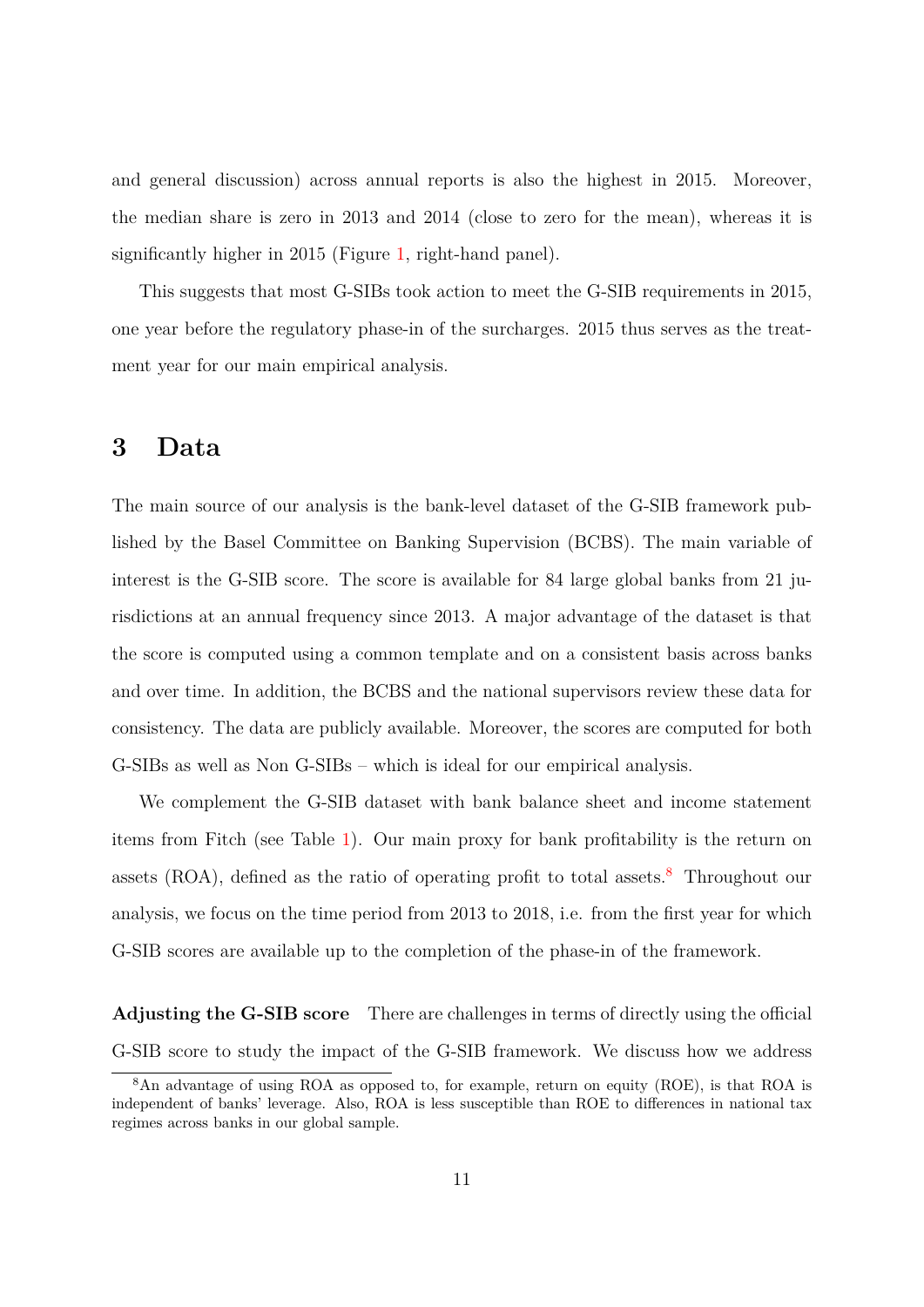<span id="page-12-0"></span>

|                                            | Mean    | Stdev  | P <sub>10</sub> | P <sub>25</sub> | <b>P50</b> | P75    | P90    | N   |
|--------------------------------------------|---------|--------|-----------------|-----------------|------------|--------|--------|-----|
| GSIB Score (official, bps)                 | 128.53  | 107.30 | 28.93           | 47.52           | 85.80      | 186.08 | 284.03 | 443 |
| GSIB Score (adjusted, bps)                 | 134.68  | 115.08 | 29.42           | 52.67           | 89.63      | 188.33 | 288.82 | 443 |
| Close to bucket threshold (binary)         | 0.20    | 0.40   | 0.00            | 0.00            | 0.00       | 0.00   | 1.00   | 348 |
| Return on assets $(\%)$                    | 0.95    | 0.58   | 0.31            | 0.51            | 0.89       | 1.31   | 1.69   | 492 |
| CET1 capital ratio $(\%)$                  | 12.12   | 2.99   | 8.78            | 10.16           | 11.64      | 13.56  | 15.80  | 486 |
| Density ratio $(\%)$                       | 47.12   | 17.54  | 26.15           | 33.10           | 43.79      | 61.25  | 70.66  | 485 |
| Non-performing loan ratio $(\%)$           | 2.77    | 2.99   | 0.52            | 0.94            | 1.64       | 3.35   | 7.04   | 478 |
| Cash to total assets $(\%)$                | 7.04    | 5.59   | 1.34            | 2.53            | 5.94       | 10.13  | 13.71  | 492 |
| Deposits to total liabilities $(\%)$       | 56.41   | 17.91  | 30.34           | 41.73           | 59.01      | 70.21  | 79.24  | 486 |
| Debt-service ratio gap (percentage points) | 0.13    | 1.45   | $-1.59$         | $-0.64$         | $-0.01$    | 0.83   | 1.69   | 498 |
| Credit-to-GDP gap (percentage points)      | $-1.32$ | 14.79  | $-17.93$        | $-9.88$         | 0.76       | 7.60   | 18.65  | 504 |
| $\Delta$ SRISK $\%$ (percentage points)    | 0.63    | 1.48   | 0.02            | 0.08            | 0.19       | 0.58   | 1.00   | 70  |
| $\Delta$ SRISK (US\$ billion)              | 21.34   | 23.59  | 4.96            | 8.90            | 14.05      | 22.40  | 52.20  | 70  |

Table 1: Summary statistics of main variables

*Note*: The table shows summary statistics for the variables used in the analysis. Statistics are based on 2013 to 2018 data on an unbalanced sample of 84 banks from 21 jurisdictions. For the scores, the units are basis points (bps). For the bank characteristics, the units are displayed alongside the name of the variables. Closeness to bucket threshold is a binary indicator variable equal to 1 if the official G-SIB score in the previous year is in a range of 20 bps from one of the bucket thresholds. Return on assets (ROA): the ratio of operating profits to total assets. CET1 capital ratio: Common Equity Tier-1 (CET1) capital over risk-weighted assets. Density ratio: risk-weighted assets over total assets. Non-performing loan ratio: the ratio of non-performing loans to total loans. Cash to total assets: total cash holdings as a share of total assets. Deposits to total liabilities: total deposits as a share of total liabilities. Debt service ratio gap: difference between the ratio of interest payments plus amortisations to income and the ratio's long-term trend. Credit-to-GDP gap: difference between the credit-to-GDP ratio and its long-term trend. ∆SRISK%: the change in the percent contribution of a bank to total systemic risk of the financial system (see [Brownlees and Engle,](#page-37-4) [2016](#page-37-4) and [Acharya](#page-36-2) *et al.*, [2012\)](#page-36-2). ∆SRISK: the change in the expected capital shortfall in a crisis in US\$ billions. For both SRISK measures, changes are given by the difference between the bank's maximum monthly value in 2020 and the corresponding mean value for the three months preceding the March 2020 turmoil.

these challenges below.

First, the scores are relative. This means that a ceteris paribus increase in the financial activities of one bank mechanically leads to a decline in the official score of all other banks. This violates the Stable Unit Treatment Value Assumption (SUTVA) which underpins a causal difference-in-difference analysis. To make the scores non-relative, we recompute the score as the weighted average of market shares relative to 2013. We thus decouple the evolution of banks' scores over time.

Second, since the indicator values are denominated in euro, exchange rate fluctuations can affect banks' scores over time. The appreciation of the U.S. dollar against the euro in 2014, for example, is likely to have increased U.S. banks' scores above and beyond the actual evolution of their financial activities. To get around this issue, we purge the indicators of exchange rate effects by converting the indicator values back into the banks'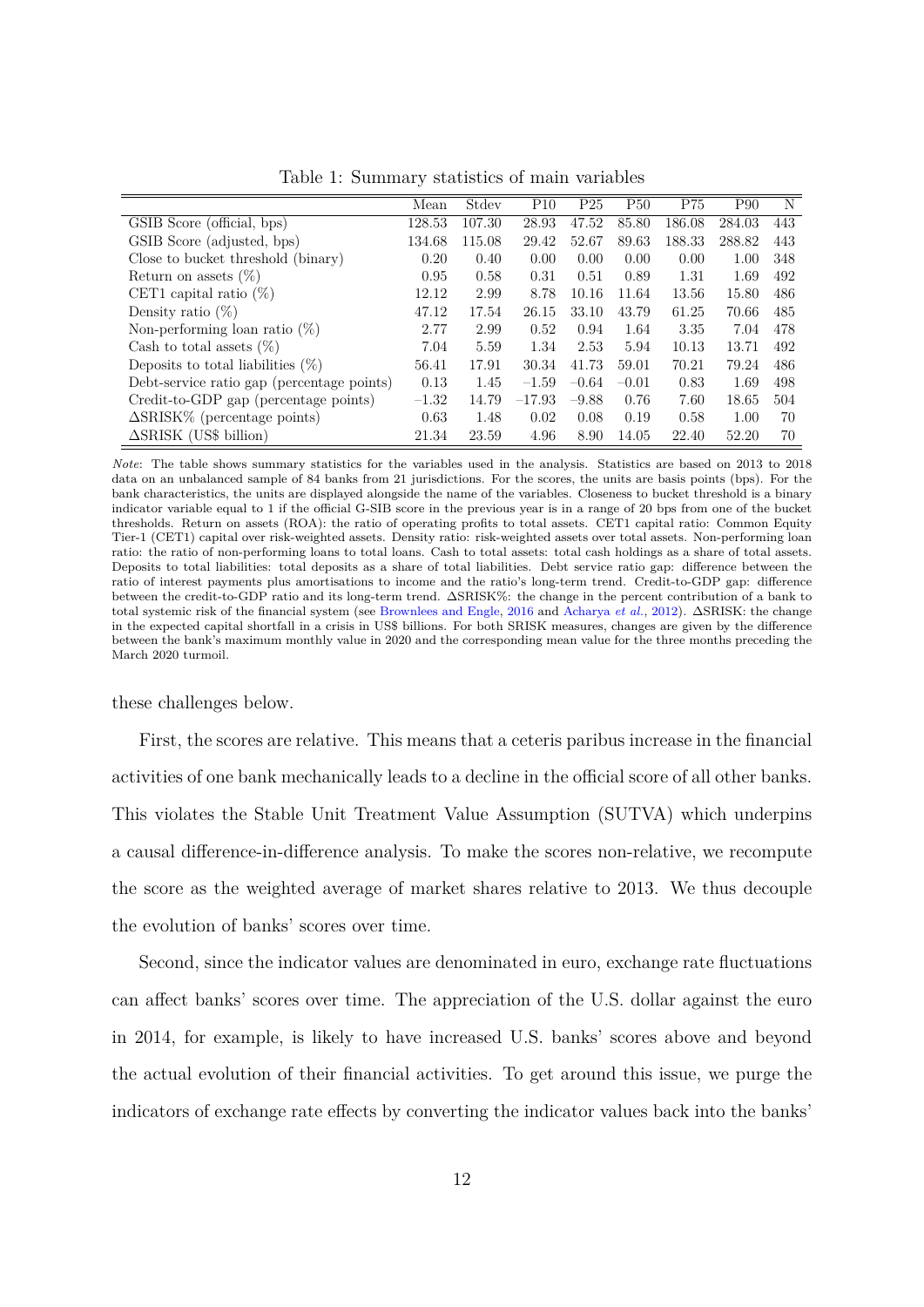reporting currency and restate all indicators in euro based on the 2013 exchange rates.<sup>[9](#page-13-1)</sup>

Third, the official scores are subject to a regulatory override wherein a bank's market share in some relatively skewed financial activities is capped to limit biases. We abstract away from this cap to avoid masking any changes in banks' actual scores.

With these adjustments, we obtain an *adjusted* G-SIB score, which is our main variable of interest. Yet, to show that our conclusions are not driven by these adjustments, we compare the results obtained from using the official and adjusted scores in our main regressions. We also note that the official and adjusted scores have a high correlation of 0.98. Table [1](#page-12-0) presents the summary statistics for the official and adjusted G-SIB scores.

## <span id="page-13-0"></span>**4 Empirical methodology**

Our goal is to estimate the effect of the framework on more and less profitable G-SIBs. To this end, we employ a difference-in-differences framework.

**Baseline specification and identification assumptions** Our first main specification is as follows:

<span id="page-13-3"></span>
$$
Score_{i,t} = \gamma \left[Post_t \times G\text{-SIB}_i \right] + \mu X_{i,t-1} + \alpha_i + \delta_{c,t} + \varepsilon_{i,t},\tag{1}
$$

where  $Score_{i,t}$  represents either the adjusted or official G-SIB score of bank  $i$  in year *t*, the measure of its systemic importance.  $Post<sub>t</sub>$  is a dummy variable that equals 1 in the post-treatment period (2015–18) and 0 during the pre-treatment period (2013–14), whereas *G-SIB<sup>i</sup>* equals 1 (zero otherwise) for banks that have officially been designated a G-SIB before 2015, i.e. pre-treatment.<sup>[10](#page-13-2)</sup>  $X_{i,t-1}$  accounts for time-varying bank-specific

<span id="page-13-1"></span><sup>&</sup>lt;sup>9</sup>We note that [Benoit](#page-37-10) *et al.* [\(2019\)](#page-37-10) recommend that such an adjustment also be applied in the BCBS' official G-SIB methodology to improve the measurement of banks' systemic importance.

<span id="page-13-2"></span><sup>&</sup>lt;sup>10</sup>By restricting the treated sample to those banks designated as G-SIBs in the pre-treatment period, we ensure that banks' behavior in the post-treatment period does not affect their treatment status.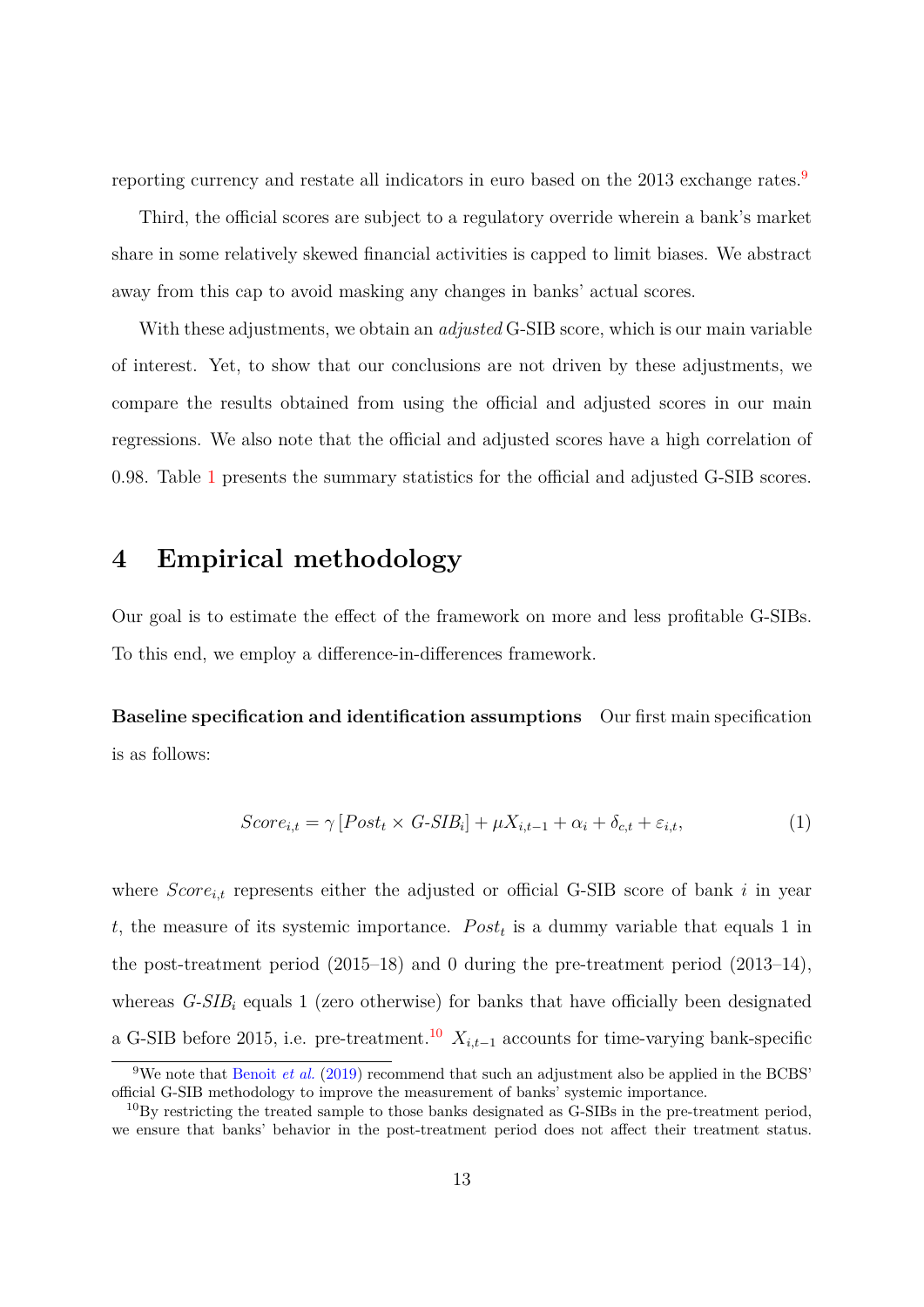characteristics: the CET1 capital ratio, the density ratio as well as the ratios of cash to assets, deposits to liabilities and non-performing loans to total loans (see Table [1](#page-12-0) for the variable definitions). Throughout our analysis, we use the first lag of these variables to address any potential endogeneity concerns.  $\alpha_i$  controls for a bank's unobserved timeinvariant characteristics.  $\delta_{c,t}$ , in turn, accounts for time-varying characteristics of country *c* where bank *i* is headquartered, such as changes to the macroeconomic or regulatory environment.  $\varepsilon_{i,t}$  is the error term. We cluster the standard errors at the bank-level. Our interest is in the coefficient  $\hat{\gamma}$  which captures the treatment effect.

Our main identifying assumption is that G-SIBs and Non G-SIBs followed parallel trends before the treatment. A visual inspection of the pre-treatment trend in the scores of G-SIBs' and Non G-SIBs' supports this assumption (see Figure [2,](#page-15-0) left-hand panel). To formally test this, we examine whether the difference in the score of G-SIBs and Non G-SIBs in 2014 (the last pre-treatment period) is significantly different from that in 2013 (the first period in our sample). We find the difference to be statistically insignificant (with a p-value greater than 0.50) irrespective of whether we control for bank fixed effects, meaning that the parallel trends hypothesis cannot be rejected.<sup>[11](#page-14-0)</sup>

To further validate our approach, we ensure that Non G-SIBs were not treated (i.e. only G-SIBs were affected by the treatment). We keep the treatment and control groups clearly separated based on a time-invariant definition of G-SIB status. This helps avoid any bias that could arise from banks switching between G-SIB and Non G-SIB status. We also note that by adjusting the official score we avoid changes in one bank's activity from

Consequently, banks designated as G-SIBs for the first time after 2015 are dropped from the sample.

<span id="page-14-0"></span><sup>&</sup>lt;sup>11</sup>The comparatively small number of pre-treatment observations limits our ability to test for parallel trends. G-SIB scores prior to 2013 are not available, and proxies cannot be computed as banks typically do not report the data that are needed to calculate the G-SIB score. However, total assets – one of the key inputs to the score – of G-SIBs and Non G-SIBs evolved in parallel before treatment based on quarterly data from 2010 to 2014. To test this, we run equation  $(1)$  with banks' total assets cast in terms of 2013 exchange rates as the dependent variable, and the *post* dummy replaced by quarterly dummies. We find that the difference in the evolution of the dependent variable in case of G-SIBs and Non G-SIBs is insignificant at the 5% level.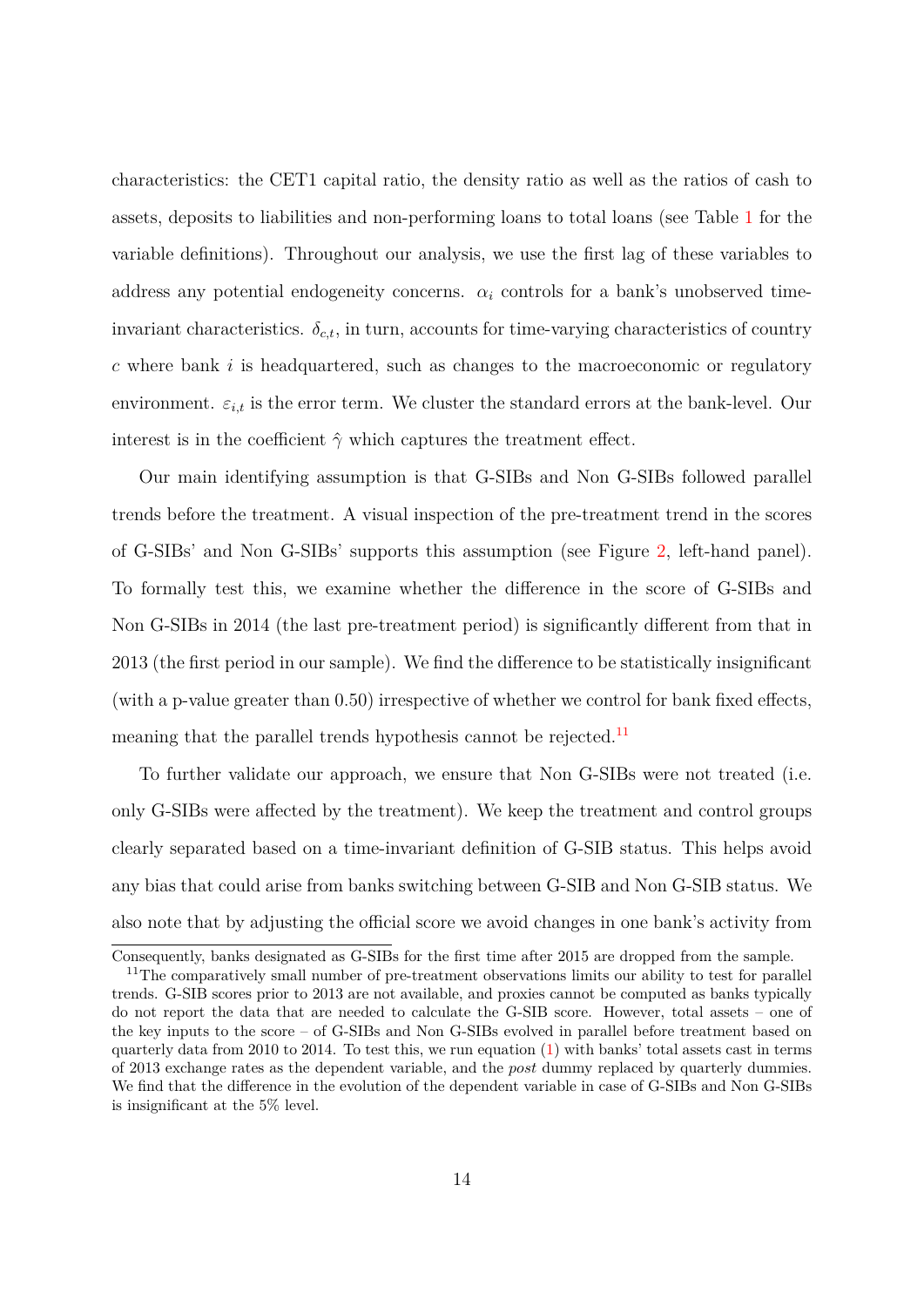<span id="page-15-0"></span>

Figure 2: Banks' G-SIB scores and return on assets

(A) Evolution of average G-SIB scores (B) G-SIB scores versus ROA

*Note*: A high (low) ROA bank is one whose average pre-treatment (2013-14) ROA is above (below) the median. Based on a balanced sample of banks, for which scores are available in each year from 2013 to 2018. The left-hand panel shows the evolution of adjusted scores (in bps) for more and less profitable G-SIBs and Non G-SIBs. The right-hand panel plots the adjusted G-SIB score (in bps) versus ROA (in %) in the pooled sample of banks.

having a direct impact on another bank's score (recall Section [3\)](#page-11-0). Finally, recall from Figure [1](#page-9-0) that occurrences of framework-related keywords declined notably for Non G-SIBs post-treatment, suggesting that the framework was of little relevance to these banks.

We first use equation [\(1\)](#page-13-3) to assess if G-SIBs and Non G-SIBs – irrespective of their profitability – reacted differently to the G-SIB framework. This serves as a baseline. If the framework and attendant capital surcharges incentivise G-SIBs to lower their systemic importance (or shrink their market share) as compared to Non G-SIBs, then ˆ*γ* should be negative and statistically significant.

Then, to assess the differential impact of the framework on the more and less profitable banks, we run equation [\(1\)](#page-13-3) separately on the sub-samples of banks with high and low return on assets (ROA) – our main measure of profitability. We classify banks into more profitable (High ROA) and less profitable (Low ROA) ones based on whether their average pre-treatment (2013–14) ROA is above or below the median value of the sample distribution. Using pre-treatment ROA addresses endogeneity concerns that could arise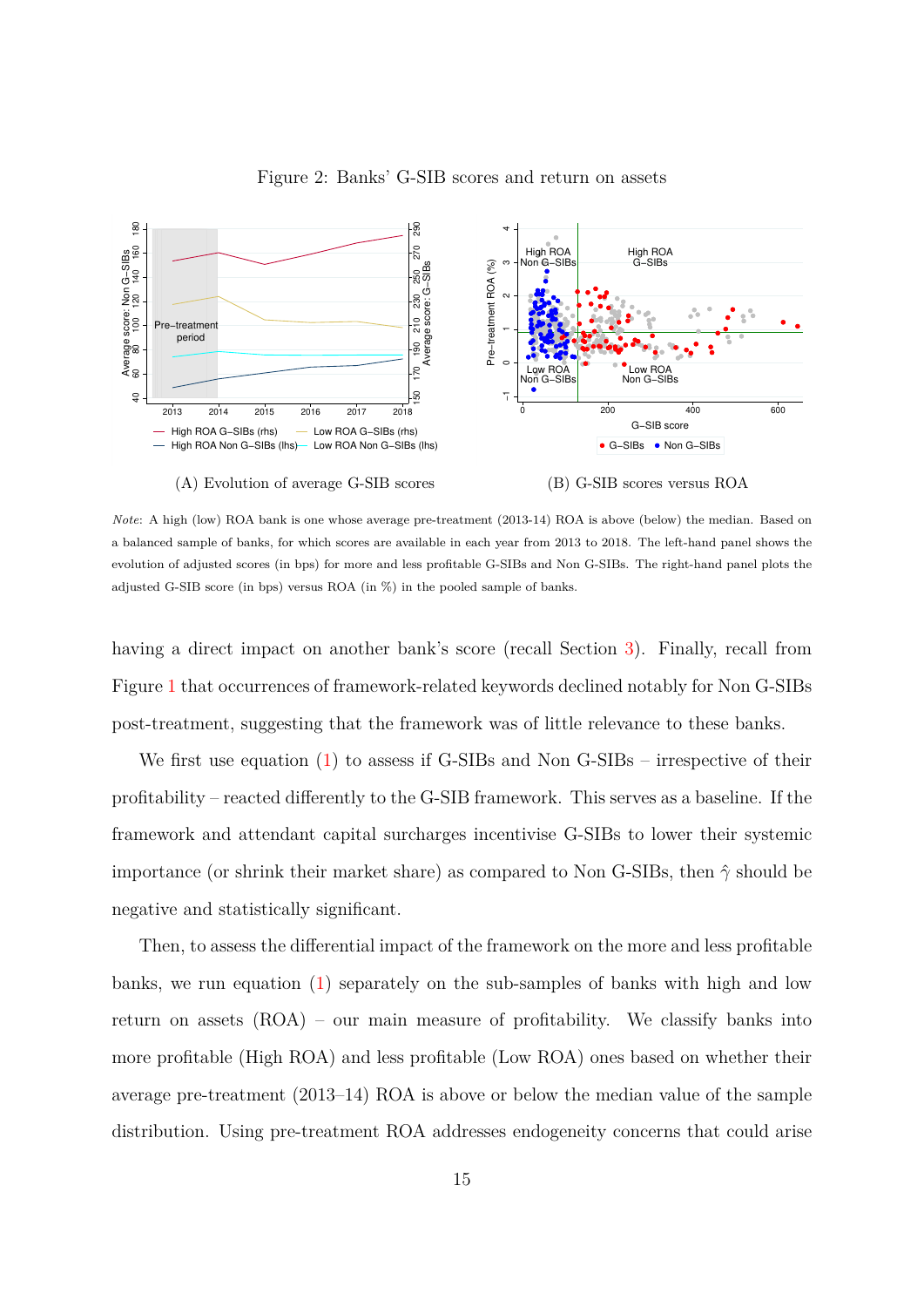from any impact of the G-SIB framework on bank profitability.

Our conjecture is that  $\hat{\gamma}$  should be lower (i.e. negative and with a larger absolute value) in the case of low ROA banks. This is because a bank's optimal response to the framework reflects a dynamic cost-benefit analysis. For a high ROA bank, the opportunity cost of shrinking is larger – as a result, a high ROA bank may prefer to shrink by less and instead raise more capital to meet the higher requirement. Building capital (either externally or via retaining earnings) may also be easier for a high ROA bank. By contrast, for a low ROA bank, shrinking may be the optimal response. We formally explore these mechanisms in Section [6](#page-24-0) below.

**Profitability and the triple-interaction specification** Our second main specification allows us to estimate the heterogeneous impact of the framework on more and less profitable banks within a single model:

<span id="page-16-0"></span>
$$
Score_{i,t} = \gamma \left[Post_t \times G\text{-SIB}_i \times Profitability_i \right] + \mu X_{i,t-1} + \alpha_i + \delta_{c,t} + \varepsilon_{i,t}. \tag{2}
$$

Here, *Profitability<sub>i</sub>* is measured as the *level* of bank *i*'s average pre-treatment ROA. The full set of interaction terms (namely  $Post_t$ ,  $Post_t \times G-SIB_i$ , and  $Post_t \times Profitability_i$ ) are included in the estimations but are not explicitly stated in equation [\(2\)](#page-16-0) for the sake of brevity. The rest of the setup is as before. Two comments about this specification are in order.

First, to ensure that this specification is not biased, we check whether being a G-SIB is related to being more profitable. We note from Figure [2](#page-15-0) (right-hand panel) that banks in our sample vary widely in terms of their ROA. The inter-quartile range of ROA is 0.5% to 1.3% in the pooled sample (see also Table [1\)](#page-12-0). G-SIBs are neither significantly more nor less profitable than Non G-SIBs and there is no apparent correlation between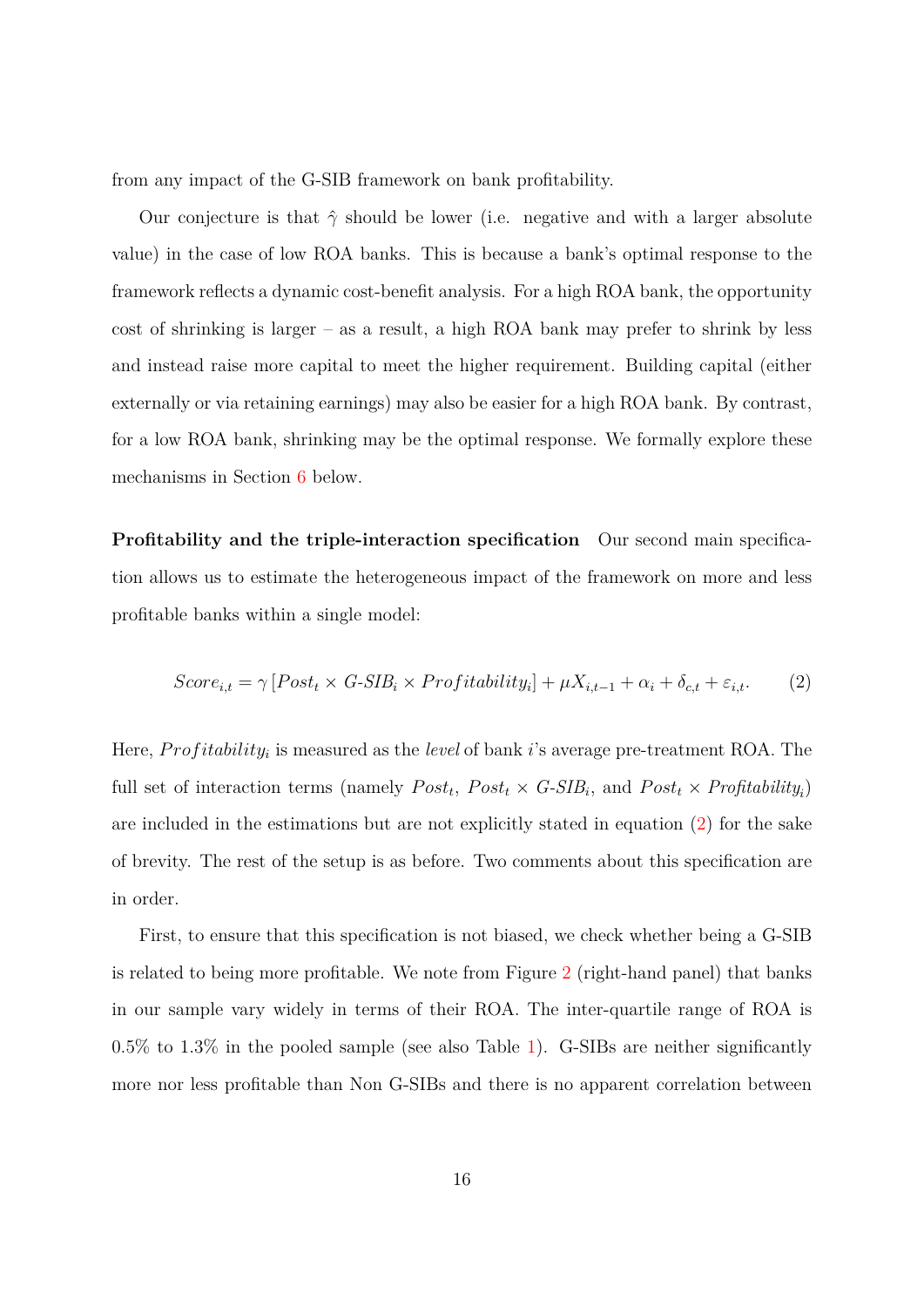a bank's ROA and its score.<sup>[12](#page-17-0)</sup> That profitability is unrelated to being a G-SIB makes it a suitable basis for assessing the differential impact of the framework.

Second, the use of pre-reform profitability helps rule out concerns about reverse causality, which may arise if adjustments to the framework also affect banks' profitability. Relatedly, we assess whether ROA reflects a relatively stable structural characteristic of a bank that underpins its response to the G-SIB framework, or whether ROA varies significantly. To this end, we explore how banks' ROA evolved over time. The correlation of ROA across years is high and statistically significant, indicating that profitability is highly persistent in the cross-section (see Appendix  $D.1$ ). Moreover, banks switch between the more and less profitable category, based on the median pre-treatment ROA dummy, in less than 10% of the observations.

As a robustness check, we also match G-SIBs and Non G-SIBs. This offers an alternative way to address any potential systematic differences in how treated and control banks evolved in the pre-treatment period. Specifically, we fit a propensity score model based on the pre-treatment observations of those bank-level attributes that we use as controls in our baseline analysis. We standardise each variable to account for differences in the variance across variables. The propensity scores form the basis of the match weights (which can be zero for control banks). We use these weights to run a weighted regression of equation [\(2\)](#page-16-0). We pursue kernel matching while imposing a caliper of 0.05 and a common matching support (see Appendix [D.2](#page-47-1) for the match balance test). We also consider restricting the matches to within profitability categories.

<span id="page-17-0"></span><sup>12</sup>Standard t-tests cannot reject the hypothesis that the average pre-treatment ROA of G-SIBs is equal to that of Non G-SIBs ( $p$ -value  $= 0.24$ ). Likewise, t-tests do not reject equality of the mean pre-treatment ROA of more (less) profitable G-SIBs and more (less) profitable Non G-SIBs. t-tests do reject equality when comparing the means of more and less profitable G-SIBs (or Non G-SIBs). Moreover, the year-wise correlation between ROA and the adjusted G-SIB score is always insignificant, except in 2014 when it is significant at the  $10\%$  level (p-value = 0.06).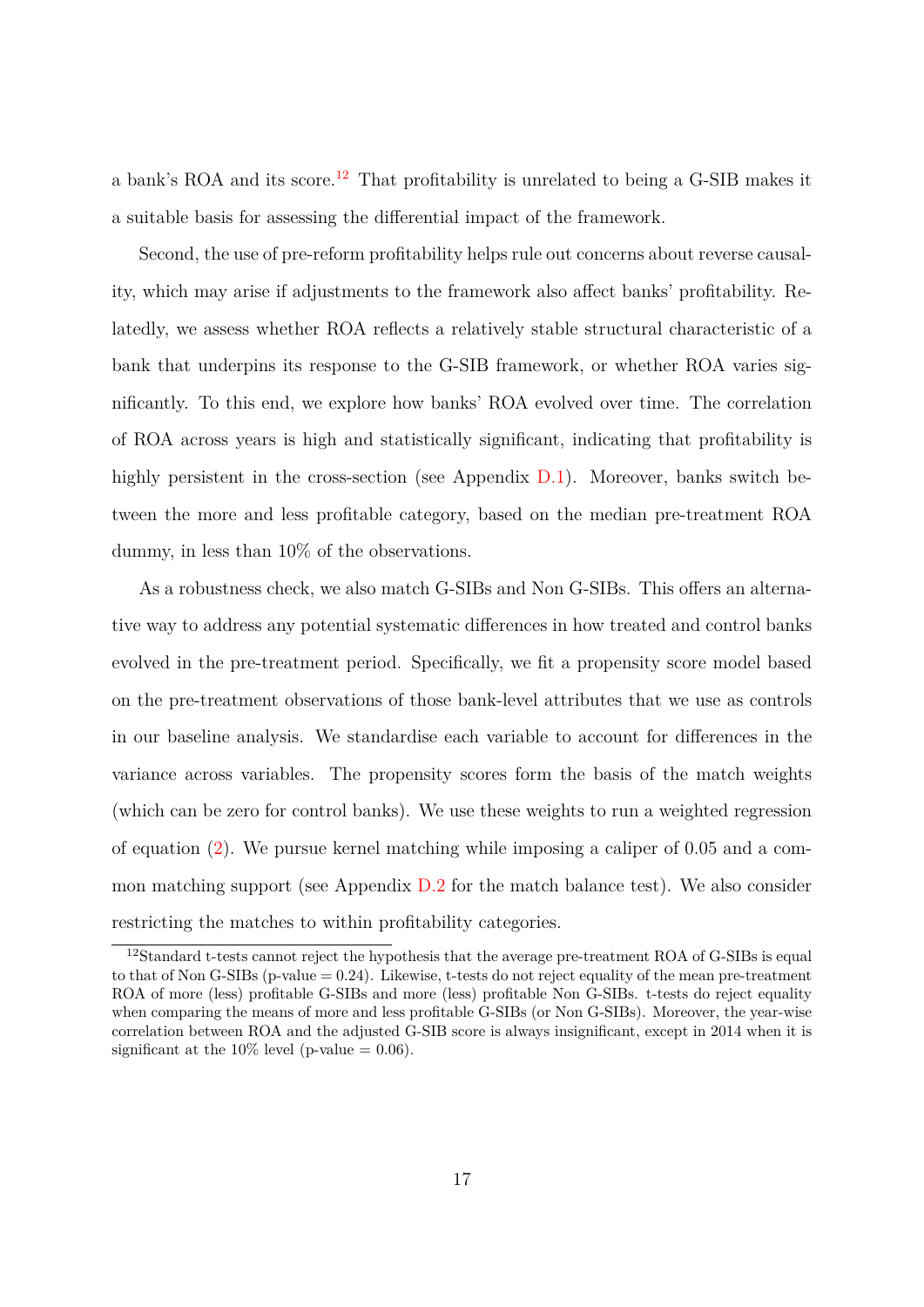## <span id="page-18-0"></span>**5 Results**

**Baseline impact of the G-SIB framework** The average score of G-SIBs did not evolve differently as compared to that of Non G-SIBs in response to the introduction of the framework. Column (1) of Table [2](#page-19-0) presents the results of the simplest version of the specification in equation [\(1\)](#page-13-3) without any controls or fixed effects. The negative coefficient on the interaction term implies that G-SIBs decreased their average score by 13 basis points (bps) relative to Non G-SIBs, albeit statistically insignificantly. Relative to their own pre-treatment level, G-SIBs reduced their average score by an insignificant 9 bps, whereas Non G-SIBs increased the same by around 4 bps.<sup>[13](#page-18-1)</sup>

We confirm that these results are not an artefact of our adjustments to the score, discussed in Section [3:](#page-11-0) running the same regression on the official G-SIB score in column (2) has little effect on the coefficient estimates. Saturating the regression by controlling for bank fixed effects as well as time-varying bank characteristics (column (3)) or adding country-year fixed effects (column (4)) has no material effect on our takeaways.

**Impact on more and less profitable banks** Our hypothesis is that the insignificant average impact of the framework on the G-SIBs as a whole masks a heterogeneous effect within that group. Indeed, as we conjecture in Section [4,](#page-13-0) a bank's optimal response to the framework depends on its profitability. We test this empirically, by first studying the unconditional evolution of G-SIBs' scores. The pre- versus post-treatment change in the average score of more and less profitable G-SIBs and Non G-SIBs in Figure [3](#page-20-0) supports our hypotheses. As expected, only the high ROA banks are able to increase their scores (first two bars) while the low ROA banks decrease the same (last two bars). Within the high ROA banks, G-SIBs increased their scores by less than Non G-SIBs. Among the low ROA banks, G-SIBs decreased their scores by more than Non G-SIBs.

<span id="page-18-1"></span><sup>&</sup>lt;sup>13</sup>The former change is computed by adding the coefficients on the 'Post' and 'Post  $\times$  G-SIB' terms. The latter change is given by the coefficient on 'Post'.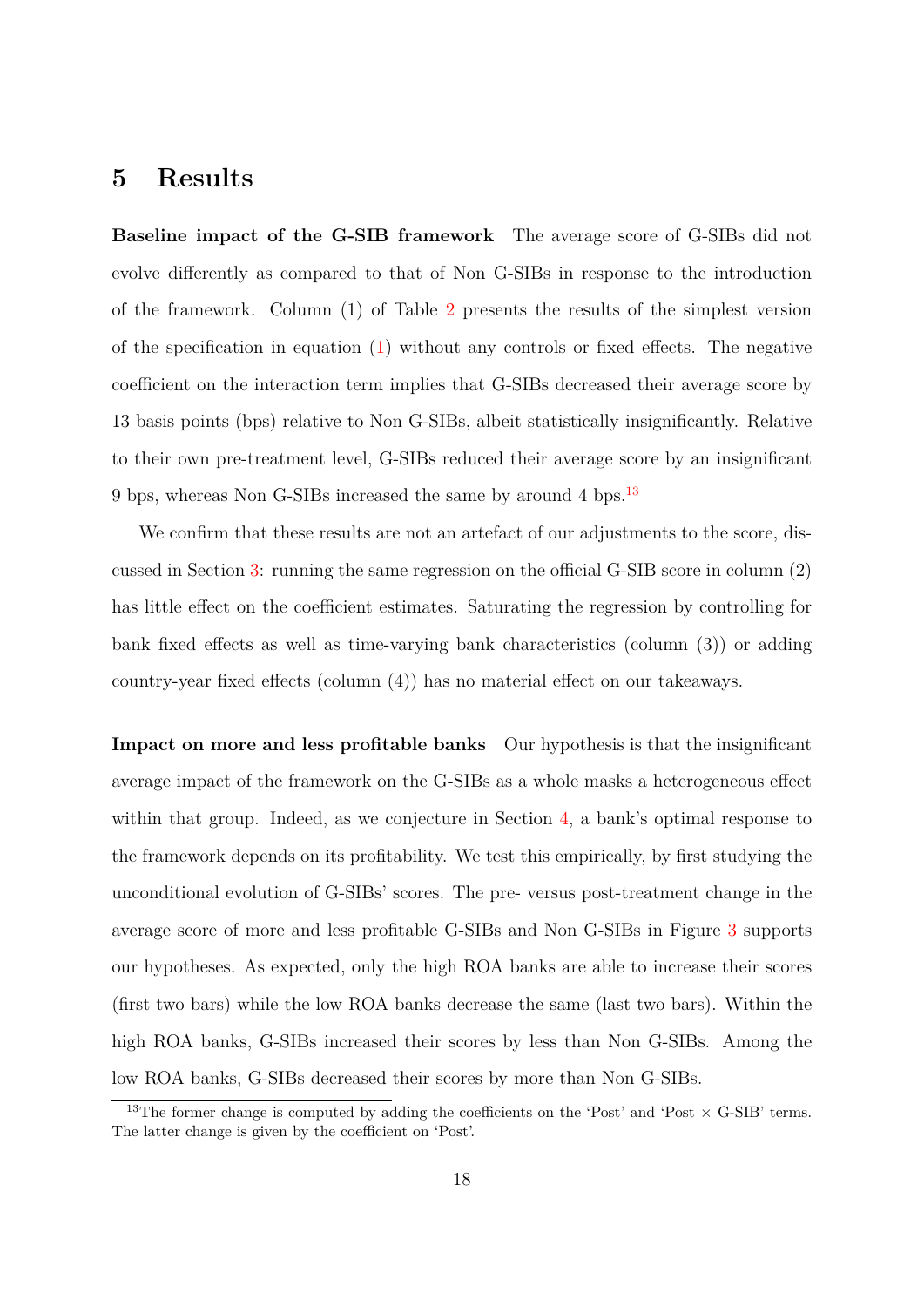|                               | (1)        | (2)        | (3)        | $\left(4\right)$ |
|-------------------------------|------------|------------|------------|------------------|
| Post $\times$ G-SIB           | $-12.77$   | $-7.711$   | $-7.244$   | $-0.512$         |
|                               | $(-1.49)$  | $(-0.91)$  | $(-0.89)$  | $(-0.05)$        |
| Post                          | 3.833      | 2.924      | 3.077      |                  |
|                               | (1.40)     | (1.06)     | (1.32)     |                  |
| $G-SIB$                       | $188.1***$ | $176.4***$ |            |                  |
|                               | (8.32)     | (8.93)     |            |                  |
| CET1 ratio                    |            |            | $3.024**$  | 0.628            |
|                               |            |            | (2.23)     | (0.30)           |
| Non-performing loans ratio    |            |            | $3.662**$  | $6.067*$         |
|                               |            |            | (2.19)     | (1.97)           |
| Cash to assets                |            |            | $-1.097$   | $-2.818***$      |
|                               |            |            | $(-1.28)$  | $(-3.30)$        |
| Deposits to total liabilities |            |            | $-1.144**$ | 0.311            |
|                               |            |            | $(-2.48)$  | (0.41)           |
| Density ratio                 |            |            | 0.132      | $-1.470**$       |
|                               |            |            | (0.27)     | $(-2.22)$        |
| Return on assets              |            |            | $-5.844$   | $-5.800$         |
|                               |            |            | $(-1.08)$  | $(-0.83)$        |
| N                             | 443        | 443        | 408        | 373              |
| R <sub>2</sub>                | 0.595      | 0.622      | 0.982      | 0.989            |
| Bank controls and FE          | No         | No         | Yes        | Yes              |
| Country-time FE               | No         | No         | No         | Yes              |
| G-SIB score                   | Adjusted   | Official   | Adjusted   | Adjusted         |

<span id="page-19-0"></span>Table 2: Baseline differences-in-difference (DD) results

*Note*: The table reports results of the regression in equation [\(1\)](#page-13-3). The dependent variable is the adjusted G-SIB score, except in column (2) where it is the official G-SIB score. *P ost* is a dummy variable that takes value 1 in the post-treatment period [2015-18], and *G-SIB* is a dummy variable that takes value 1 for banks that have been designated as such at least once before 2015. Bank-level controls are lagged by one year. Robust standard errors are clustered at the bank level and *t*-statistics are reported in parentheses.  $**p < 0.01, **p < 0.05, *p < 0.1$ .

To assess these observations formally, we estimate equation [\(1\)](#page-13-3) on separate subsamples of more and less profitable banks (Table [3\)](#page-21-0). We find that the less profitable G-SIBs significantly decreased their scores relative to Non G-SIBs (columns (1) to (3), Panel A). They have also lowered their scores relative to the less profitable Non G-SIBs (columns (4) to (6), Panel A). The magnitude of the effect, between 16 to 22 bps, is economically meaningful considering that the official G-SIB buckets are 100 bps in size. By contrast, the more profitable G-SIBs have not adapted their scores differently if compared with Non G-SIBs (columns (1) to (3), Panel B) or the more profitable Non G-SIBs (columns (4) to (6)). The findings suggest that the G-SIB framework had a bite only on the less profitable banks, but no material impact on the more profitable ones.

While the results based on sub-sample regressions are intuitive, they are silent on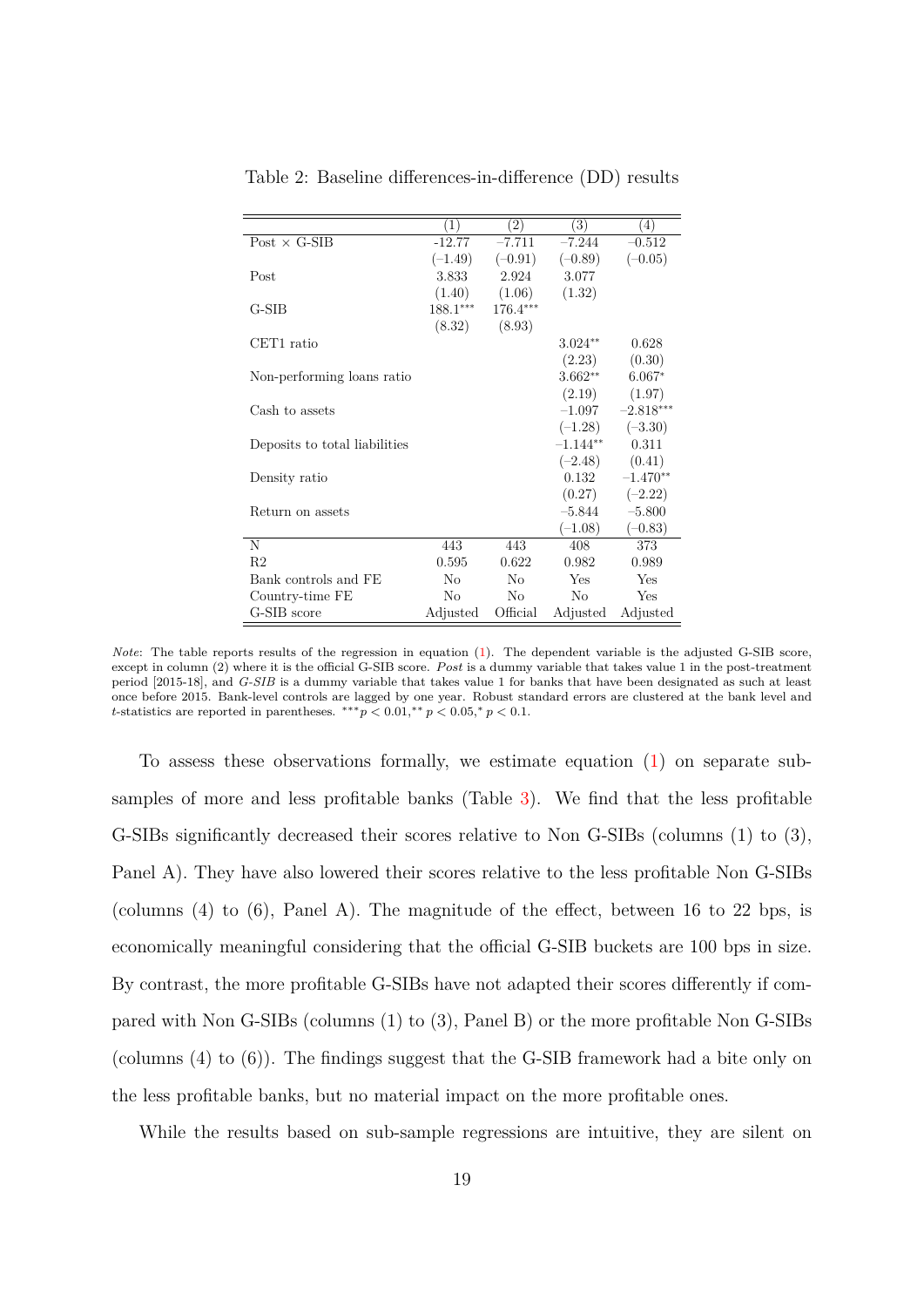<span id="page-20-0"></span>

Figure 3: Evolution of adjusted G-SIB scores

*Note*: A high (low) ROA bank is one whose average pre-treatment (2013-14) ROA is above (below) the median. Based on a balanced sample of banks, for which scores are available in each year from 2013 to 2018. The graph shows the change in average adjusted G-SIB score (in bps) for each category. The changes in case of high ROA Non G-SIBs (first bar) and low ROA G-SIBs (fourth bar) are statistically significant; the others are insignificant.

whether the differential impact on less and more profitable banks is material. For this, we turn to equation [\(2\)](#page-16-0). Our hypothesis is that  $\hat{\gamma}$ , the coefficient on the triple interaction term, is positive. This would imply that more profitable G-SIBs increased by more (or reduced by less) their score after treatment compared to the change in score of the less profitable G-SIBs, after controlling for trends in the score of Non G-SIBs.

The regression results in Table [4](#page-22-0) support our hypothesis. The unsaturated specification in column (1) without fixed effects shows that, on average, more profitable G-SIBs increased their adjusted score by about 33 bps after treatment relative to trends in the control group. Column (2) reports the corresponding results based on using the official G-SIB score. As expected, the coefficient is biased upwards given that an increase in the score of the more profitable G-SIBs implies, all else equal, a decline in the scores of the less profitable ones. Accounting for bank controls, bank fixed effects, and country-year fixed effects (column (3)) leads to a similar conclusion. Our findings are also robust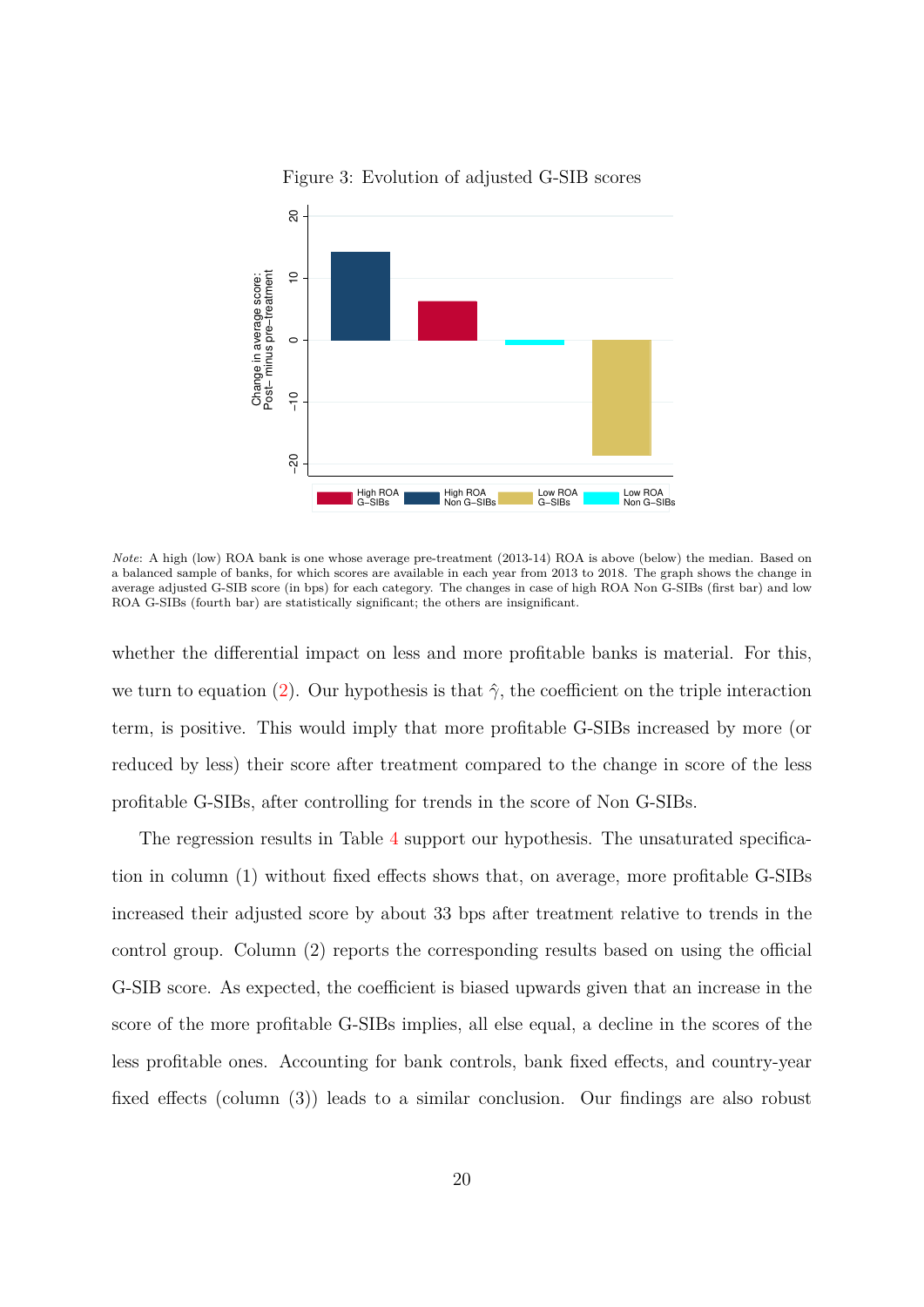|                      | Panel A    |                                     |                   |                                         |                     |           |  |
|----------------------|------------|-------------------------------------|-------------------|-----------------------------------------|---------------------|-----------|--|
|                      |            | Low ROA G-SIBs vs<br>All Non G-SIBs |                   | Low ROA G-SIBs vs<br>Low ROA Non G-SIBs |                     |           |  |
|                      | (1)        | (2)                                 | $\left( 3\right)$ | $\left(4\right)$                        | (5)                 | (6)       |  |
| Post $\times$ G-SIB  | $-22.39**$ | $-20.60**$                          | $-20.95**$        | $-17.71*$                               | $-16.31$            | $-20.80*$ |  |
|                      | $(-2.56)$  | $(-2.16)$                           | $(-2.35)$         | $(-1.90)$                               | $(-1.63)$           | $(-1.83)$ |  |
| Post                 | 3.833      | 2.924                               |                   | $-0.848$                                | $-1.367$            |           |  |
|                      | (1.39)     | (1.06)                              |                   | $(-0.21)$                               | $(-0.34)$           |           |  |
| G-SIB                | 174.1***   | $167.9***$                          |                   | 164.8***                                | 159.3***            |           |  |
|                      | (8.04)     | (8.02)                              |                   | (7.35)                                  | (7.34)              |           |  |
| N                    | 371        | 371                                 | 309               | 218                                     | 218                 | 166       |  |
| R <sub>2</sub>       | 0.683      | 0.677                               | 0.992             | 0.607                                   | 0.600               | 0.990     |  |
| Bank controls and FE | No         | No                                  | Yes               | No                                      | No                  | Yes       |  |
| Country-time FE      | No         | No                                  | Yes               | No                                      | No                  | Yes       |  |
| Score                | Adjusted   | Official                            | Adjusted          | Adjusted                                | Official            | Adjusted  |  |
|                      |            |                                     |                   |                                         |                     |           |  |
|                      |            |                                     |                   | Panel B                                 |                     |           |  |
|                      |            | High ROA G-SIBs vs                  |                   |                                         | High ROA G-SIBs vs  |           |  |
|                      |            | All Non G-SIBs                      |                   |                                         | High ROA Non G-SIBs |           |  |
|                      | (1)        | $\left( 2\right)$                   | (3)               | $\left(4\right)$                        | (5)                 | (6)       |  |
| Post $\times$ G-SIB  | 2.456      | 12.69                               | 14.05             | $-1.357$                                | 9.192               | 18.39     |  |
|                      | (0.16)     | (0.97)                              | (1.02)            | $(-0.09)$                               | (0.68)              | (1.25)    |  |
| Post                 | 3.833      | 2.924                               |                   | 7.646**                                 | $6.423*$            |           |  |

<span id="page-21-0"></span>Table 3: Sub-sample difference-in-differences on high ROA and low ROA G-SIBs

*Note*: The table reports results of the regression in equation [\(1\)](#page-13-3), for the sub-samples indicated in the column headings. Banks are classified as high (low) ROA based on whether their average pre-treatment (2013-14) ROA is above (below) the median. The dependent variable is either the adjusted or official G-SIB score, as indicated in the last row of the table. *P ost* is a dummy variable that takes value 1 in the post-treatment period [2015-18], and *G-SIB* is a dummy variable that takes value 1 for banks that have been designated as such at least once before 2015. Bank-level controls comprise the CET1 capital ratio, the ratio of non-performing loans to total loans, cash to assets, deposit to total liabilities, and the density ratio (all lagged by one year). Robust standard errors are clustered at the bank level and *t*-statistics are reported in parentheses.  $***p < 0.01, **p < 0.05, *p < 0.1$ .

G-SIB 210.2∗∗∗ 189.8∗∗∗ 217.0∗∗∗ 196.2∗∗∗

N 329 329 253 225 225 186 R2 0.629 0.669 0.991 0.619 0.664 0.991 Bank controls and FE No No Yes No No Yes Country-time FE No No Yes No No Yes Score Adjusted Official Adjusted Adjusted Official Adjusted

 $(1.39)$   $(1.05)$   $(2.22)$   $(1.79)$ <br> $210.2***$   $189.8***$   $217.0***$   $196.2**$ 

 $(4.54)$   $(4.99)$   $(4.66)$   $(5.11)$ 

to replacing ROA in levels by a profitability dummy that equals 1 (0 otherwise) if the average pre-treatment ROA of the bank is above (below) the sample median (as in the sub-sample regressions) (column  $(4)$ ).<sup>[14](#page-21-1)</sup>

<span id="page-21-1"></span>A battery of robustness tests reinforces our findings. For one, matching treated and

<sup>&</sup>lt;sup>14</sup>To provide additional evidence that our findings are driven by differences in bank profitability and not by other balance sheet characteristics, we sequentially interact each of the bank-level controls comprised in *Xi,t*−<sup>1</sup> with the post-treatment and G-SIB designation dummies. Our findings remain consistent with the ones presented above.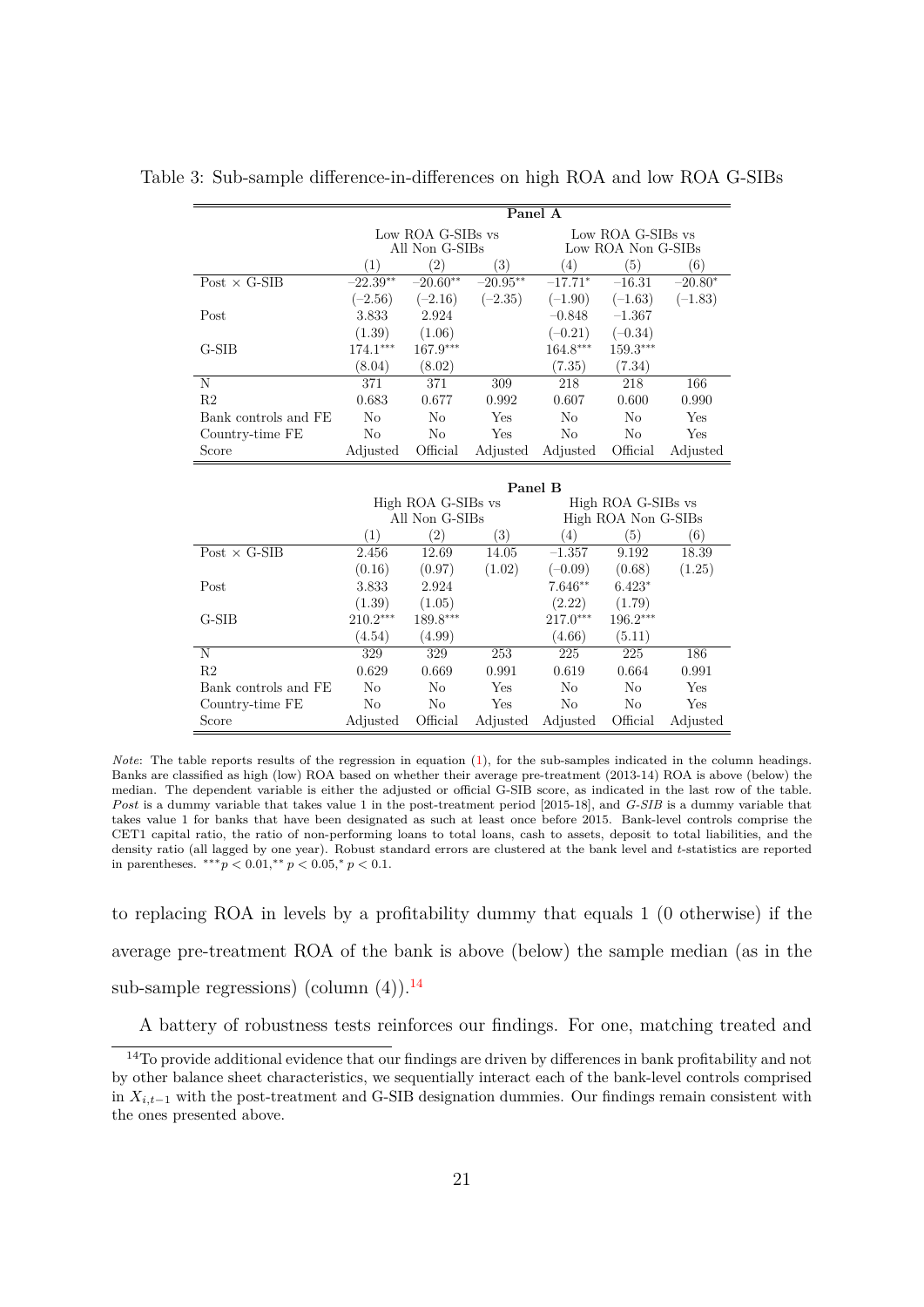<span id="page-22-0"></span>

|                                            | $\left(1\right)$ | (2)            | $\left( 3\right)$ | (4)       | $\overline{(5)}$ | (6)         |
|--------------------------------------------|------------------|----------------|-------------------|-----------|------------------|-------------|
| Post $\times$ G-SIB $\times$ Profitability | $32.67**$        | $43.69***$     | $30.66***$        | $34.20**$ | $30.35***$       | 32.92**     |
|                                            | (2.56)           | (4.07)         | (3.33)            | (2.05)    | (3.19)           | (2.53)      |
| $Post \times G-SIB$                        | $-40.33***$      | $-45.04***$    | $-35.87***$       | $-17.80*$ | $-33.11**$       | $-41.81***$ |
|                                            | $(-3.22)$        | $(-3.51)$      | $(-2.92)$         | $(-1.74)$ | $(-2.60)$        | $(-2.84)$   |
| Post $\times$ Profitability                | $7.639*$         | 7.475          | 15.89             | $-5.647$  | 12.65            | 14.26       |
|                                            | (1.68)           | (1.59)         | (1.49)            | $(-0.52)$ | (1.07)           | (0.58)      |
| $G-SIB \times$ Profitability               | $-5.653$         | $-7.635$       |                   |           |                  |             |
|                                            | $(-0.18)$        | $(-0.30)$      |                   |           |                  |             |
| Post                                       | $-4.249$         | $-4.994$       |                   |           |                  |             |
|                                            | $(-0.86)$        | $(-0.99)$      |                   |           |                  |             |
| $G-SIB$                                    | $191.0***$       | 181.1***       |                   |           |                  |             |
|                                            | (5.98)           | (6.08)         |                   |           |                  |             |
| Profitability                              | $-10.88*$        | $-10.40*$      |                   |           |                  |             |
|                                            | $(-1.73)$        | $(-1.77)$      |                   |           |                  |             |
| N                                          | 443              | 443            | 373               | 373       | 373              | 261         |
| R <sub>2</sub>                             | 0.600            | 0.632          | 0.991             | 0.990     | 0.990            | 0.990       |
| Bank controls and FE                       | N <sub>o</sub>   | N <sub>o</sub> | Yes               | Yes       | Yes              | Yes         |
| Country-time FE                            | $\rm No$         | $\rm No$       | Yes               | Yes       | Yes              | Yes         |
| Score                                      | Adjusted         | Official       | Adjusted          | Adjusted  | Adjusted         | Adjusted    |
| ROA measure                                | Level            | Level          | Level             | Dummy     | Level            | Level       |
| Matching                                   | N <sub>o</sub>   | No             | No                | No        | Yes              | Yes         |
| Exact matching within ROA category         | No               | No             | No                | No        | No               | Yes         |

Table 4: Triple interaction regression results

*Note*: The table reports results of the regression in equation [\(2\)](#page-16-0) for the full sample. The dependent variable is the adjusted G-SIB score, except in column (2) where it is the official G-SIB score. *P ost* is a dummy variable that takes value 1 in the post-treatment period [2015-18], and *G-SIB* is a dummy variable that takes value 1 for banks that have been designated as such at least once before 2015. The profitability measure is always based on average pre-treatment (i.e. 2013-14) ROA in levels, except in column (4) where a dummy based on whether the pre-treatment ROA is above the sample median is used. Bank-level controls comprise the CET1 capital ratio, the ratio of non-performing loans to total loans, cash to assets, deposit to total liabilities, and the density ratio (all lagged by one year). To match treated (G-SIBs) with control banks (Non G-SIBs) in columns (5) and (6), we use a propensity score model based on matching the standardized value of the banks' pre-treatment (2013–14) CET1 capital ratio, the ratio of non-performing loans to total loans, cash to assets, deposits to liabilities. A caliper of 0.05 and common support are imposed on the propensity score based kernel matching, which we use to obtain the weights to perform a weighted regression of equation [\(2\)](#page-16-0). Furthermore, exact matching within ROA categories (i.e. high or low) is imposed as an additional requirement for the regression in column (6). Robust standard errors are clustered at the bank level and *t*-statistics are reported in parentheses. ∗∗∗*p <* 0*.*01*,* ∗∗ *p <* 0*.*05*,* <sup>∗</sup> *p <* 0*.*1.

control banks (Table [4,](#page-22-0) column (5)), and in particular, matching high (low) ROA G-SIBs exclusively with high (low) ROA Non G-SIBs (column (6)) leads to the same conclusion that more profitable G-SIBs increased their scores relative to the others. Likewise, considering alternative controls or sample composition (Appendix  $D.3$ ), alternative measures of profitability such as banks' return-on-equity, cost-to-income ratio, or risk-adjusted return on assets (Appendix [D.4\)](#page-50-0), or accounting for banks' business models (Appendix [D.5\)](#page-50-1) confirms the robustness of our findings.

Zooming in on individual banking activities, we find that the increase in the average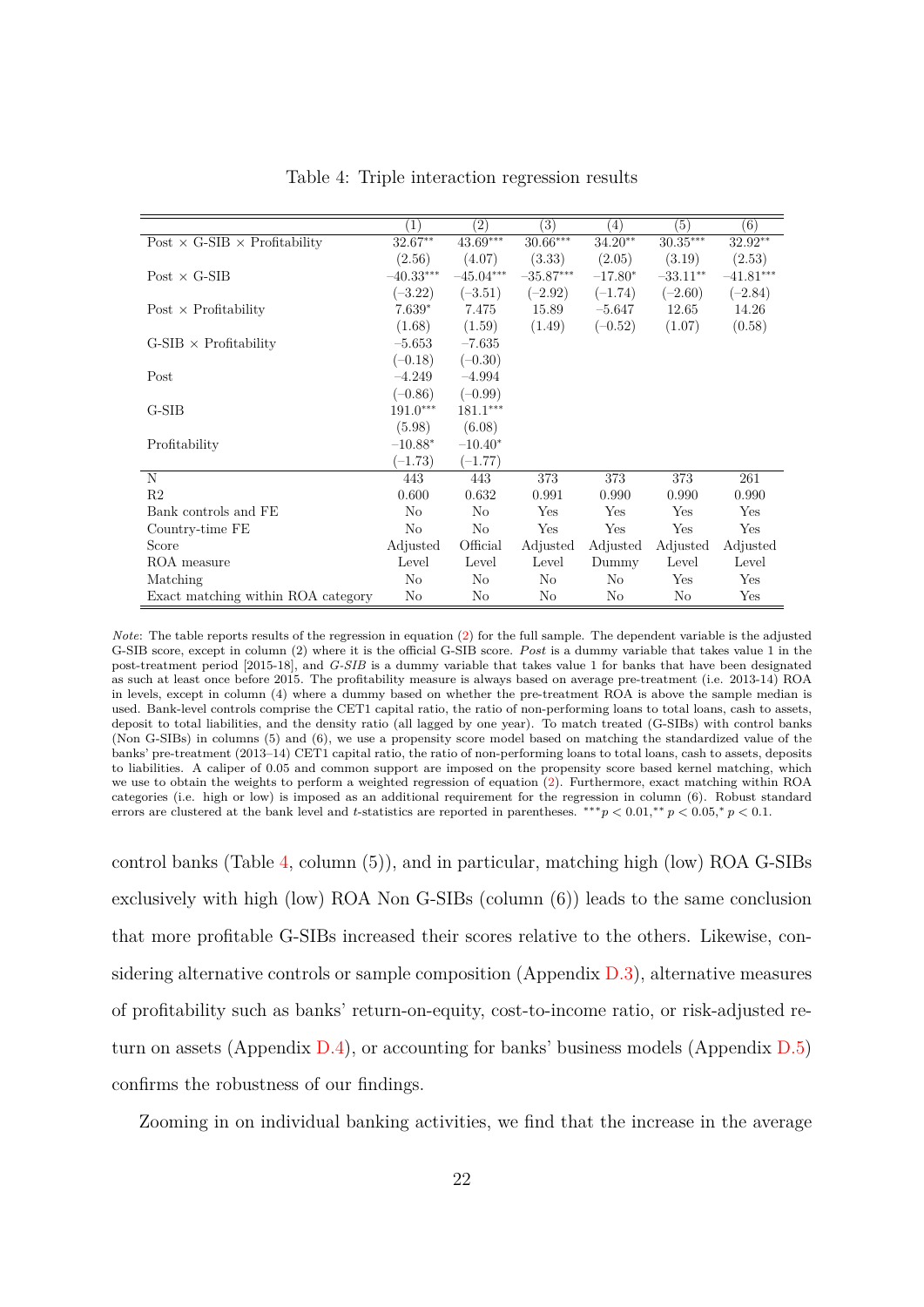<span id="page-23-0"></span>



*Note*: Coefficient estimates in basis points on the triple interaction terms in a version of the regression equation [\(2\)](#page-16-0) where the treatment effect can differ across years, relative to the starting year 2013. The blue (grey) bars indicate the 90% (95%) confidence intervals based on robust standard errors, clustered at the bank level. The dashed vertical red line indicates the treatment year.

score of more profitable G-SIBs is driven by a significantly higher footprint along several G-SIB indicators. In addition to expanding the overall size of their on- and off-balance sheet exposures relative to their peers, more profitable G-SIBs have increased their underwriting activities, their OTC derivative books, and their cross-border funding (see Appendix [C](#page-45-0) for a discussion of G-SIBs margins of adjustment).

Finally, we assess the persistence of the impact of the framework by allowing the treatment effect in equation [\(2\)](#page-16-0) to differ across years. Specifically, we replace the *post* dummy by a dummy for all except the first period in our sample and assess the significance of the interaction coefficient. Figure [4](#page-23-0) plots the coefficients on the triple interaction term for each year. We observe a significant shift in the score of more profitable G-SIBs in the treatment year, which persists in the years following the treatment.

Overall, our findings based on the triple-interaction regressions are consistent with the findings based on sub-sample regressions (Table [3\)](#page-21-0) and the unconditional observations in Figure [3.](#page-20-0) The differential effect of the G-SIB framework on more and less profitable G-SIBs that we uncovered using the sub-sample regressions is both economically and statistically significant.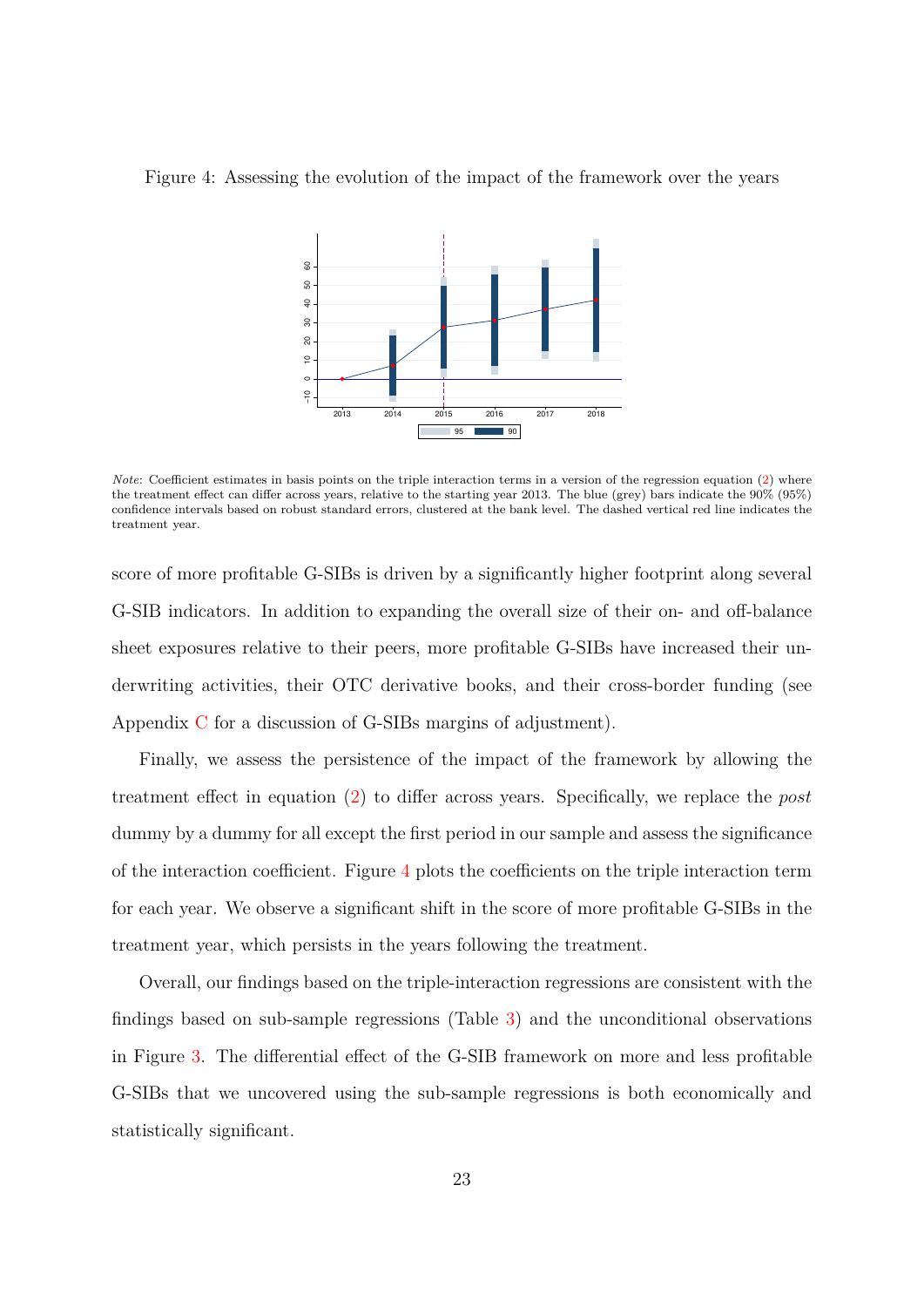## <span id="page-24-0"></span>**6 Size-capital trade-off and profitability: a model**

Why do more profitable G-SIBs raise their scores relative to their peers? To understand the underlying mechanism behind our empirical results, we provide a stylized model of how banks respond to higher capital requirements and assess why pre-treatment differences in profitability shape banks' differential responses to higher capital requirements.

We consider an economy with one representative bank and no aggregate uncertainty. Each period, the bank starts with capital *k*, based on which it chooses the level of deposits to raise, *d*, and the amount of assets to invest in, *a*. The balance sheet identity implies that  $a = k + d$ . Assets have a constant return to scale and pay R per unit of asset. The deposit rate is *r < R*.

The bank's objective is to maximise its cash flow,  $Ra - rd$ , which becomes its new capital,  $k_{+1}$ , in the next period. In doing so, the bank is subject to a capital ratio requirement that imposes a minimum,  $\chi$ , on the ratio of the banks' capital to assets. Because of constant returns to scale on assets, the regulatory constraint always binds, such that  $a = k/\chi$  and  $d = k(1/\chi - 1)$ . In the next period, the bank uses  $k_{+1}$  and chooses its assets  $a_{+1} = k_{+1}/\chi$  and deposits as  $d_{+1} = k_{+1}/(1/\chi-1)$ . This decision process repeats itself each period.

We introduce an unexpected regulatory shock as follows. As of time *t*, the regulatory requirement is raised from  $\chi$  to  $\chi + \epsilon a$ , with  $\epsilon > 0$ . This new capital ratio requirement reflects the incentive scheme of the G-SIB framework: a bank that runs a larger balance sheet has to meet a higher capital requirement.

The bank faces a size-capital trade-off. It can meet the new requirement by either shrinking its size (i.e. balance sheet) or by raising capital externally. We note – as laid out in the seminal work by by [Myers and Majluf](#page-40-5) [\(1984\)](#page-40-5) – that banks typically avoid raising capital externally, unless there is a credible and justifiable reason from an investor perspective, such as a business expansion, a capital shortfall, or heightened regulatory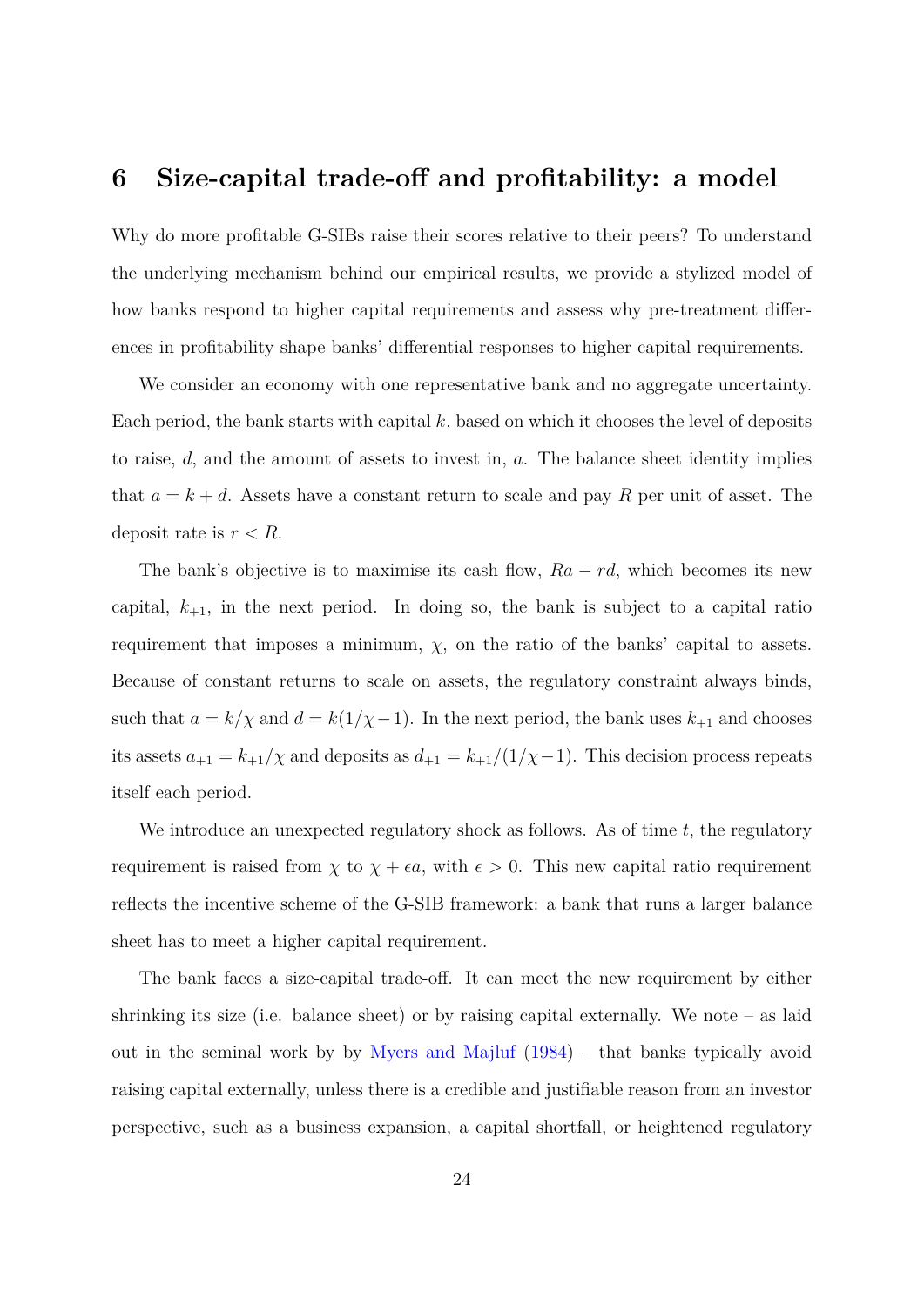requirements. In line with this reasoning, we assume that raising capital externally entails a preference cost such that the marginal cost is increasing in the amount to be raised. For simplicity of exposition, we assume a quadratic cost,  $\lambda \delta^2$ , of raising additional capital,  $\delta$ .

To maximise its cash flow in the next period, the bank must decide – in addition to selecting the amount of assets and deposits – how much additional capital to raise on date *t*:

$$
\max_{\delta, a, d} \quad \beta (Ra - rd) - \lambda \delta^2 \quad s.t. \quad a = k + d + \delta; \quad (k + \delta)/a = \chi + \epsilon a,
$$

with  $\beta$  representing the discount factor.

To solve the problem, we focus on an interior solution where  $\delta > 0$ , eliminate *d* using the balance sheet identity, and derive the first order conditions as follows:

$$
\max_{\delta,a} \quad \beta\Big((R-r)a + r(k+\delta)\Big) - \lambda \delta^2 \quad s.t. \quad \delta = w\chi a + \epsilon a^2 - k.
$$
\n
$$
\implies [a]: \quad \beta(R-r) - \theta(w\chi + 2\epsilon a) = 0; \qquad [\delta]: \quad \beta r - 2\lambda \delta + \theta = 0.
$$

 $\theta > 0$  is the Lagrange multiplier on the regulatory constraint. Eliminating  $\theta$  gives two equations in two unknowns  $(a, \delta)$  that characterise the solution to the bank's problem. We eliminate  $\delta$  to focus on the amount of assets,  $a$ , the bank chooses, or equivalently the size of its balance sheet:

$$
\beta(R - r) = (2\lambda \delta - \beta r)(w\chi + 2\epsilon a); \qquad \delta = w\chi a + \epsilon a^2 - k
$$
  

$$
\implies \beta(R - r) = (2\lambda(w\chi a + \epsilon a^2 - k) - \beta r)(w\chi + 2\epsilon a).
$$

An explicit solution for *a* is not generally available. However, an application of the Implicit Function Theorem sheds light on how more versus less profitable banks – based on the value of  $R -$  differ in terms of their response to higher capital requirements. The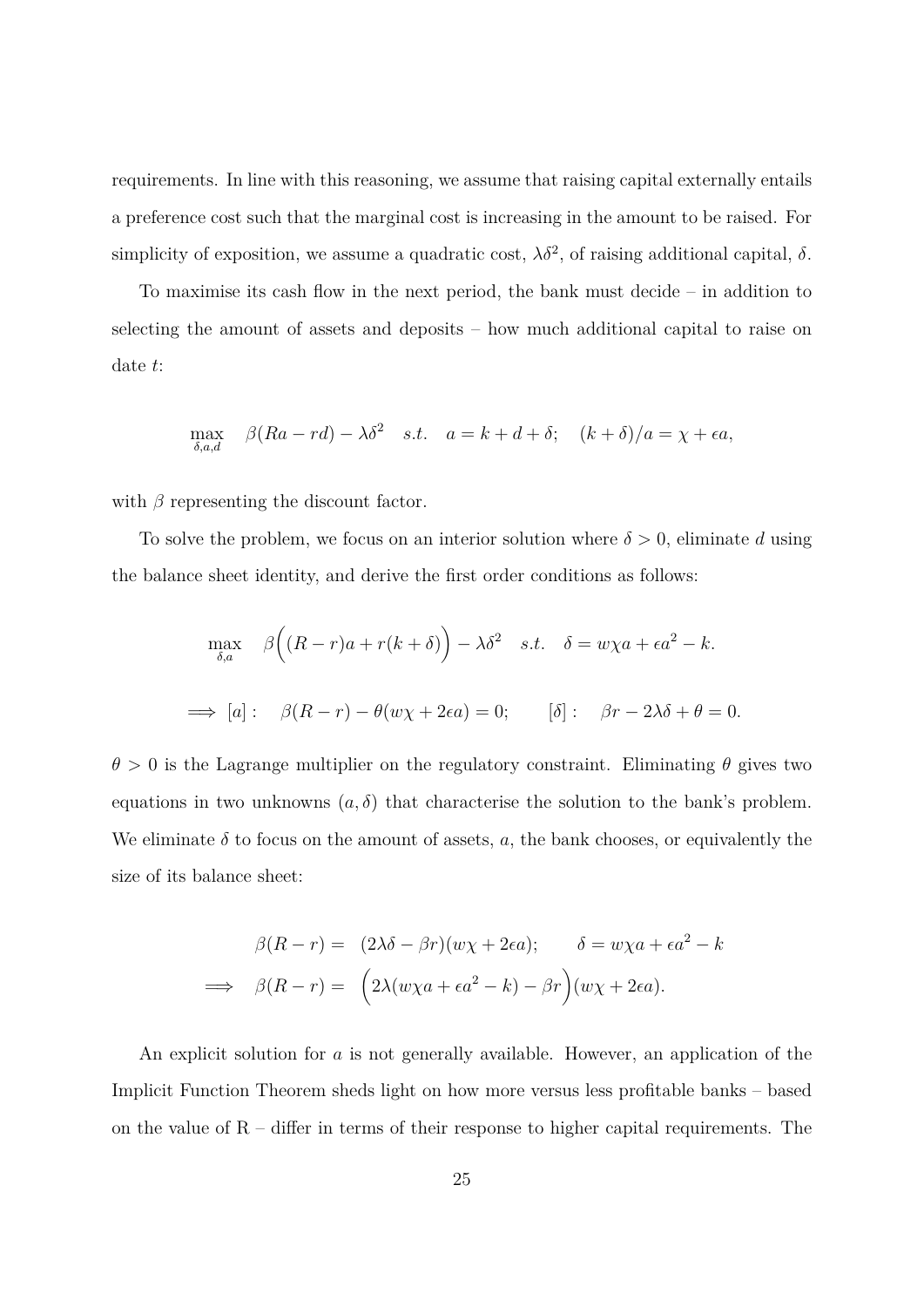total derivative of equation (3) w.r.t. *R* yields the following, where  $\dot{a} = \frac{da}{dR}$ .

$$
\beta = 2\epsilon \dot{a} \left( 2\lambda (w\chi a + \epsilon a^2 - k) - \beta r \right) + \left( 2\lambda (w\chi \dot{a} + 2\epsilon a \dot{a}) \right) (w\chi + 2\epsilon a)
$$
  
\n
$$
\implies \beta = \dot{a} \left( 2\epsilon \underbrace{\left( 2\lambda (w\chi a + \epsilon a^2 - k) - \beta r \right)}_{A>0} + 2\lambda \underbrace{(w\chi + 2\epsilon a)^2}_{B>0} \right).
$$

It follows that the coefficient on  $\dot{a}$  is positive:<sup>[15](#page-26-0)</sup> in response to tighter regulation, a bank that is more profitable, but otherwise identical to a less profitable bank, will choose a larger balance sheet.

Intuitively, the opportunity cost of choosing a smaller balance sheet is greater for a more profitable bank. The increase in capital requirements thus makes the more profitable bank raise more capital,  $\delta$ , to support a relatively larger balance sheet (as opposed to raising less capital and running a smaller balance sheet).<sup>[16](#page-26-1)</sup> This does not necessarily imply that a more profitable bank expands its balance sheet. The change in the size of the bank can be positive or negative, depending on the cost of raising capital and the magnitude of increase in the capital requirement. In response to tighter regulation, a more profitable bank may either *shrink its assets by less* or *grow them by more* as compared to a less profitable bank of the same ex-ante size.

Another reason for why profitability can matter for how banks respond to higher capital requirements is that profitability relates to a bank's ability to organically generate capital in the future via retained earnings. While we do not incorporate this channel explicitly, our model provides the intuition for what the impact could be. A more profitable bank – on the back of higher return on its assets – would end up with more capital  $k_{+1}$  on date  $t+1$  as compared to a less profitable one. This would then support a larger

<span id="page-26-0"></span><sup>&</sup>lt;sup>15</sup>This is because (i)  $\epsilon > 0$ ; (ii) expression *A*, which also appears in equation (3), must be positive as otherwise we arrive at a contradiction in equation (3) given that  $R - r > 0$ ,  $\chi > 0$ ,  $\epsilon > 0$  and  $a > 0$ ; (iii)  $\lambda > 0$ ; and (iv) expression *B* is positive.

<span id="page-26-1"></span><sup>16</sup>More profitable banks may also face a lower cost of raising capital (e.g. [De Jonghe](#page-38-1) *et al.* [\(2020\)](#page-38-1)), which would reinforce the mechanism in the model.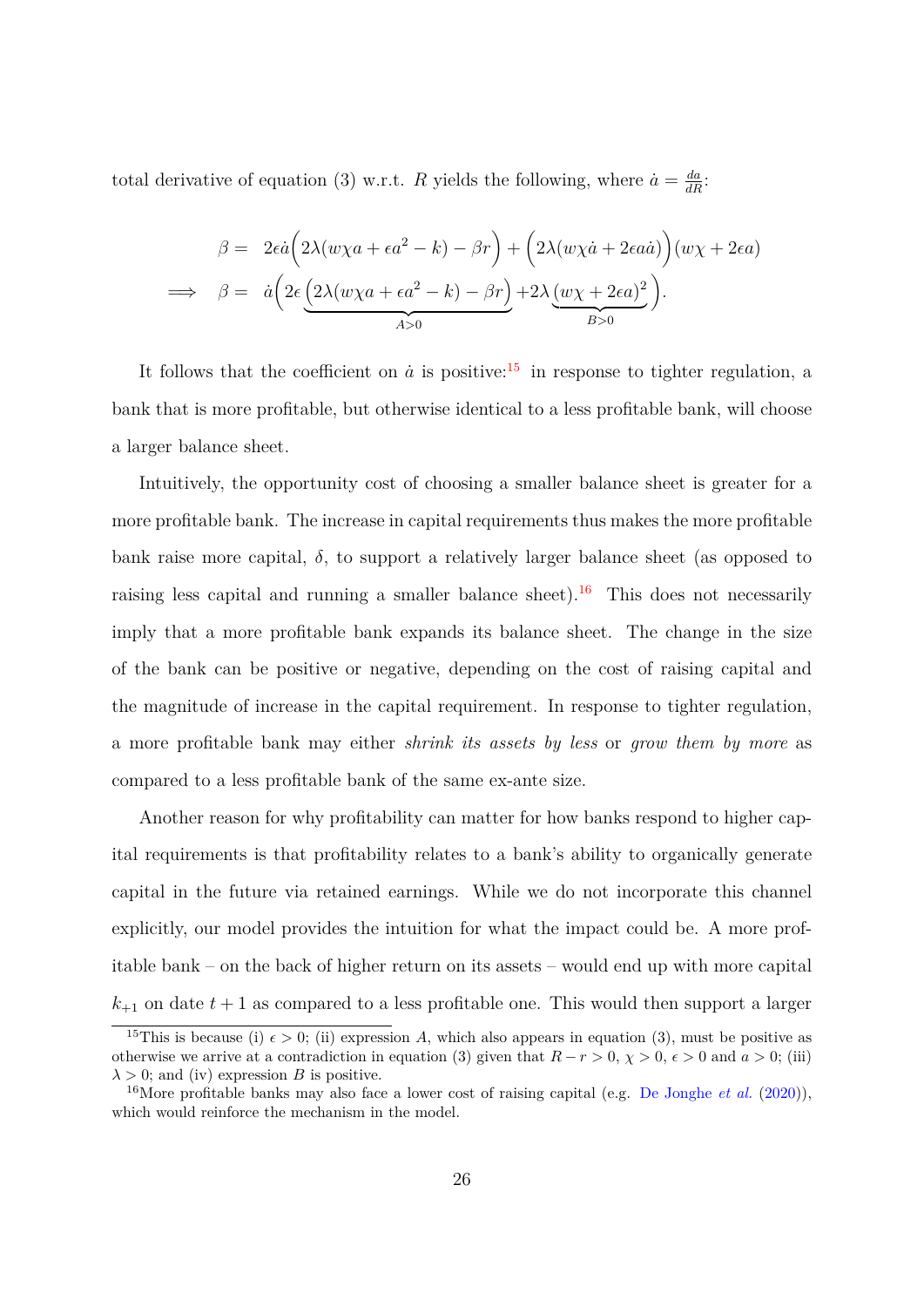<span id="page-27-0"></span>Table 5: Differential evolution of capital, assets, and capital ratio of low and high profitability G-SIBs

|                             | $\left(1\right)$ | $\left( 2\right)$ | $\left(3\right)$ | (4)        | $\left(5\right)$ |
|-----------------------------|------------------|-------------------|------------------|------------|------------------|
|                             | Capital          | Capital           | Capital          | Assets     | Capital ratio    |
| Post $\times$ Profitability | $0.11***$        | $0.08***$         | $0.10***$        | $0.15***$  | $-0.59***$       |
|                             | (5.14)           | (3.19)            | (3.05)           | (5.60)     | $(-2.79)$        |
| N                           | 681              | 681               | 681              | 681        | 681              |
| R <sub>2</sub>              | 0.996            | 0.997             | 0.997            | 0.995      | 0.977            |
| Clustering                  | Bank             | Bank              | Bank             | Bank       | Bank             |
| Bank FE                     | Yes              | Yes               | Yes              | Yes        | Yes              |
| Country-time FE             | Yes              | Yes               | Yes              | Yes        | Yes              |
| Profitability               | Continuous       | Continuous        | Dummy            | Continuous | Continuous       |
| Controls                    | No               | Yes               | Yes              | Yes        | Yes              |

*Note*: This table provides estimates of the interaction term in the following specification:  $y_{i,t} = \gamma [Post_t \times Profitability_i] + \gamma [Post_t \times Profitability_i]$  $\mu X_{i,t-1} + \alpha_i + \delta_{c,t} + \varepsilon_{i,t}$ . The dependent variable is log capital (columns (1) to (3)), log assets (column (4)), and the capital ratio (column (5)), respectively. *Post* is a dummy variable that takes value 1 in the post-treatment period [2015-18]. The profitability measure is always based on average pre-treatment (i.e. 2013-14) ROA in levels, except in column (3) where a dummy based on whether the pre-treatment ROA is above the sample median is used. This table is based on quarterly data from 2010 to 2018, and is based on the sample of G-SIBs. Bank-level controls comprise of the ratio of non-performing loans to total loans, cash to assets, deposit to total liabilities (all lagged by one period). See Appendix [D.6](#page-53-0) for the definitions and summary statistics of all variables. Robust standard errors are clustered at the bank level and *t*-statistics are reported in parentheses.  $***p < 0.01, **p < 0.05, *p < 0.1$ .

balance sheet and enable a more profitable bank to more easily meet a phased-in increase in capital requirements, as in case of the G-SIB framework.

The prediction of the model is consistent with our main empirical finding in Section [5](#page-18-0) that more profitable banks increase their G-SIB scores – of which size is a core component – relative to their peers. Moreover, it highlights the varying strength of the incentives that more and less profitable banks have in terms of raising capital versus shrinking their balance sheet in response to higher capital requirements. This rationalises why a more profitable bank responds differently to more stringent regulation.

Our model also predicts that more profitable G-SIBs raise more capital than less profitable ones in response to the introduction of the G-SIB capital surcharges. We test this additional prediction based on the following regression, run on the sub-sample of G-SIBs:

$$
Capital_{i,t} = \gamma [Post_t \times Profitability_i] + \mu X_{i,t-1} + \alpha_i + \delta_{c,t} + \varepsilon_{i,t}.
$$
 (3)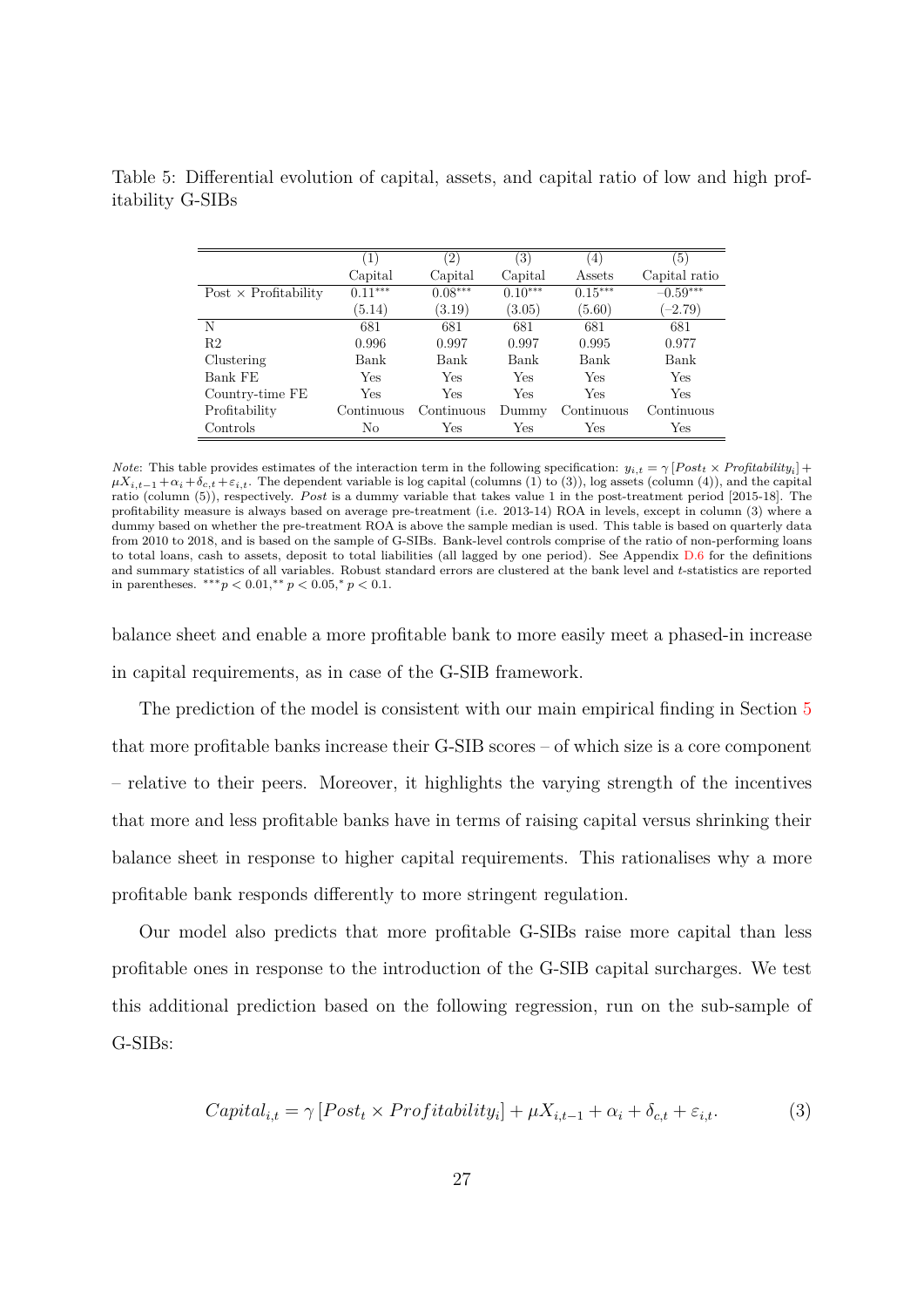*Capital<sub>i,t</sub>* represents G-SIB *i*'s log capital at time *t*, whereas  $Post<sub>t</sub>$  indicates the posttreatment period as in equation  $(1)$  and  $Profitability_i$  is the bank's pre-treatment ROA, as before. In contrast to our regressions based on G-SIB scores, we use quarterly observations for the period from 2010 to 2018 to take full advantage of the available data on capital.  $X_{i,t-1}$  represents lagged bank controls as detailed in Appendix [D.6.](#page-53-0) We saturate the regression with bank fixed effects,  $\alpha_i$ , and country-quarter fixed effects,  $\delta_{c,t}$ .  $\varepsilon_{i,t}$  is the error term.

Table [5](#page-27-0) highlights that, as predicted by the model, more profitable G-SIBs have significantly increased their capital relative to less profitable G-SIBs during the post treatment period (i.e.,  $\hat{\gamma} > 0$ ). This finding is robust to different specifications, such as replacing profitability by a binary variable that distinguishes high and low ROA G-SIBs based on the pre-treatment sample median (column (3)).

Substituting log capital for log assets confirms that more profitable G-SIBs have also significantly increased their assets relative to their less profitable peers (column (4)). Their capital ratio, by contrast, declined modestly relative to that of low ROA G-SIBs (column (5)). While all G-SIBs had to raise their capital ratio in response to higher requirements, the emphasis by the more profitable banks was on increasing their balance sheet size.

## <span id="page-28-0"></span>**7 Discussion**

#### **7.1 Are the adjustments driven by the G-SIB framework?**

One potential concern is that, despite the conservative specification we use throughout the paper, we may nevertheless be capturing adjustments by banks that are not due to the G-SIB framework.

The unique design of the G-SIB capital surcharges allows us to further sharpen our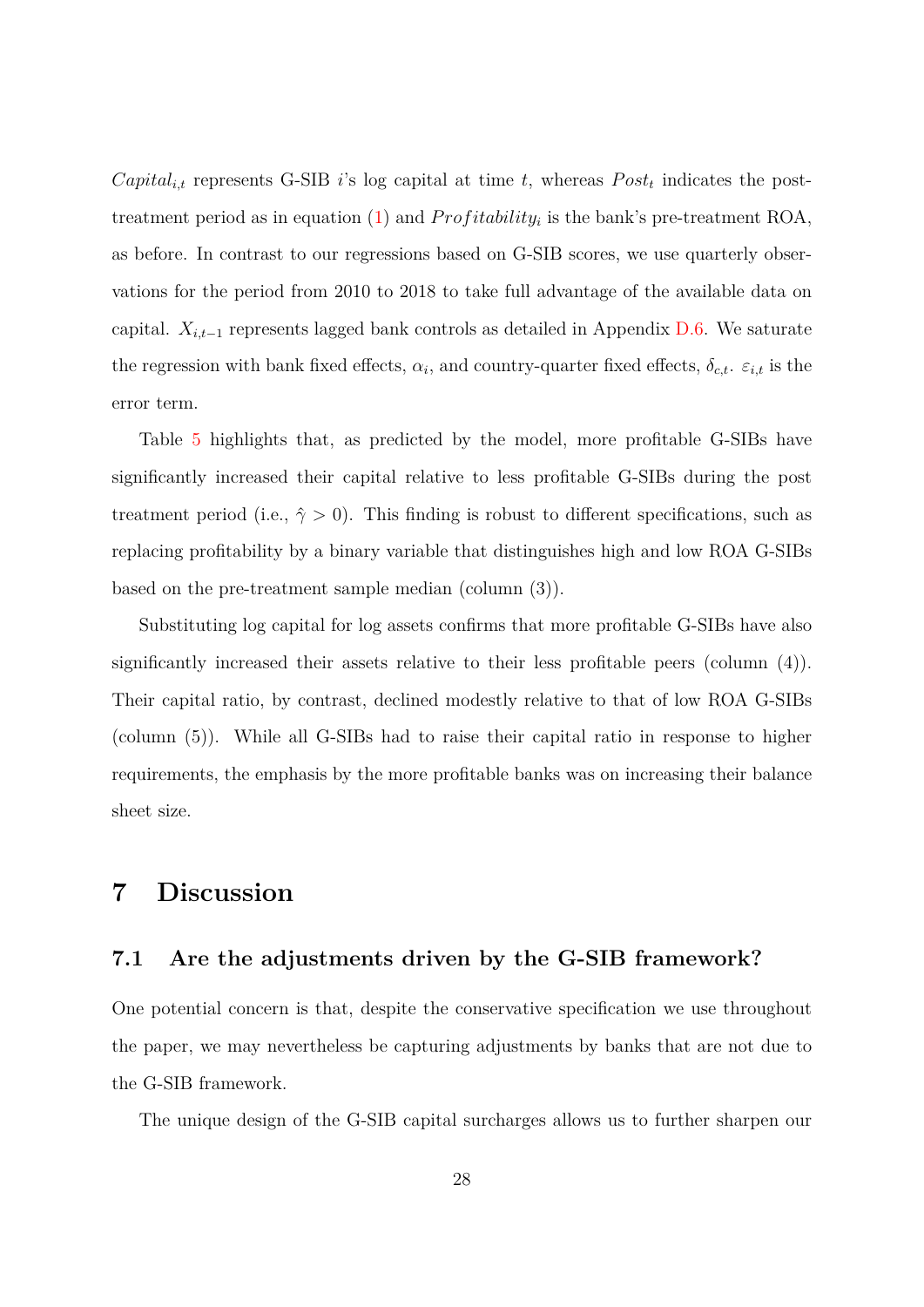analysis and address this concern. The bucket thresholds introduce a discontinuity in the capital requirements absent any confounding economic rationale that should make banks behave differently if their score is close to the threshold. These banks have a stronger incentive to lower their score to either push themselves into a lower bucket or to avoid moving into a higher bucket. The distance from the bucket thresholds thus represents an ideal source of exogenous variation in the regulatory treatment that allows us to test whether banks' score adjustments are due to the G-SIB framework.

We test whether banks that are close to the threshold have reduced their scores relatively more than other banks based on the following regression:

$$
Score_{i,t} = \gamma [Close_{t-1} \times G-SIB_i] + \mu X_{i,t-1} + \alpha_i + \delta_{c,t} + \varepsilon_{i,t},
$$
\n
$$
\tag{4}
$$

Following [Behn](#page-37-9) *et al.* [\(2019\)](#page-37-9), we measure *closeness* by defining an indicator variable, *Closet*−1, that is equal to one (zero otherwise) if a bank's official G-SIB score was within 20 bps of a bucket threshold in the previous year. About one fifth of the bank-year observations are close to the threshold as per this definition, with no systematic concentration among the less or more profitable banks. Table [6](#page-30-0) depicts the estimates for this indicator based on assessing the less profitable G-SIBs and the more profitable ones, respectively.

We observe that less profitable G-SIBs which are close to the threshold reduce their scores by even more than those that are not (columns (1) and (2)). This is consistent with these banks' stronger incentives to reduce their systemic importance. Closeness, however, does not appear to influence the more profitable G-SIBs' adjustment (columns (3) and (4)). The framework thus appears to exert a strong effect on only the less profitable G-SIBs, corroborating our main findings in Section [5](#page-18-0) and also in line with the mechanism outlined in our theoretical framework in Section [6.](#page-24-0)

Another potential concern is that geographical factors could be affecting our findings, such as national regulatory reforms or different macroeconomic developments in banks'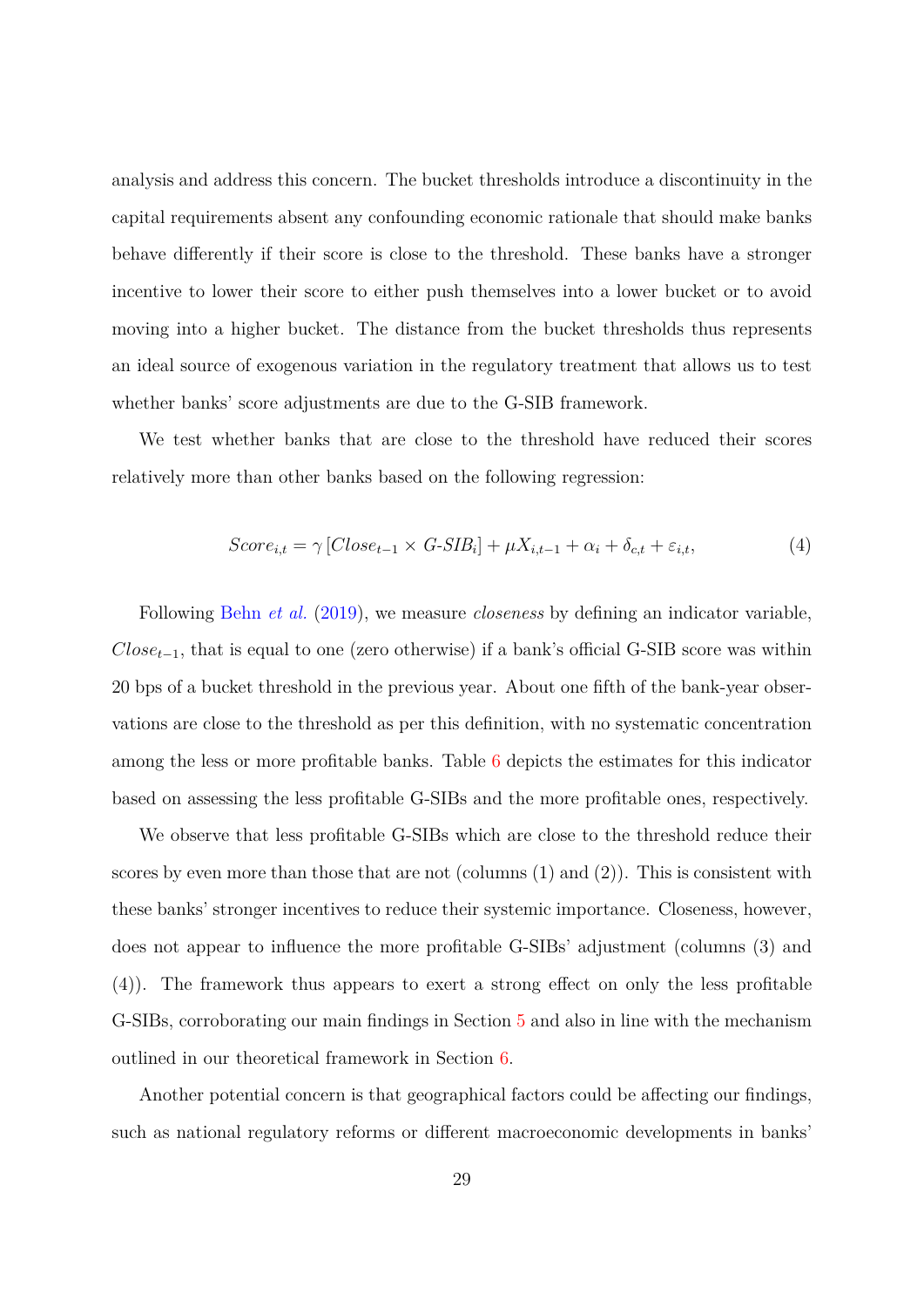|                             | Low ROA G-SIBs vs |             |            | High ROA G-SIBs vs |
|-----------------------------|-------------------|-------------|------------|--------------------|
|                             | All               | Low ROA     | All        | High ROA           |
|                             | Non G-SIBs        | Non G-SIBs  | Non G-SIBs | Non G-SIBs         |
|                             | (1)               | (2)         | (3)        | $\left(4\right)$   |
| Close to bucket threshold   | $-12.14***$       | $-15.49***$ | $-1.023$   | $-1.753$           |
|                             | $(-3.03)$         | $(-3.55)$   | $(-0.20)$  | $(-0.34)$          |
| $Post \times G-SIB$         | $-12.76*$         | $-10.95$    | 2.453      | 2.581              |
|                             | $(-1.85)$         | $(-1.58)$   | (0.15)     | (0.18)             |
| $Post \times Profitability$ | $6.372*$          |             | $7.729**$  |                    |
|                             | (1.80)            |             | (2.14)     |                    |
| Post                        | $-1.847$          | $-1.804$    | $-4.922$   | 0.222              |
|                             | $(-0.63)$         | $(-0.59)$   | $(-1.54)$  | (0.08)             |
| N                           | 294               | 171         | 255        | 177                |
| R <sub>2</sub>              | 0.989             | 0.988       | 0.989      | 0.990              |
| Bank controls and FE        | Yes               | Yes         | Yes        | Yes                |
| Country-time FE             | Yes               | Yes         | Yes        | Yes                |

<span id="page-30-0"></span>Table 6: Assessing the role of proximity to G-SIB bucket thresholds

*Note*: The dependent variable is the adjusted G-SIB score. *Close to bucket threshold* is a dummy variable that equals one if the bank's official G-SIB score in the previous year is within 20 bps of the closest bucket threshold. *P ost* is a dummy variable that takes value 1 in the post-treatment period [2015-18]. *G-SIB* is a dummy variable that takes value 1 for banks that have been designated as such at least once before 2015. The profitability measure is based on average pre-treatment (i.e. 2013-14) ROA in levels. Bank-level controls include the CET1 capital ratio, the ratio of non-performing loans to total loans, cash to assets, deposit to total liabilities, and the density ratio. Robust standard errors are clustered at the bank level and *t*-statistics are reported in parentheses.  $**p < 0.01$ ,  $* p < 0.05$ ,  $* p < 0.1$ .

home jurisdictions. We note that the use of country-year fixed effects throughout our main analysis already mitigates this concern to a large extent. Several additional tests, such as running placebo tests on banks' origin (rather than their G-SIB status), further confirms that geographical factors do not drive our results (see Appendix  $D.7$ ).<sup>[17](#page-30-1)</sup>

#### **7.2 Could the treatment date vary across banks?**

One advantage of identifying the treatment date based on textual analysis is that we can identify G-SIBs for which the timing of the treatment may have differed. Our main analysis is based on a common timing of the regulatory treatment in the year 2015.

<span id="page-30-1"></span><sup>&</sup>lt;sup>17</sup>A related question is whether reforms for *domestically* important banks (D-SIBs) could bias our results towards finding no effect of the G-SIB framework. However, almost all banks in our sample, including all G-SIBs, are D-SIBs, suggesting that D-SIB requirements apply to most banks in our sample, and not just Non G-SIBs. The only exception is Chinese banks for which the finalisation of a D-SIB assessment methodology was still ongoing as of 2018. Another question is whether the phase-in of the capital conservation buffer alongside the G-SIB surcharges could influence our results. However, since this buffer is applied to both G-SIBs and Non G-SIBs, it should not affect our identification strategy.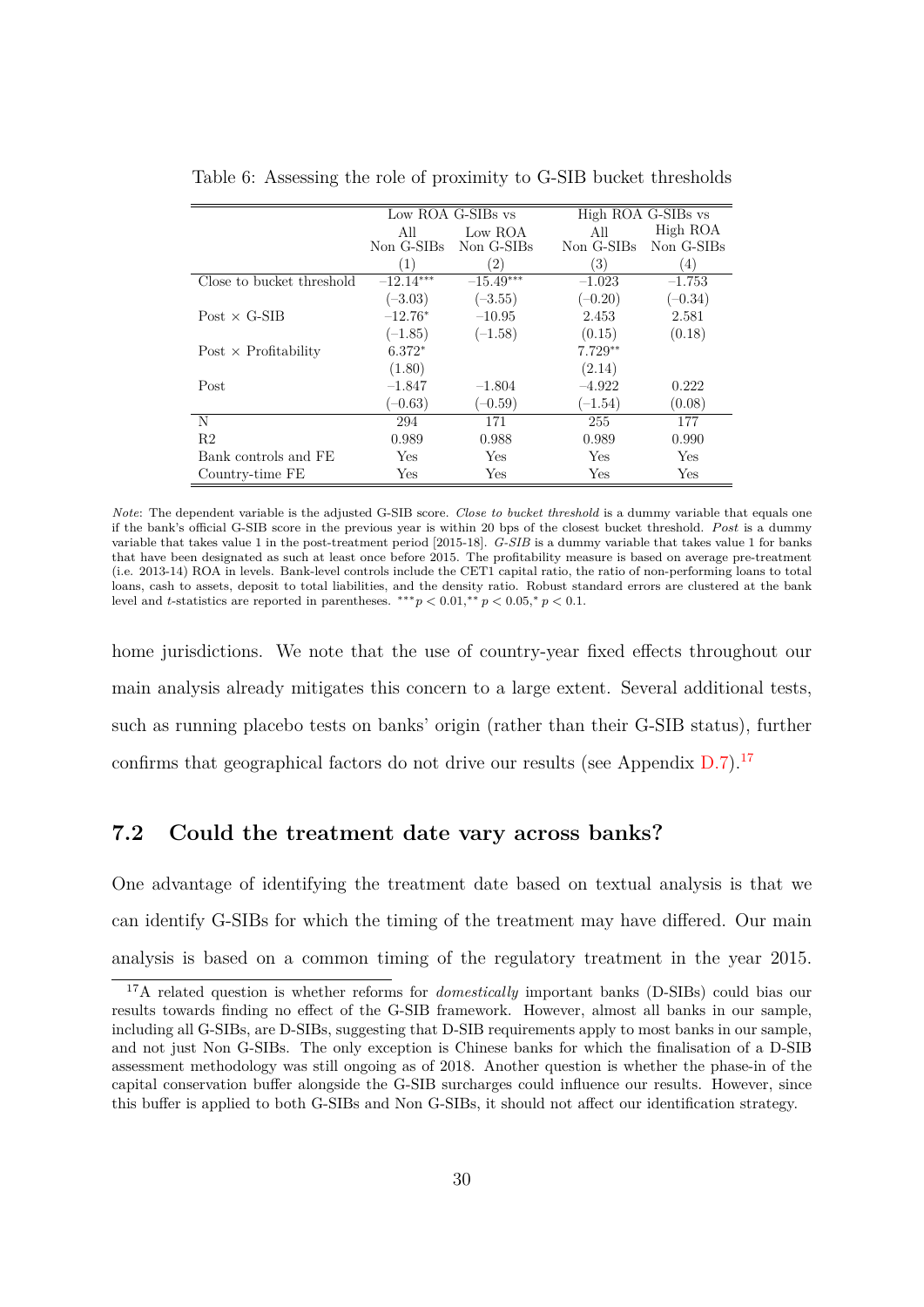However, a few G-SIBs may have already started to adjust in 2014 since their number of action-oriented sentences starts to rise ahead of those of the other banks (recall the left-hand panel of Figure [1](#page-9-0) and see also Appendix [B.4\)](#page-44-1). For a few other G-SIBs, the measure picks up only at the regulatory phase-in of the capital requirements in 2016.

We conduct a staggered difference-in-differences analysis to account for the possibility that the treatment date could vary across banks. We estimate the average treatment effect following the estimator suggested by [Callaway and Sant'Anna](#page-37-3)  $(2021).^{18}$  $(2021).^{18}$  $(2021).^{18}$  $(2021).^{18}$  G-SIBs whose 2014 annual report contains a greater number of references to how they responded to the G-SIB framework than their 2015 report are considered to have been treated in 2014. For G-SIBs without any such discussion in either their 2014 or 2015 reports, the treatment date is considered to be 2016, the year when the phase-in of the framework begins.

The [Callaway and Sant'Anna](#page-37-3) [\(2021\)](#page-37-3) estimator uses equation [1](#page-13-3) to calculate the average treatment effect for each group of G-SIBs, with the groups *g* identified by the year in which the G-SIBs are treated. The "never treated" Non G-SIBs are the control group throughout. The specification accounts for bank and time fixed effects. Covariates, such as bank controls and country controls (credit-to-GDP gap and debt-service ratio gap) are included, and their value is fixed at as of the last period before treatment for each group.

Figure [5](#page-32-0) reports the estimated treatment effect for the case of bank-specific treatment dates. The left-panel compares the low ROA G-SIBs to the low ROA Non G-SIBs, while the right-panel compares the high ROA G-SIBs to the high ROA Non G-SIBs. The group-weighted average treatment effects for the treated (ATT) are reported with their 95% confidence intervals. The *x*-axis represents periods to treatment, with 0 representing the treatment year, which can be either 2014, 2015, or 2016.

<span id="page-31-0"></span><sup>18</sup>Several recent studies show that the standard two-way fixed-effects model may produce biased estimates if the treatment is staggered (e.g. [Baker](#page-36-5) *et al.*, [2022;](#page-36-5) [Callaway and Sant'Anna,](#page-37-3) [2021;](#page-37-3) [De Chaise](#page-38-10)[martin and D'Haultfœuille,](#page-38-10) [2020;](#page-38-10) [Goodman-Bacon,](#page-39-8) [2021;](#page-39-8) [Sun and Abraham,](#page-40-6) [2021\)](#page-40-6). The results reported in this subsection are robust to using alternate methods proposed by [Sun and Abraham](#page-40-6) [\(2021\)](#page-40-6) and [De Chaisemartin and D'Haultfœuille](#page-38-10) [\(2020\)](#page-38-10).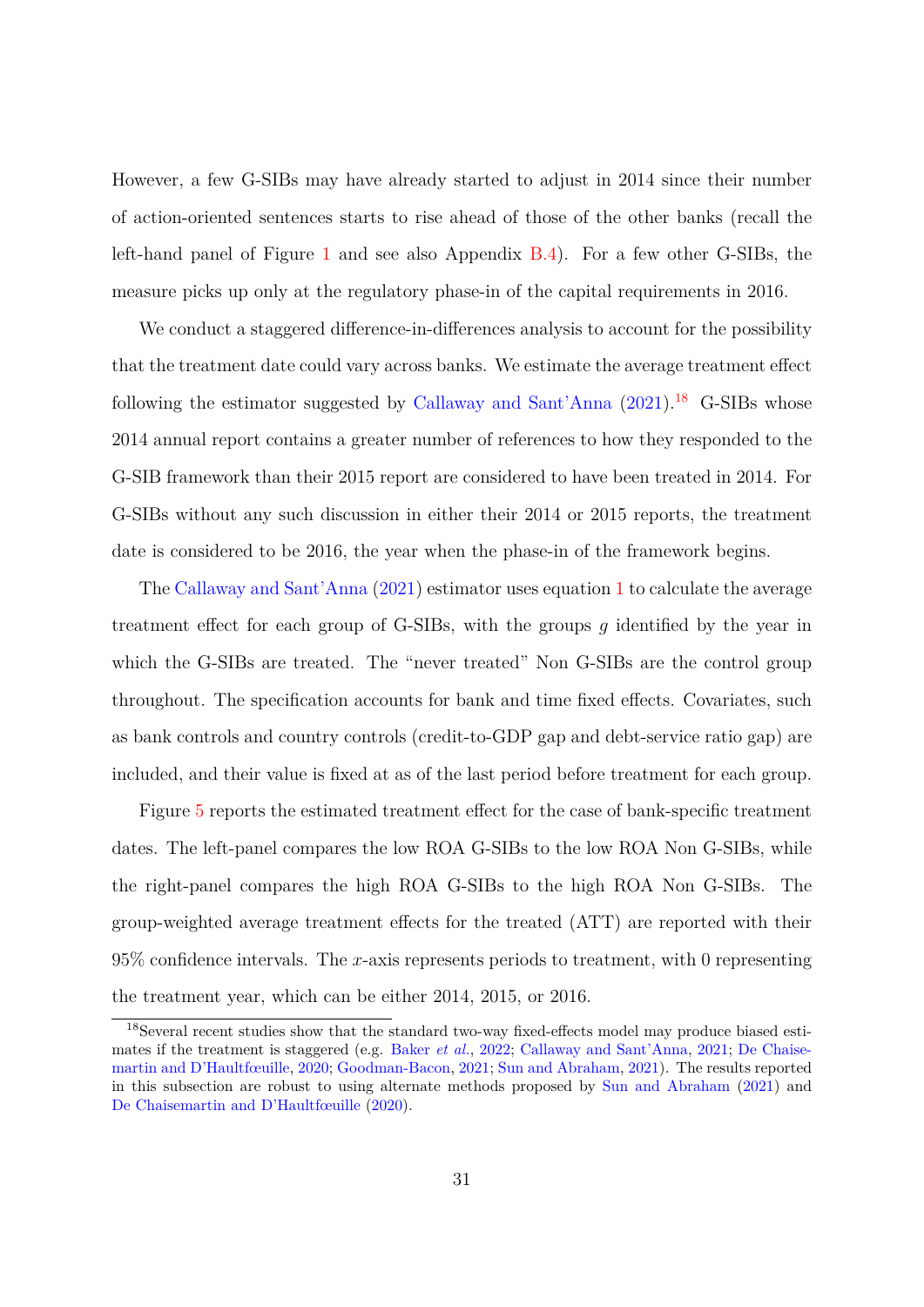Low ROA G-SIBs, relative to their Non G-SIB peers, start to shrink their systemic importance from treatment date. Overall, they reduce their score by about 25 bps. By contrast, high ROA G-SIBs do not reduce their score relative to high ROA Non G-SIBs. These results tally with the sub-sample results in Table [2](#page-19-0) and are consistent with the large number of G-SIBs for which 2015 stands out as the treatment year.

Figure 5: Robustness of results to bank-specific treatment dates

<span id="page-32-0"></span>

(A) Low ROA G-SIBs vs. low ROA Non G-SIBs (B) High ROA G-SIBs vs. high ROA Non G-SIBs

#### **7.3 Are there financial stability implications?**

What are the financial stability implications of more profitable G-SIBs increasing their systemic importance? Clearly, the reallocation of banking activity towards more prof-itable banks could enhance intermediation efficiency.<sup>[19](#page-32-1)</sup> However, if higher profitability is driven by more aggressive risk-taking and exposure to tail risks (e.g., [Meiselman](#page-40-0) *et al.*,

*Note*: The table reports results of an event study regression for two sub-samples low ROA G-SIBs to low ROA Non G-SIBs (left-hand panel) and high ROA G-SIBs to high ROA Non G-SIBs (right-hand panel). The dependent variable is the adjusted G-SIB score (bps). This table uses bank-specific treatment dates and the bias-corrected estimator from [Callaway and Sant'Anna](#page-37-3) [\(2021\)](#page-37-3). Bank-level controls comprise of the pre-treatment values of CET1 capital ratio, the ratio of non-performing loans to total loans, cash to assets, deposit to total liabilities, and the density ratio. Country controls (credit-to-GDP gap and debt-service ratio gap) are also included. Robust standard errors are clustered at the bank level.  $***p < 0.01, **p < 0.05, *p < 0.1.$ 

<span id="page-32-1"></span><sup>&</sup>lt;sup>19</sup>The average score-weighted ROA increased from 1.39% in 2013 to 1.50% in 2018. Keeping the scores fixed at their 2013 levels, the score-weighted ROA would have increased to only 1.44% in 2018. The reallocation in market shares towards more profitable banks thus contributed to more than half of the total increase in the average score-weighted ROA.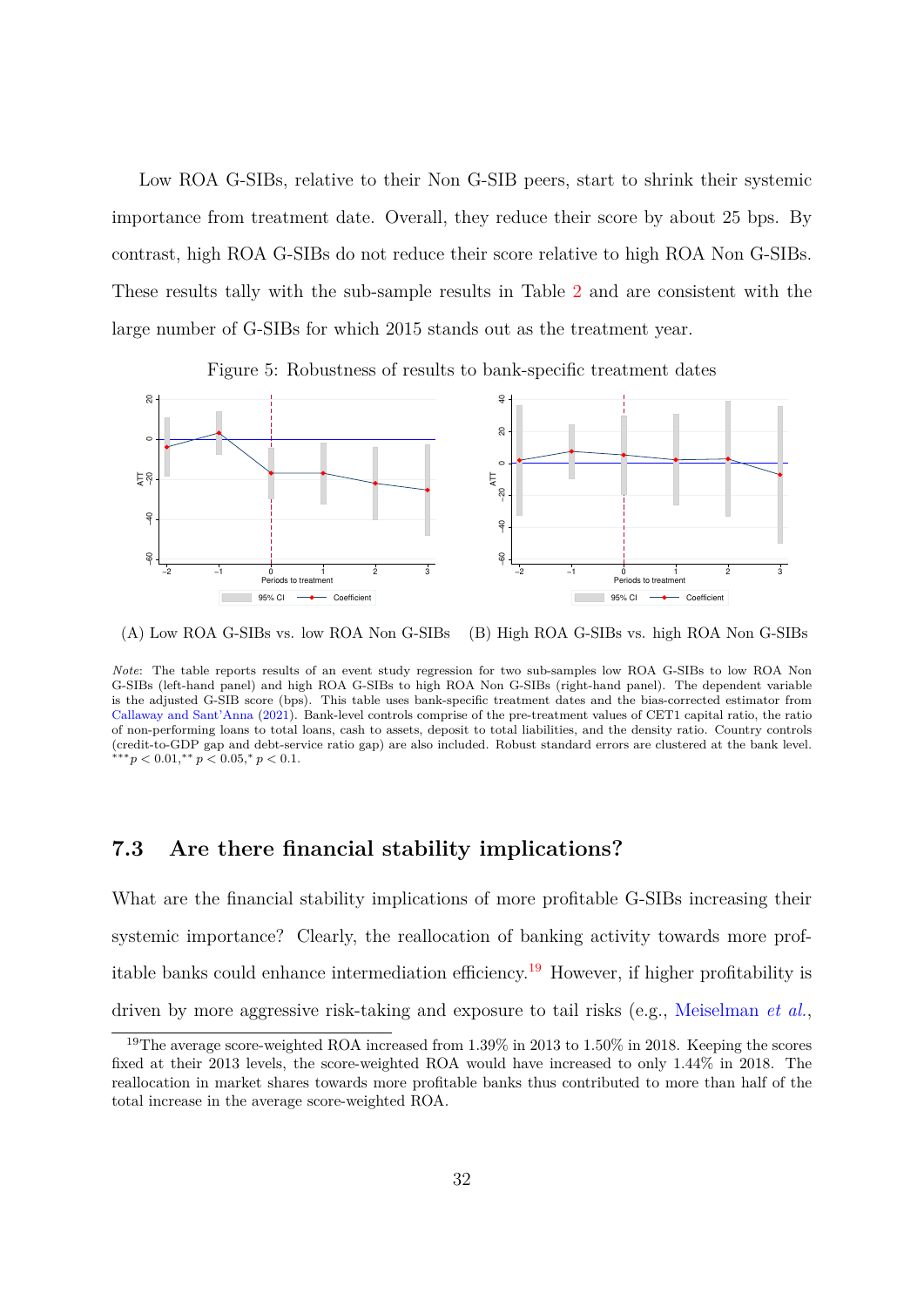[2020,](#page-40-0) [Martynova](#page-39-9) *et al.*, [2020\)](#page-39-9), the reallocation could also undermine the banking sector's resilience.

To address this concern, we assess changes in banks' systemic risk contribution during a tail risk event. We measure these changes based on the banks' SRISK (see [Brownlees](#page-37-4) [and Engle,](#page-37-4) [2016](#page-37-4) and [Acharya](#page-36-2) *et al.*, [2012\)](#page-36-2). In contrast to the G-SIB score, which banks actively manage in response to regulatory incentives, SRISK is a widely used marketbased measure.[20](#page-33-0) Changes in SRISK during episodes of stress thus reflect investors' reassessment of banks' exposure to tail risks, and are therefore outside the bank's direct control. This makes SRISK an ideal measure to evaluate how investors perceive the riskiness of banks. Using the outbreak of the COVID-19 pandemic in early 2020 as a global exogenous shock and a tail risk event, we run the following cross-sectional regression:

<span id="page-33-1"></span>
$$
\Delta SRISK_i = \gamma \left[ G\text{-}SIB_i \times Profitability_i \right] + \mu X_i + \varepsilon_i. \tag{5}
$$

 $\Delta SRISK_i$  measures the change in bank *i*'s SRISK from its mean value in the three months preceding the March 2020 market turmoil to its highest monthly value in 2020.  $G\text{-}SIB_i$  is the G-SIB identifier variable, whereas  $Profitability_i$  distinguishes high from low ROA banks based on their pre-treatment ROA (i.e. 2013–14). The more and less profitable G-SIBs thus correspond exactly to those banks used throughout our analysis (e.g. Tables [2](#page-19-0) and [3\)](#page-21-0). *X<sup>i</sup>* comprises lagged (i.e. end-2019) bank-level controls. If higher profitability is fueled by higher exposure to tail risk, more profitable G-SIBs' SRISK should exhibit a larger increase during the COVID-19 shock. The estimated  $\gamma$  coefficient for high ROA G-SIBs should thus be larger than the corresponding coefficient for low ROA G-SIBs.

Table [7](#page-34-0) depicts the estimated impact of the shock for the different types of banks, using the less profitable Non G-SIBs as the base case. In the first row, we also report

<span id="page-33-0"></span> $^{20}$ SRISK is available for 70 of our sample banks. We report summary statistics in Table [1.](#page-12-0)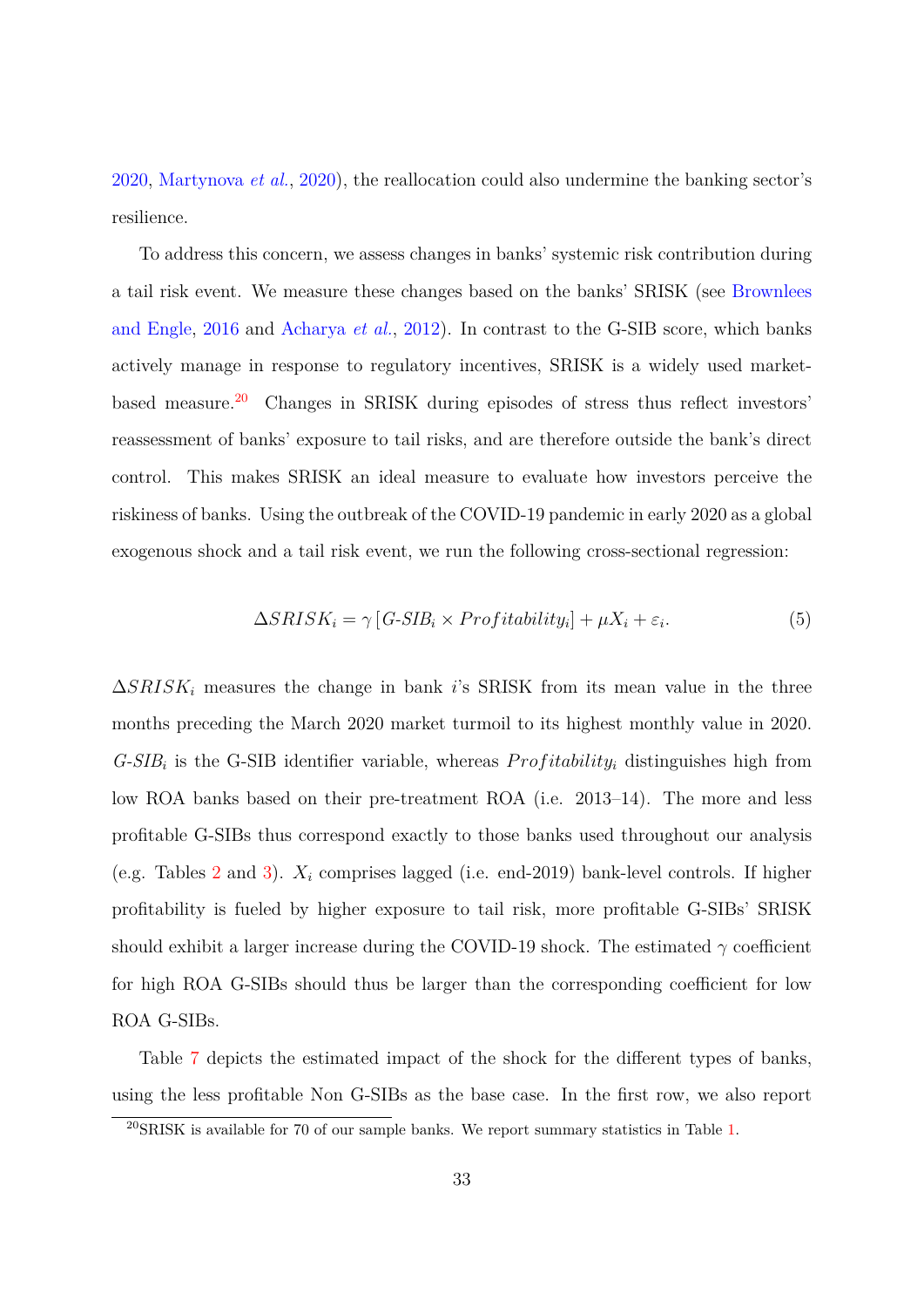the difference between the *γ* estimates for the more and less profitable G-SIBs to test our conjecture.

<span id="page-34-0"></span>

|                                  | $\Delta$ SRISK $\%$ | $\Delta$ SRISK $\%$ | $\Delta$ SRISK $\%$ | $\Delta$ SRISK | $\triangle$ SRISK |
|----------------------------------|---------------------|---------------------|---------------------|----------------|-------------------|
|                                  |                     |                     | relative changes    | US\$ billion   | log changes       |
|                                  | (1)                 | $\left( 2\right)$   | $\left( 3\right)$   | (4)            | $\left( 5\right)$ |
| Difference High vs Low ROA GSIBs | $1.26***$           | $1.06***$           | $0.31**$            | $23.83***$     | $0.37**$          |
|                                  | (8.88)              | (8.60)              | (5.27)              | (9.53)         | (5.71)            |
| High ROA GSIB                    | $1.63**$            | $1.36***$           | $0.38**$            | $36.33***$     | $0.40**$          |
|                                  | (2.67)              | (4.58)              | (2.85)              | (6.38)         | (2.66)            |
| Low ROA GSIB                     | 0.38                | 0.30                | 0.07                | $12.50**$      | 0.03              |
|                                  | (1.08)              | (0.99)              | (0.60)              | (2.63)         | (0.20)            |
| High ROA Non GSIB                | 0.19                | $-0.29$             | $0.53*$             | $-3.98$        | $0.34*$           |
|                                  | (1.34)              | $(-0.52)$           | (1.81)              | $(-0.41)$      | (1.79)            |
| N                                | 70                  | 69                  | 62                  | 69             | 60                |
| R <sub>2</sub>                   | 0.14                | 0.16                | 0.18                | 0.41           | 0.16              |
| Bank controls                    | No                  | Yes                 | Yes                 | Yes            | Yes               |

Table 7: Systemic risk during the pandemic

*Note:* The table reports results of the regression in equation [\(5\)](#page-33-1). The dependent variable is the change in the bank's percentage of financial sector capital shortfall (SRISK%) from NYU V-Lab (columns (1) and (2)); the relative change in SRISK%, winsorized at 95% to account for outliers (column (3)); the change in the expected capital shortfall in a crisis (SRISK) in US\$ billions (column (4)); and the log change in SRISK (column (5)). Changes are measured by the difference between the bank's maximum monthly value in 2020 and the corresponding mean value for the three months preceding the March 2020 turmoil. Bank controls comprise the end-2019 values of the CET1 capital ratio, the ratio of non-performing loans to total loans, deposits to total liabilities, and the density ratio. The first row reports the difference between the coefficient estimate for the more profitable G-SIBs and the corresponding estimate for the less profitable ones. Robust standard errors are clustered at the country level and *t*-statistics (*F*-statistics for the differences depicted in the first row) are reported in parentheses.  $***p < 0.01$ ,  $** p < 0.05$ ,  $p < 0.1$ .

The more profitable G-SIBs exhibited a significantly larger increase in SRISK than the less profitable ones. This result holds for a range of SRISK measures (Table [7\)](#page-34-0). For one, more profitable G-SIBs' systemic risk contribution (i.e. the percentage of financial sector capital shortfall that would be experienced by a bank in the event of a crisis), averaging less than 5% before the shock, increased by about one percentage point more than the corresponding measure of less profitable G-SIBs (columns (1) and (2)). The relative change in these banks' SRISK (column (3)) and their SRISK changes in terms of expected capital shortfalls (column  $(4)$  and, in logs,  $(5)$ ) also exceeded those of their less profitable peers. These results suggest that their higher profitability was at least partly due to greater exposure to tail risks, which tallies with the findings in [\(Meiselman](#page-40-0) *et al.*, [2020\)](#page-40-0) for U.S. banks during earlier crises.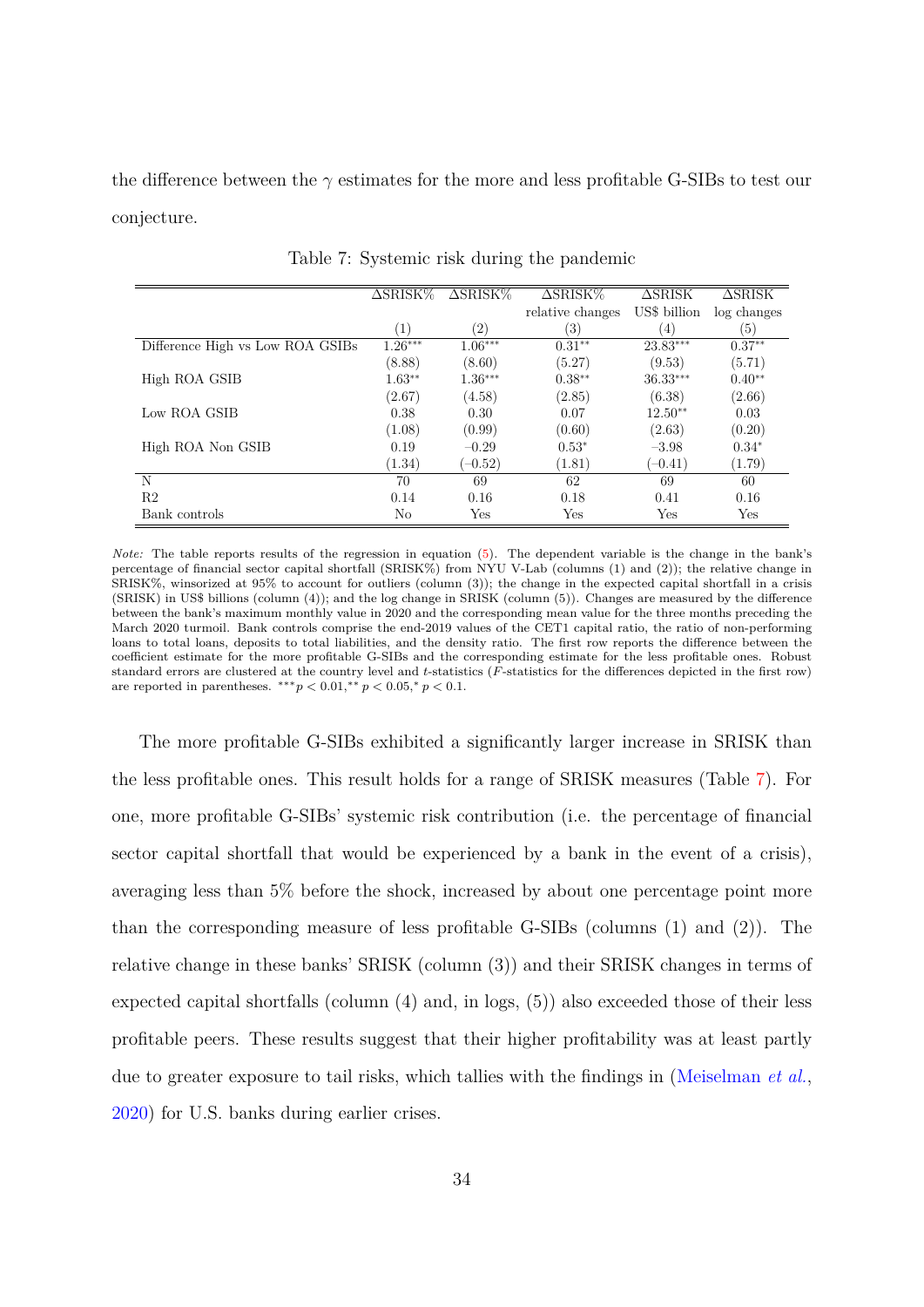## <span id="page-35-0"></span>**8 Conclusion**

The stability of the global financial system rests on the resilience of systemically important banks. Regulation relies on capital requirements to bolster banks' resilience and mitigate systemic risks. While prior research has studied how banks adjust to changes in capital requirements, little is known about how differences in profitability shape banks' responses. However, this is key to understanding how capital regulation works and for the success of regulatory reforms.

In this paper, we show that the capital surcharges imposed by the G-SIB framework, a cornerstone of the too-big-to-fail reforms, induce less profitable G-SIBs to lower their systemic importance. The more profitable G-SIBs, however, continue to expand despite the additional requirements. Our theoretical framework rationalises this finding by showing that the higher opportunity cost of shrinking motivates more profitable banks to respond to tighter regulation by raising more capital in order to support their balance sheet as opposed to shrinking in size.

Our findings highlight that capital requirements affect the banking sector along multiple dimensions. In addition to supporting banks' resilience by raising their capital ratios, capital requirements also shift banking activity to more profitable banks, which could bolster intermediation efficiency. However, it may also raise financial stability concerns. Indeed, we show using the COVID-19 crisis as an experiment that higher profitability can be associated with greater exposure to tail risks. Moreover, rising concentration of systemic importance at a small number of global banks could add to the systemic risks posed by the banking sector. More research is thus needed on how to optimally design and calibrate capital requirements from a systemic risk perspective. This would ideally take into account interactions with complementary policies, such as enhanced supervision and resolution regimes.

Our paper also underscores the value of textual information for policy analysis. As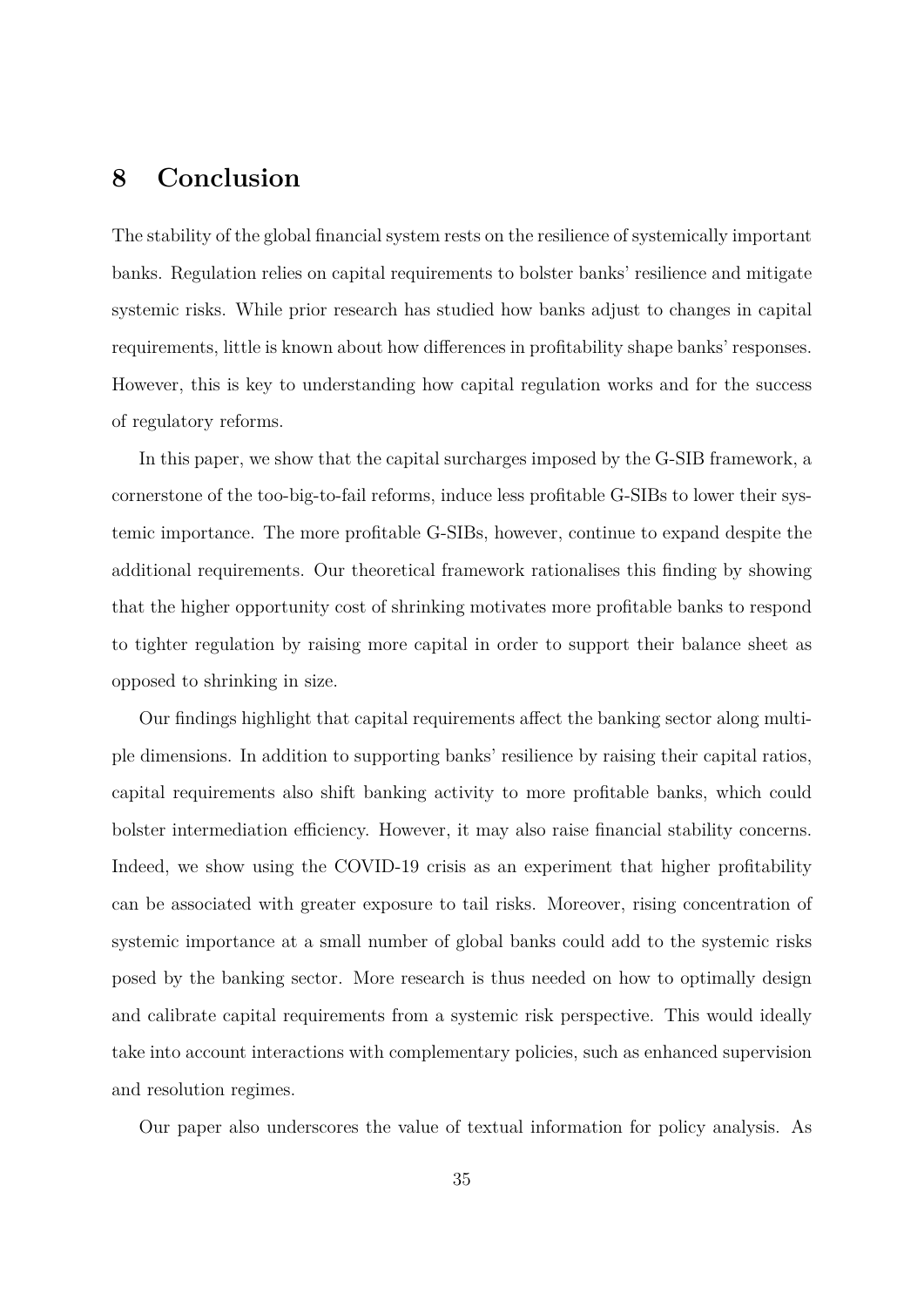with most major policy reforms, the identification of banks' responses is blurred by the gradual implementation of new rules. Our findings imply that a systematic evaluation of discussion related to the policy change in banks' annual reports or other forms of official communication can help identify when banks begin to incorporate the new rules. This provides a promising avenue for future research to sharpen policy analysis.

## **References**

- <span id="page-36-2"></span>Acharya V, Engle R, Richardson M (2012). "Capital shortfall: a new approach to ranking and regulating systemic risks." *American Economic Review Papers and Proceedings*, **102**(3), 59–64.
- <span id="page-36-0"></span>Admati AR, DeMarzo PM, Hellwig MF, Pfleiderer PC (2013). "Fallacies, irrelevant facts, and myths in the discussion of capital regulation: Why bank equity is not socially expensive." *Stanford University Graduate School of Business Research Paper No. 13-7*.
- <span id="page-36-3"></span>Adrian T, Kiff J, Shin HS (2018). "Liquidity, leverage, and regulation 10 years after the Global Financial Crisis." *Annual Review of Financial Economics*, **10**, 1–24.
- <span id="page-36-1"></span>Ahmad N, Naveed A, Ahmad S, Butt I (2020). "Banking sector performance, profitability, and efficiency: a citation-based systematic literature review." *Journal of Economic Surveys*, **34**(1), 185–218.
- <span id="page-36-5"></span>Baker AC, Larcker DF, Wang CC (2022). "How much should we trust staggered difference-in-differences estimates?" *Journal of Financial Economics*, **144**, 370.
- <span id="page-36-4"></span>Baker S, Bloom N, Davis SJ (2016). "Measuring economic policy uncertainty." *Quarterly Journal of Economics*, **131(4)**, 1593–1636.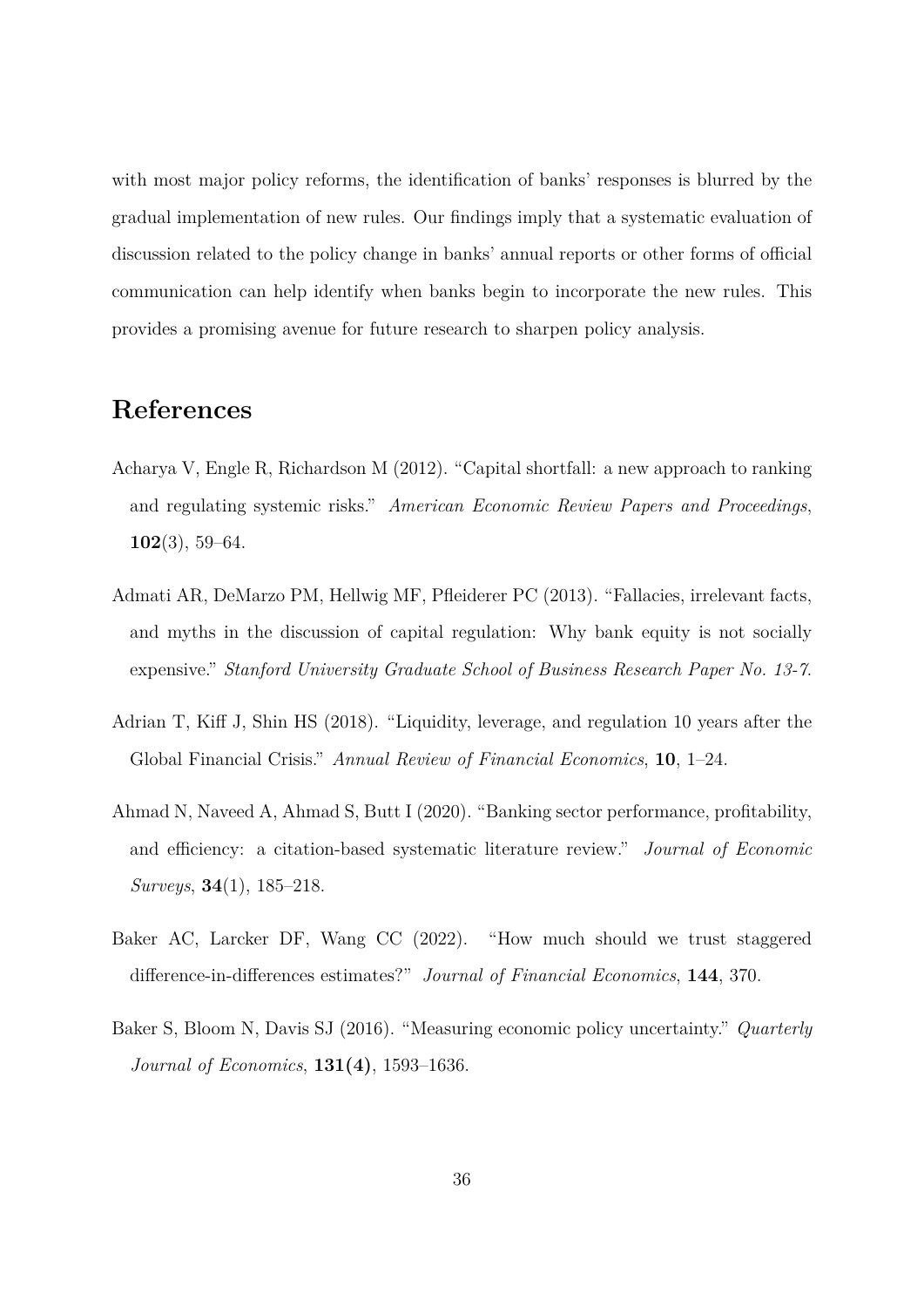- <span id="page-37-2"></span>BCBS (2013). "Global systemically important banks: updated assessment methodology and the higher loss absorbency requirement."
- <span id="page-37-1"></span>BCBS (2021). "The Basel Framework."
- <span id="page-37-9"></span>Behn M, Mangiante G, Parisi L, Wedow M (2019). "Behind the scenes of the beauty contest: window dressing and the G-SIB framework." *ECB Working Paper Series, no 2298*.
- <span id="page-37-7"></span>Behn M, Schramm A (2021). "The impact of G-SIB identification on bank lending: evidence from syndicated loans." *Journal of Financial Stability*, **57**, 100930.
- <span id="page-37-10"></span>Benoit S, Hurlin C, Pérignon C (2019). "Pitfalls in systemic-risk scoring." *Journal of Financial Intermediation*, **38**, 19–44.
- <span id="page-37-0"></span>Berger A, DeYoung R, Flannery M, Lee D, Öztekin Ö (2008). "How do large banking organizations manage their capital ratios?" *Journal of Financial Services Research*, **34**, 123–149.
- <span id="page-37-8"></span>Bongini P, Nieri L, Pelagatti M (2015). "The importance of being systemically important financial institutions." *Journal of Banking & Finance*, **50**, 562–574.
- <span id="page-37-4"></span>Brownlees C, Engle R (2016). "SRISK: a conditional capital shortfall measure of systemic risk." *Review of Financial Studies*, **30**(1), 48–79.
- <span id="page-37-6"></span>Buehlmaier M, Whited T (2018). "Are financial constraints priced? Evidence from textual analysis." *Review of Financial Studies*, **31**(7), 2693–2728.
- <span id="page-37-3"></span>Callaway B, Sant'Anna PH (2021). "Difference-in-differences with multiple time periods." *Journal of Econometrics*, **225**(2), 200–230.
- <span id="page-37-5"></span>Cohen BH, Scatigna M (2016). "Banks and capital requirements: Channels of adjustment." *Journal of Banking & Finance*, **69**(S1), 56–69.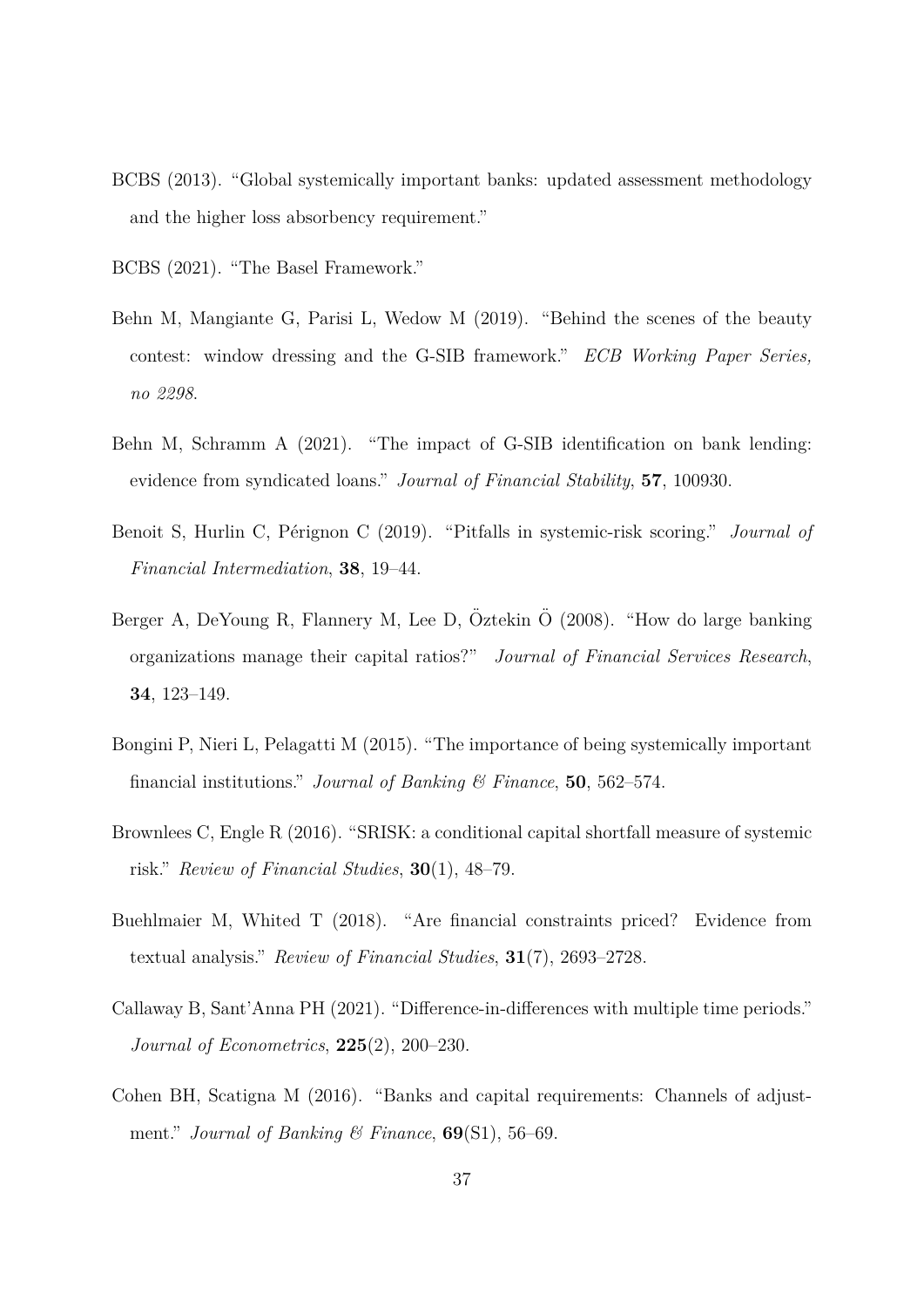- <span id="page-38-6"></span>Corbae D, D'Erasmo P (2021). "Capital buffers in a quantitative model of banking industry dynamics." *Econometrica*, **89**(6), 2975–3023.
- <span id="page-38-10"></span>De Chaisemartin C, D'Haultfœuille X (2020). "Two-way fixed effects estimators with heterogenous treatment effects." *American Economic Review*, **110**, 2964–2996.
- <span id="page-38-1"></span>De Jonghe O, Dewachter H, Ongena S (2020). "Bank capital (requirements) and credit supply: Evidence from pillar 2 decisions." *Journal of Corporate Finance*, **60**(C), 1–28.
- <span id="page-38-5"></span>Degryse H, Mariatahsan M, Tang TH (2020). "GSIB status and corporate lending: an international analysis." *CEPR Discussion Paper, DP15564*.
- <span id="page-38-0"></span>Fang X, Jutrsa D, Peria SM, Presbitero AF, Ratnovski L (2020). "Bank capital requirements and lending in emerging markets: The role of bank characteristics and economic conditions." *Journal of Banking & Finance*, **135**, 105806.
- <span id="page-38-9"></span>Favara G, Ivanov I, Rezende M (2021). "GSIB surcharges and bank lending: Evidence from U.S. corporate loan data." *Journal of Financial Economics*, **142**(3), 1426–1443.
- <span id="page-38-2"></span>Financial Stability Board (2021). "Evaluation of the effects of too-big-to-fail reforms: final report."
- <span id="page-38-3"></span>Friberg R, Seiler T (2017). "Risk and ambiguity in 10-Ks: an examination of cash holding and derivatives use." *Journal of Corporate Finance*, **45**(C), 608–631.
- <span id="page-38-8"></span>Garcia L, Lewrick U, Sečnik T (2021). "Window dressing systemic importance." *EBA Staff Paper Series, No. 12*.
- <span id="page-38-7"></span>Goel T (2016). "Banking industry dynamics and size-dependent capital regulation." *BIS Working Papers, no 599*.
- <span id="page-38-4"></span>Goel T, Lewrick U, Mathur A (2019). "Playing it safe: global systemically important banks after the crisis." *BIS Quarterly Review*, (September), 35–45.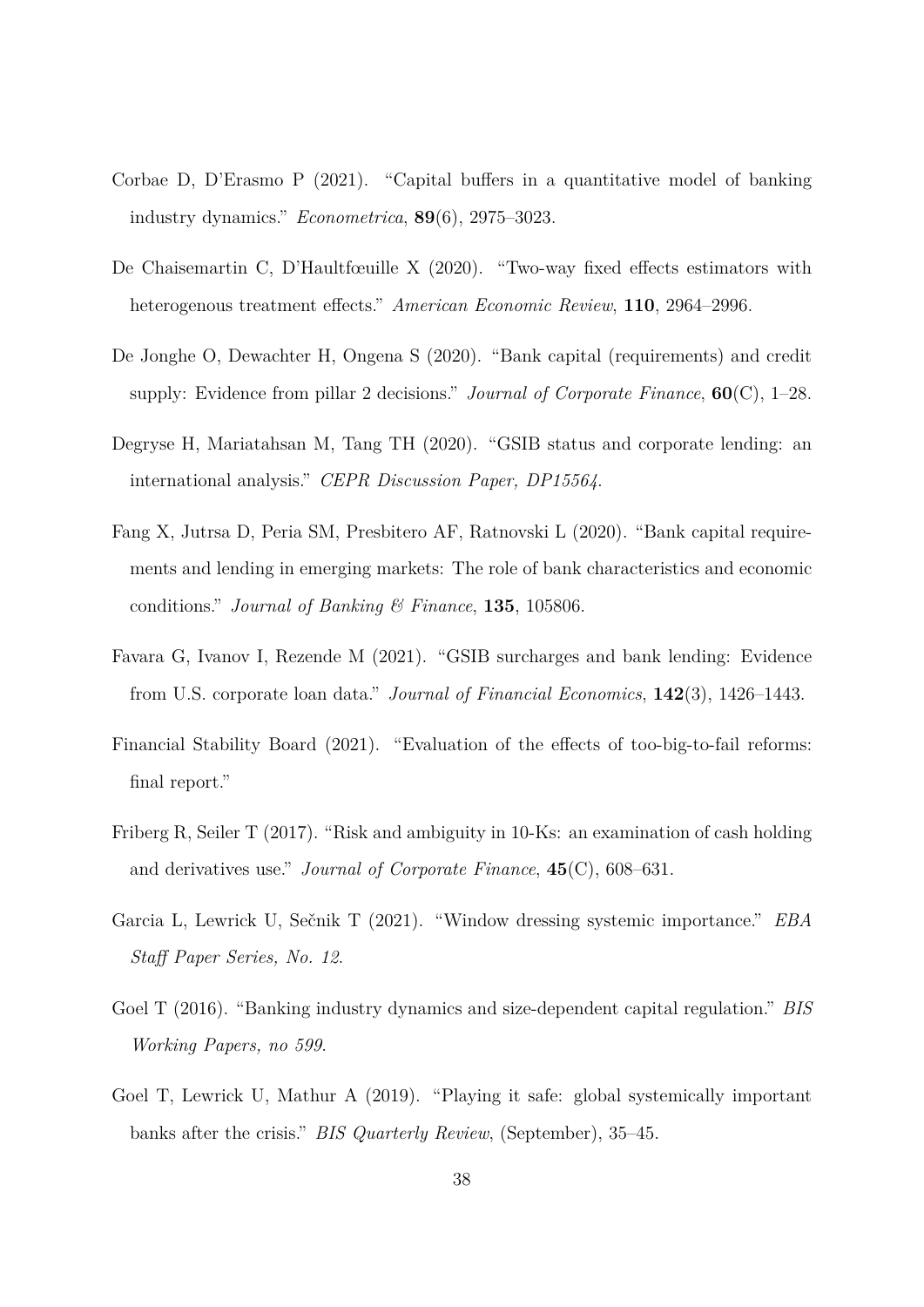- <span id="page-39-3"></span>Goel T, Lewrick U, Tarashev N (2020). "Bank capital allocation under multiple contraints." *Journal of Financial Intermediation*, **44**.
- <span id="page-39-8"></span>Goodman-Bacon A (2021). "Difference-in-differences with variation in treatment timing." *Journal of Econometrics*, **225**, 254–277.
- <span id="page-39-0"></span>Gropp R, Mosk T, Ongena S, Wix C (2019). "Banks response to higher capital requirements: evidence from a quasi-natural experiment." *Review of Financial Studies*, **32**(1), 266–299.
- <span id="page-39-6"></span>Hassan T, Hollander S, van Lent L, Tahoun A (2019). "Firm-level political risk: measurement and effects." *Quarterly Journal of Economics*, **134**(4), 2135–2202.
- <span id="page-39-4"></span>Hoberg G, Maksimovic V (2015). "Redefining financial constraints: A text-based analysis." *Review of Financial Studies*, **28**(5), 1312–1352.
- <span id="page-39-5"></span>Hoberg G, Moon SK (2017). "Offshore activities and financial vs operational hedging." *Journal of Financial Economics*, **125**(2), 217–244.
- <span id="page-39-7"></span>Husted L, Rogers J, Sun B (2020). "Monetary policy uncertainty." *Journal of Monetary Economics*, **115**, 20–36.
- <span id="page-39-1"></span>Jimenéz G, Ongena S, Peydró JL, Saurina J (2017). "Macroprudential policy, countercyclical bank capital buffers, and credit supply: evidence from the Spanish dynamic provisioning experiments." *Journal of Political Economy*, **125**(6), 2126–2177.
- <span id="page-39-2"></span>Kashyap A, Stein J, Hanson S (2010). "An analysis of the impact of "substantially heightened" capital requirements on large financial institutions." *Mimeo*, University of Chicago and Harvard Business School.
- <span id="page-39-9"></span>Martynova N, Ratnovski L, Vlahu R (2020). "Bank profitability, leverage constraints, and risk-taking." *Journal of Financial Intermediation*, **44**.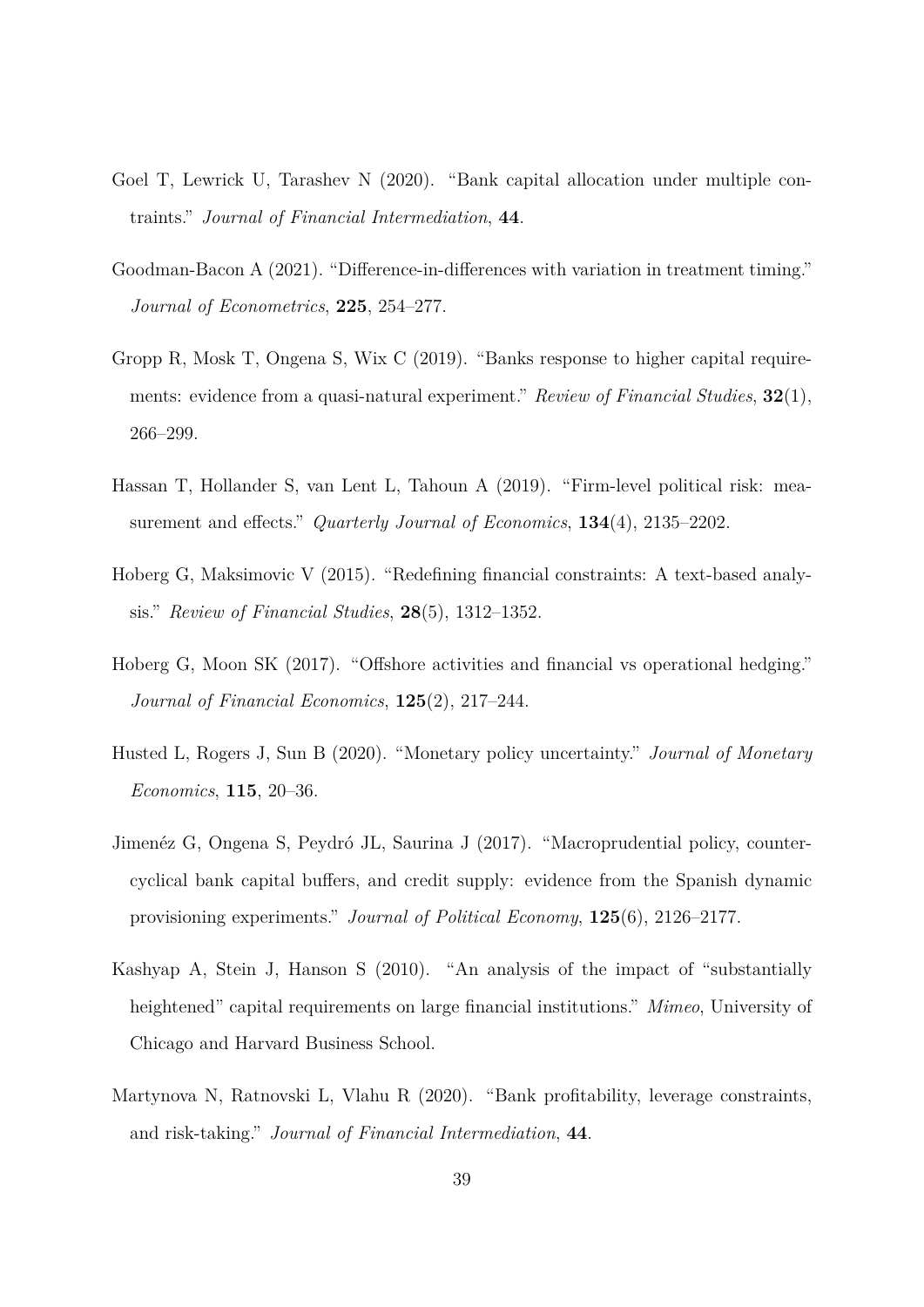- <span id="page-40-0"></span>Meiselman BS, Nagel S, Purnanandam A (2020). "Judging banks' risk by the profits they report." *Working paper*, Available at SSRN.
- <span id="page-40-4"></span>Moenninghoff S, Ongena S, Wieandt A (2015). "The perennial challenge to counter too-big-to-fail in banking: empirical evidence from the new international regulation dealing with global systemically important banks." *Journal of Banking & Finance*, **61**, 221–236.
- <span id="page-40-5"></span>Myers SC, Majluf NS (1984). "Corporate financing and investment decisions when firms have information that investors do not have." *Journal of Financial Economics*, **13**(2), 187–221.
- <span id="page-40-3"></span>Passmore W, von Hafften A (2019). "Are Basel's capital surcharges for Global Systemically Important Banks too small?" *International Journal of Central Banking*, **15**(1), 107–156.
- <span id="page-40-1"></span>Peek J, Rosengren E (1995). "The capital crunch: Neither a borrower nor a lender be." *Journal of Money, Credit and Banking*, **27**(3), 625–638.
- <span id="page-40-6"></span>Sun L, Abraham S (2021). "Estimating dynamic treatment effects in event studies with heterogeneous treatment effects." *Journal of Econometrics*, **225**(2), 175–199.
- <span id="page-40-2"></span>Violon A, Durant D, Toader O (2020). "The impact of the identification of global systemically important banks on their business model." *International Journal of Central Banking*, **16**(5), 95–142.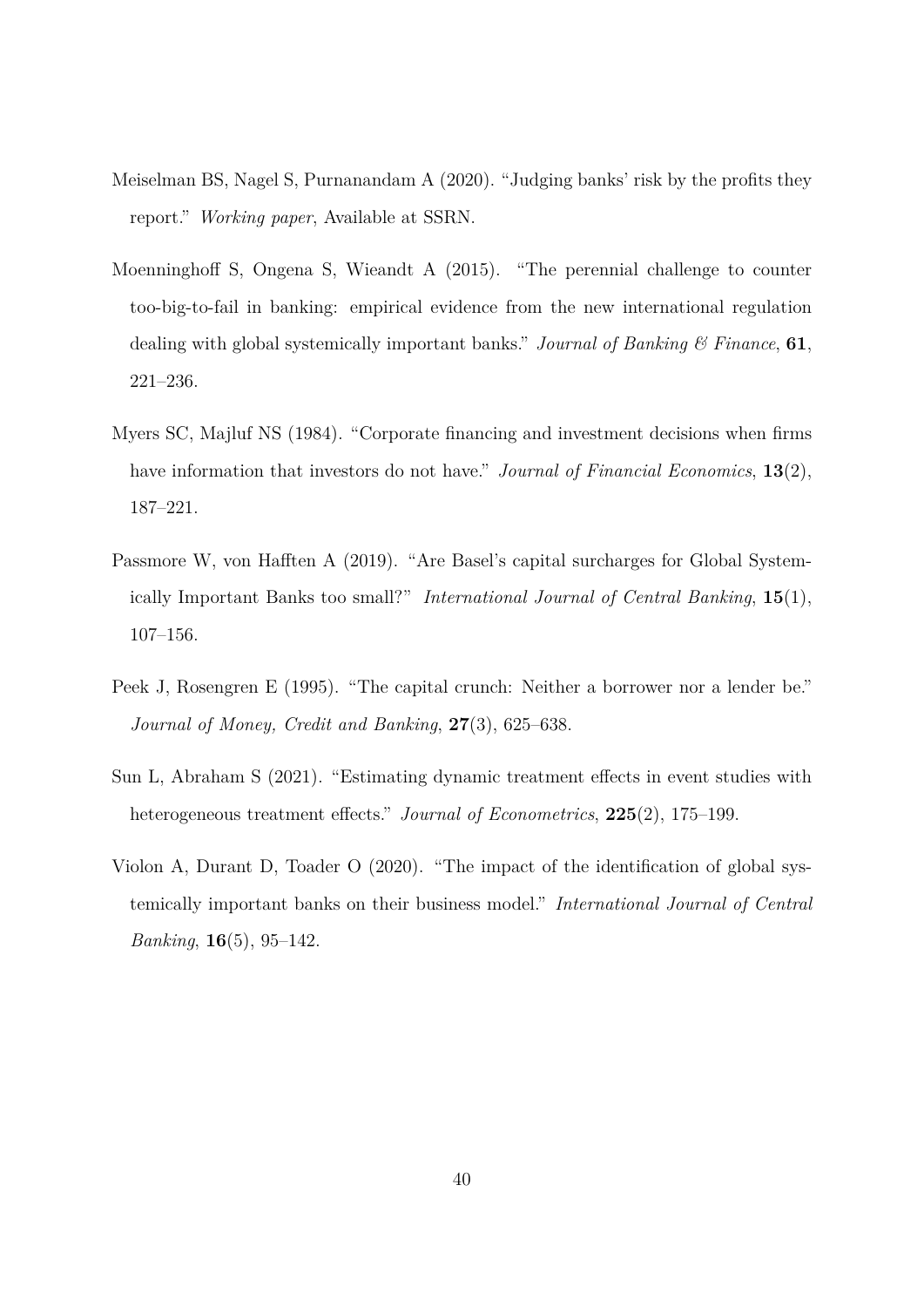## **Online Appendix – Background and Results**

## <span id="page-41-0"></span>**A G-SIB framework: institutional background**

The G-SIB framework follows a rules-based approach to assign each bank in the assessment sample (roughly 80 internationally-active large banks) a score that reflects its systemic importance on an annual basis.

The score encompasses twelve indicators of a bank's systemic importance, grouped into five categories: cross-jurisdictional activity, complexity, interconnectedness, size, and substitutability (see Table [A2](#page-45-1) for the full list of indicators and the corresponding summary statistics). For each indicator, a score is computed for each bank that equals the bank's indicator value divided by the sum of indicator values of all banks in the assessment sample. The indicator scores thus reflect the bank's global market share in the underlying activity. The overall score – referred to as the "G-SIB score" – equals a weighted average across the bank's twelve indicator scores (see [BCBS](#page-37-2) [\(2013\)](#page-37-2) for details, such as the indicator weights). The scores are measured in basis points (bps), and banks with a G-SIB score of at least 130 bps are designated as G-SIBs based on an annual assessment. Supervisors can apply judgement and override this rule by designating a bank as a G-SIBs even though its score is below the threshold. However, this option has only been used a few times in the past.

G-SIBs are allocated into five different buckets depending on their scores. Each bucket covers a range of 100 bps. A G-SIB with, for example, a score between 130 to 229 bps is allocated to the first bucket.

G-SIBs with a higher score are subject to higher capital requirements. Starting from a level of 1% of Common Equity Tier-1 capital to risk weighted assets for G-SIBs in the first bucket, the surcharges increase by 0.5 percentage points per bucket up to 2.5% in the fourth bucket. From that point on, the surcharge increases by one percentage point per bucket to provide an even greater incentive against further increases in systemic importance [\(BCBS](#page-37-2) [\(2013\)](#page-37-2)).

This paper focuses on the impact of the capital surcharges. G-SIBs are also subject to other regulatory requirements, such as more intense supervision as well as recovery and resolution planning. However, the surcharges create incentives for G-SIBs to reduce their systemic importance, while the other requirements, that apply to all G-SIBs irrespective of their score, do not. That is unless the bank could lower the score below the threshold that determines G-SIB designation.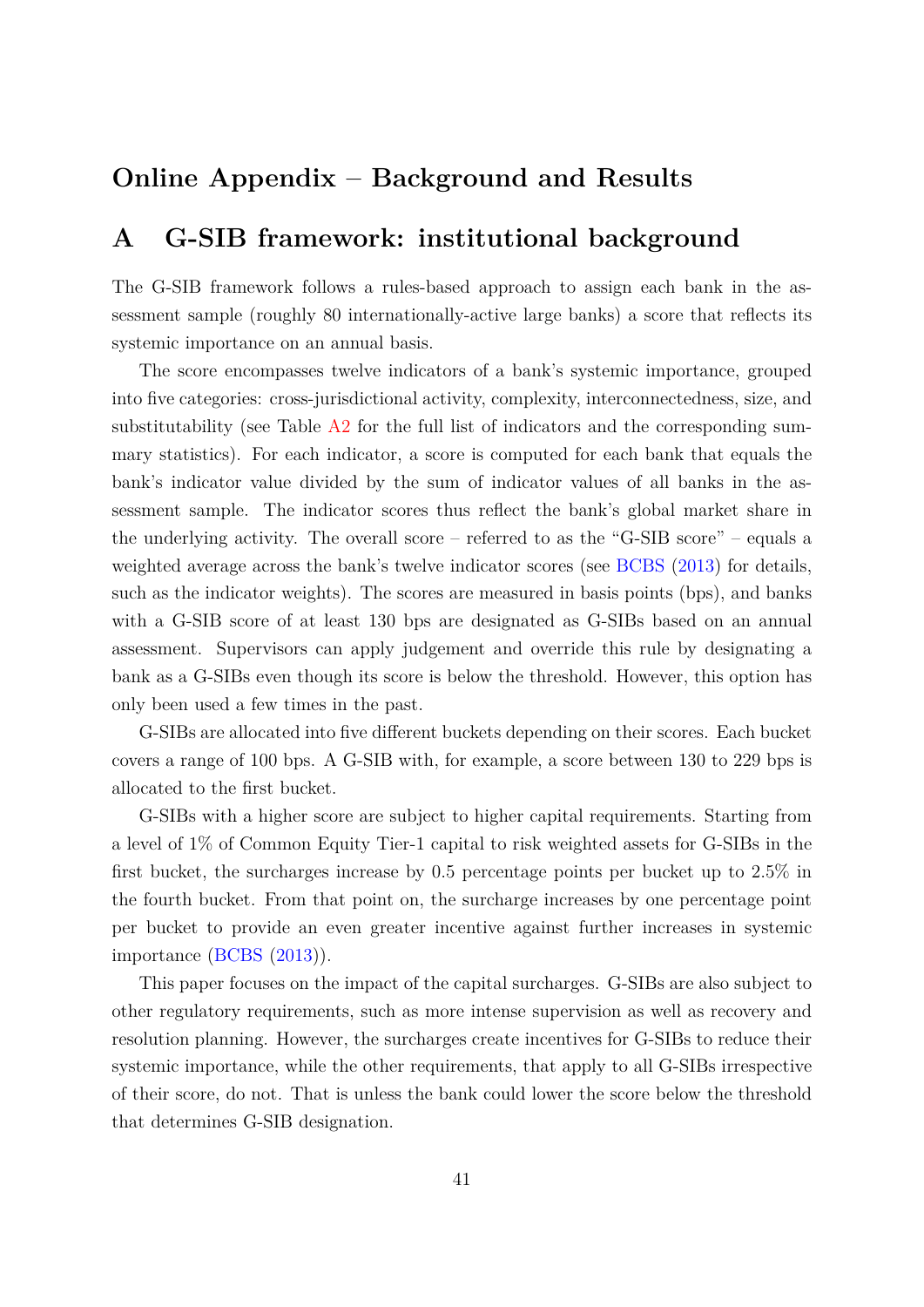The G-SIB assessment methodology was first published in November 2011, alongside an initial list of G-SIBs which has been updated annually since then. The Financial Stability Board disclosed the attendant capital surcharges for the first time in November 2012, although these were phased in only as of January 2016 over a three-year period [\(BCBS](#page-37-2) [\(2013\)](#page-37-2)). As such, the surcharges were initially applicable to banks designated as G-SIBs in November 2014.

## **B Textual analysis**

## <span id="page-42-0"></span>**B.1 List of keywords**

Table A1: List of keywords used in the word count analysis and to identify sentences that make reference to the G-SIB framework.

| Keywords                                                                                                                                               |
|--------------------------------------------------------------------------------------------------------------------------------------------------------|
| $global$ systemically important bank $(s)$                                                                                                             |
| global systemically important financial institution(s)                                                                                                 |
| global systemically important institution(s)                                                                                                           |
| $globally$ systemic international $bank(s)$                                                                                                            |
| globally systemically important bank(s)                                                                                                                |
| systemically important bank(s)                                                                                                                         |
| systemically important banking institution(s)                                                                                                          |
| systemically important financial institution(s)                                                                                                        |
| systemically important institution(s)                                                                                                                  |
| systemically relevant bank(s)                                                                                                                          |
| systemically significant financial institution(s)                                                                                                      |
| $\text{gsib}(s)$ , $\text{g-sib}(s)$ , $\text{gsif}(s)$ , $\text{g-sif}(s)$ , $\text{gsii}(s)$ , $\text{g-sii}(s)$ , $\text{sifi}(s)$ , $\text{si}(s)$ |

*Note:* All words in the annual reports are converted to lower case to ensure that all keywords are captured regardless of how they are capitalised (e.g. G-SIB or G-Sib).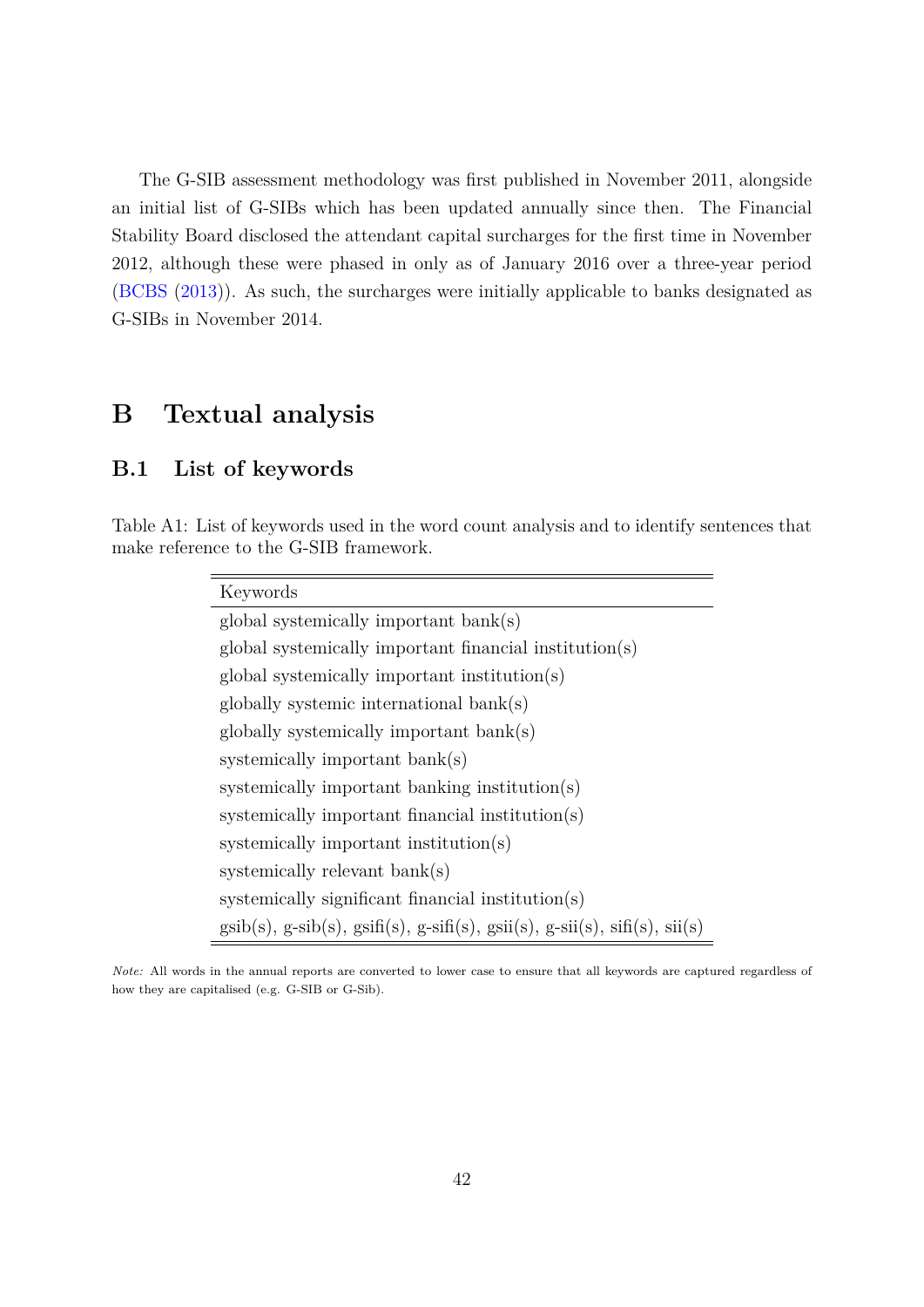#### <span id="page-43-0"></span>**B.2 Examples of action-oriented sentences in annual reports**

- In the last year, we took some dramatic actions to reduce our GSIB capital surcharge, which we now have successfully reduced from 4.5% to an estimate of 3.5%. (JP Morgan, 2015)
- This is one reason why we worked so hard to reduce the GSIB capital surcharge we do not want to be an outlier in the long run because of it. (JP Morgan, 2015)
- The Bank formulated the Administrative Measures of ICBC for Global Systemically Important Banks and proactively carried forward the implementation of advanced capital management approaches. (Industrial and Commercial Bank of China, 2014)
- Additionally, GSIB buffers will be included in the hurdle rate. (Royal Bank of Scotland, 2015)
- G-SIB Rule may limit or otherwise restrict how we utilize our capital, including common stock dividends and stock repurchases, and may require us to increase or alter the mix of our outstanding regulatory capital instruments. (Bank of New York Mellon, 2014)
- Economic capital is set at a level that will cover adverse events with a probability of 99.93% (confidence interval), while regulatory capital is quantified on the basis of a CET1 target ratio in line with that of major international banking groups and taking into account the impacts of the supervisory regulations in force or that will be adopted (CRR, Global Systemically Important Financial Institutions (G-SIFIs), etc.). (UniCredit, 2014)
- Our long-term targeted capital structure also considers capital levels sufficient to exceed Basel III capital requirements including the G-SIB surcharge. (Wells Fargo, 2015)
- Accordingly, we believe we will be able to sufficiently meet the new capital regulations including the framework to identify G-SIFIs. (Mizuho, 2014)
- However, Citi's ongoing efforts during 2015 in managing balance sheet efficiency has resulted in lower scores for substantially all of the quantitative measures of systemic importance, and consequently has reduced Citi's estimated GSIB surcharge to 3%, also derived under method 2, which would become effective January 1, 2017. (Citibank, 2015)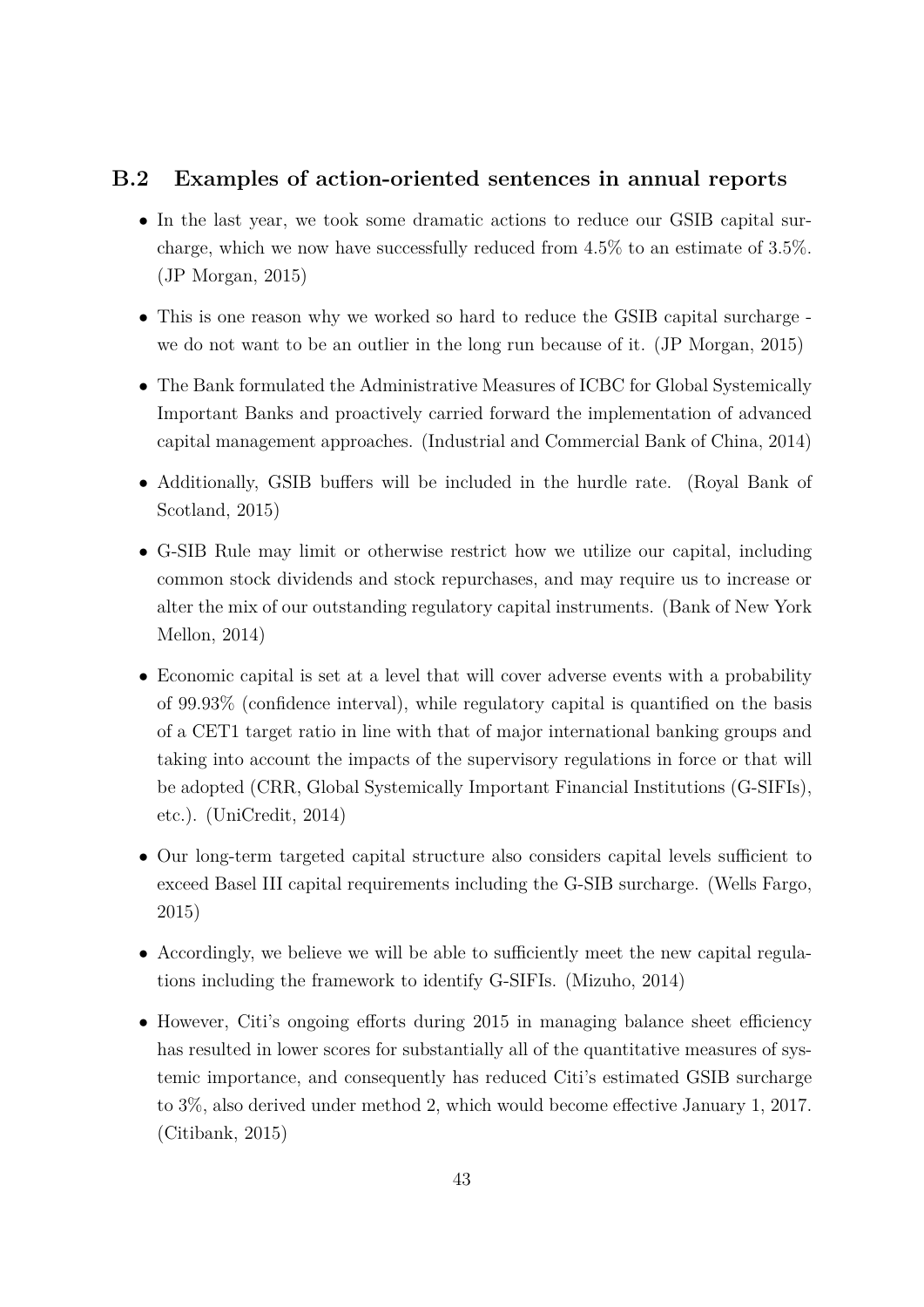#### <span id="page-44-0"></span>**B.3 Most frequent words in relevant sentences**



Figure A1: Word cloud of G-SIB related sentences

*Note*: The graph plots the 70 most frequent words mentioned in G-SIB related sentences. The sample consists of the annual reports of 31 G-SIBs in 2013, 2014, and 2015.

#### <span id="page-44-1"></span>**B.4 Bank-specific share of relevant sentences**



Figure A2: Share of action-oriented sentences by bank in 2014 and 2015

*Note*: Share of action-oriented sentences: bars for 2015 and diamonds for 2014. Banks with non-zero counts of actionoriented sentences in 2015 (except ING) are shown. The sample is restricted to G-SIBs designated as such before 2015.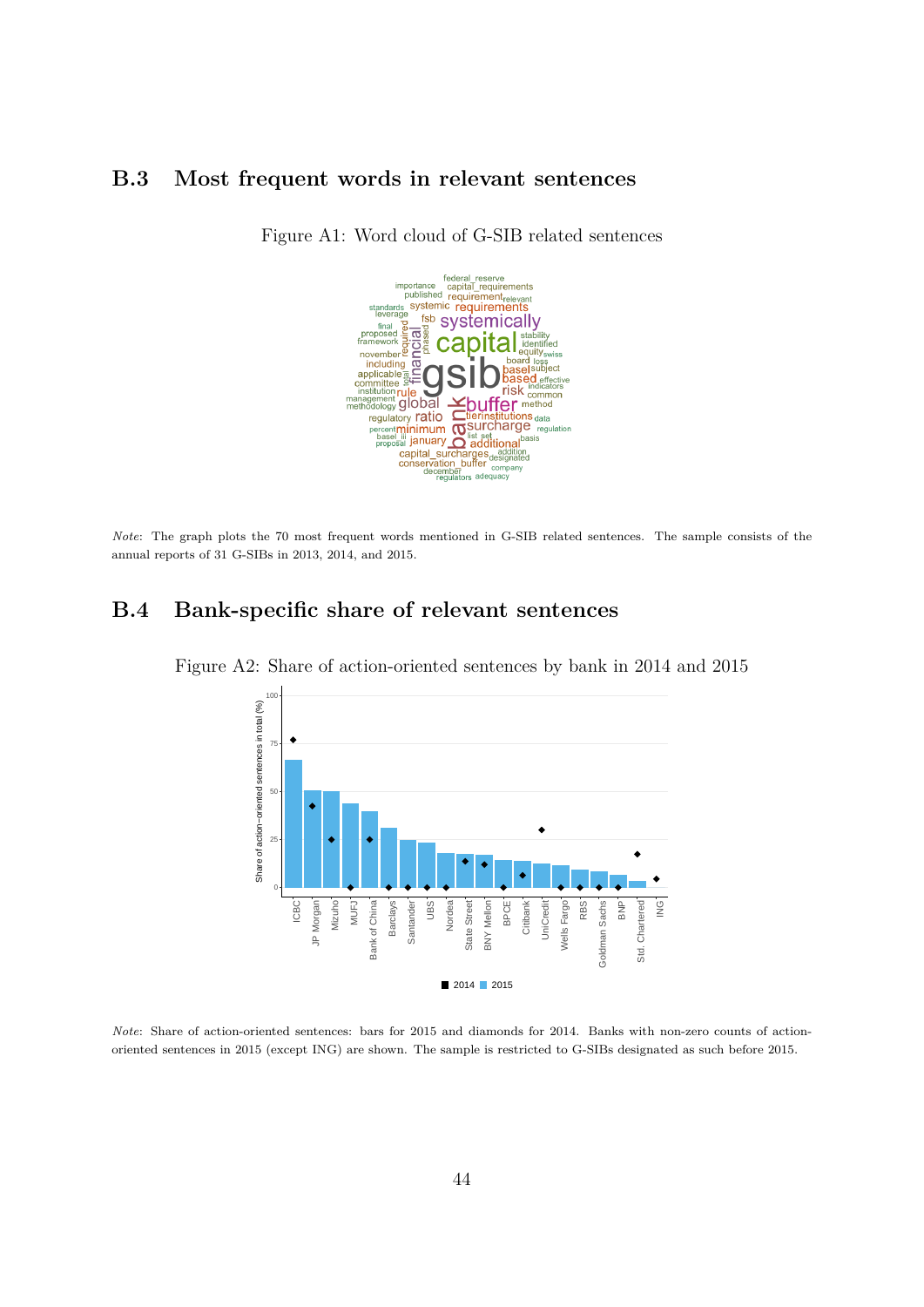## <span id="page-45-0"></span>**C Banks' adjustment margins**

In this appendix, we zoom into the different categories and indicators that constitute the overall G-SIB score to assess banks' margins of adjustment. We run the regression specified in equation [\(2\)](#page-16-0) with the adjusted category and indicator scores as the dependent variable. Table [A2](#page-45-1) shows the summary statistics of the dependent variables while Table [A3](#page-46-0) presents the coefficient estimates of the triple interaction term.

<span id="page-45-1"></span>

|                                        | Mean   | Stdev  | P <sub>10</sub> | P <sub>25</sub> | <b>P50</b> | P75    | P <sub>90</sub> | N   |
|----------------------------------------|--------|--------|-----------------|-----------------|------------|--------|-----------------|-----|
| <b>CATEGORY SCORES</b>                 |        |        |                 |                 |            |        |                 |     |
| 1. Size                                | 136.84 | 101.53 | 46.22           | 63.01           | 101.39     | 183.87 | 307.36          | 443 |
| Interconnectedness<br>2.               | 134.56 | 85.01  | 40.78           | 66.15           | 115.55     | 195.01 | 244.31          | 443 |
| 3. Substitutability                    | 146.15 | 209.19 | 14.49           | 34.05           | 68.97      | 177.98 | 350.00          | 443 |
| Complexity<br>4.                       | 114.71 | 134.66 | 10.54           | 29.77           | 55.81      | 157.92 | 297.51          | 443 |
| 5. Cross-jurisdictional Activity       | 141.13 | 160.89 | 4.13            | 29.03           | 84.69      | 191.45 | 363.70          | 443 |
| <b>INDICATOR SCORES</b>                |        |        |                 |                 |            |        |                 |     |
| 2a. Intra-financial system assets      | 123.94 | 93.83  | 27.04           | 44.41           | 98.58      | 185.20 | 264.22          | 443 |
| 2b. Intra-financial system liabilities | 135.37 | 102.40 | 19.36           | 54.21           | 111.37     | 201.01 | 266.62          | 443 |
| 2c. Securities outstanding             | 144.39 | 94.66  | 39.54           | 63.91           | 131.34     | 199.03 | 268.00          | 443 |
| 3a. Payments activity                  | 138.68 | 202.76 | 12.84           | 35.36           | 66.31      | 153.78 | 308.55          | 443 |
| 3b. Assets under custody               | 151.81 | 342.74 | 2.67            | 11.69           | 39.73      | 110.10 | 289.29          | 443 |
| 3c. Underwritten transactions          | 147.96 | 196.50 | 2.18            | 24.86           | 66.57      | 161.82 | 463.31          | 443 |
| 4a. Notional amount of OTC derivatives | 109.97 | 174.53 | 1.35            | 4.22            | 28.28      | 112.68 | 391.15          | 443 |
| 4b. Trading and AFS securities         | 121.94 | 138.12 | 11.42           | 30.52           | 66.34      | 178.28 | 310.56          | 443 |
| 4c. Level 3 assets                     | 112.21 | 140.90 | 0.95            | 15.97           | 52.40      | 154.38 | 308.43          | 443 |
| 5a. Cross-jurisdictional claims        | 142.06 | 164.27 | 3.44            | 25.29           | 82.32      | 214.99 | 353.12          | 443 |
| 5b. Cross-jurisdictional liabilities   | 140.19 | 160.35 | 4.72            | 23.56           | 84.94      | 199.31 | 368.31          | 443 |

Table A2: Summary statistics

*Note*: The table shows summary statistics for the adjusted G-SIB indicators and categories. OTC = over the counter.  $AFS = available for sale.$ 

More profitable G-SIBs raised their scores relative to the less profitable G-SIBs along four out of the five categories, and most significantly so in the case of *Size* and *Substitutability*. Zooming in even further, we find that the increase in the average score of more profitable G-SIBs is driven by a significantly higher footprint along the following G-SIB indicators: *size* (which is also a category in itself), *underwriting activities*, *notional amount of OTC derivatives*, and *cross-jurisdictional liabilities*.

While an in-depth analysis of the causal link between these indicators and bank profitability is beyond the scope of this paper, we can link our findings to related results in the literature. There are various reasons why *size* and profitability may be positively related, which can help explain the result that more profitable G-SIBs continued to increase their size score after treatment. [Regehr and Sengupta](#page-55-0) [\(2016\)](#page-55-0), for instance, document a positive correlation between size and profitability in the United States. The authors argue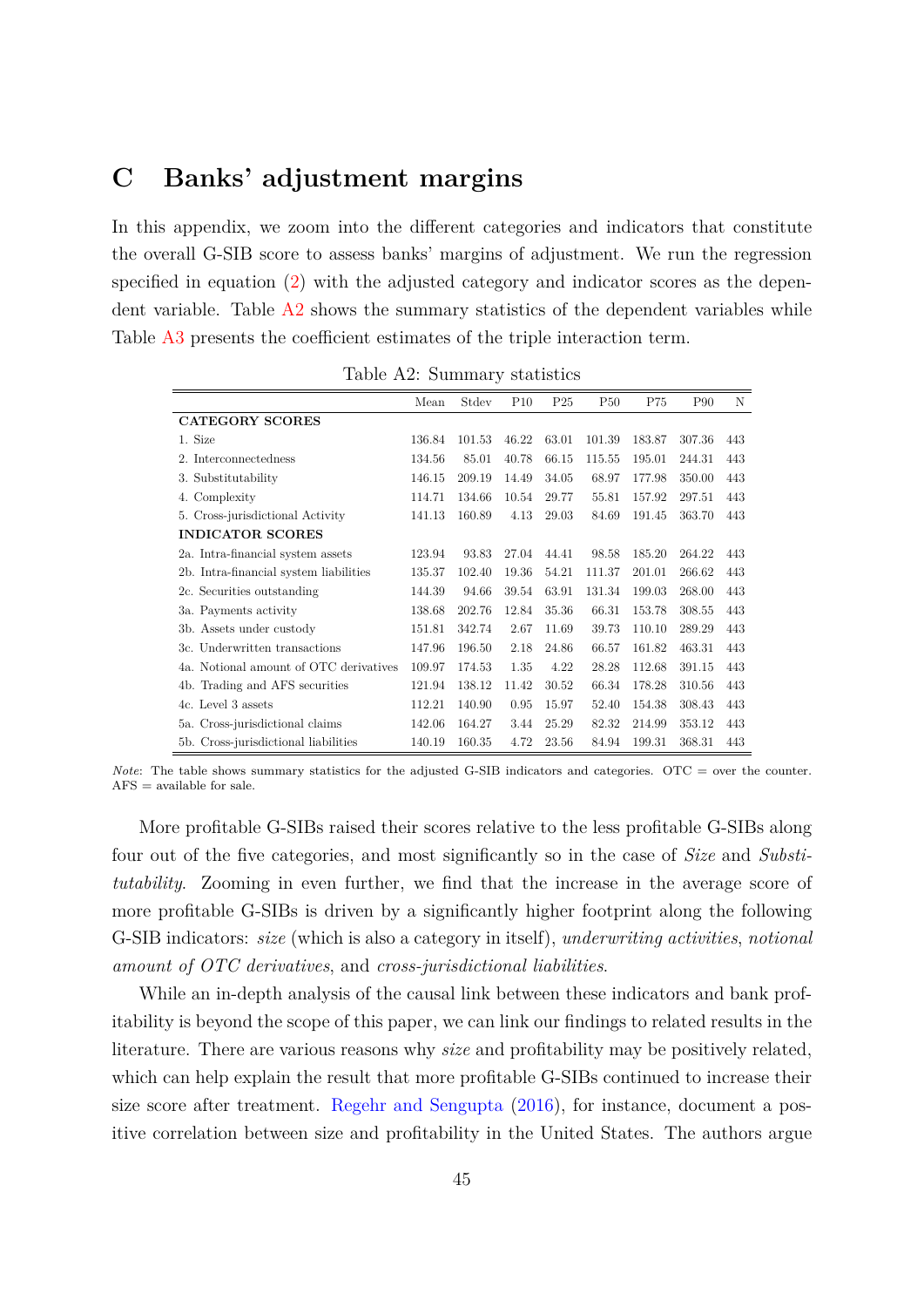|                                        | Coefficient on                             |        |           |  |  |
|----------------------------------------|--------------------------------------------|--------|-----------|--|--|
|                                        | Post $\times$ G-SIB $\times$ Profitability |        | R-squared |  |  |
| <b>CATEGORIES</b>                      |                                            |        |           |  |  |
| 1. Size                                | 27.04***                                   | (3.48) | 0.993     |  |  |
| 2. Inter-connectedness                 | 11.28                                      | (0.83) | 0.962     |  |  |
| 3. Substitutability                    | $55.54***$                                 | (2.99) | 0.992     |  |  |
| 4. Complexity                          | $31.91*$                                   | (1.75) | 0.960     |  |  |
| 5. Cross-jurisdictional activity       | $27.54*$                                   | (1.93) | 0.991     |  |  |
| <b>INDICATORS</b>                      |                                            |        |           |  |  |
| 2a. Intra-financial system assets      | 5.301                                      | (0.29) | 0.937     |  |  |
| 2b. Intra-financial system liabilities | 4.877                                      | (0.19) | 0.928     |  |  |
| 2c. Securities outstanding             | 23.65                                      | (1.34) | 0.975     |  |  |
| 3a. Payments activity                  | 23.73                                      | (0.54) | 0.969     |  |  |
| 3b. Assets under custody               | 11.96                                      | (0.75) | 0.995     |  |  |
| 3c. Underwritten transactions          | $130.9***$                                 | (5.94) | 0.973     |  |  |
| 4a. Notional amount of OTC derivatives | $63.40***$                                 | (2.81) | 0.978     |  |  |
| 4b. Trading and AFS securities         | 12.38                                      | (0.45) | 0.919     |  |  |
| 4c. Level 3 assets                     | 19.95                                      | (0.51) | 0.894     |  |  |
| 5a. Cross-jurisdictional claims        | 28.00                                      | (1.65) | 0.990     |  |  |
| 5b. Cross-jurisdictional liabilities   | $27.09*$                                   | (1.93) | 0.986     |  |  |

<span id="page-46-0"></span>Table A3: Regressions based on category and indicator scores

*Note:* The dependent variables are the respective adjusted scores at the category and indicator levels (first column). The indicators are numbered based on the category they belong to. The table reports the coefficient estimates of the triple interaction term  $(Post_t \times G\text{-}SIB_i \times Profitability_i)$  based on equation [\(2\)](#page-16-0), with *t*-statistics reported in parentheses. Post is a dummy variable that takes value 1 in the post-treatment period [2015-18], and *G-SIB* is a dummy variable that takes value 1 for banks that have been designated as such at least once before 2015. The profitability measure is based on average pre-treatment (i.e. 2013-14) ROA in levels. Bank-level controls include the CET1 capital ratio, the ratio of non-performing loans to total loans, cash to assets, deposit to total liabilities, and the density ratio (all lagged by one year). Each specification also includes bank fixed effects and country-year fixed effects. The number of observations is 373 in each regression. Robust standard errors are clustered at the bank level.  $***p < 0.01, **p < 0.05, *p < 0.1$ .

that increasing size can increase profitability by allowing banks to economise on fixed costs. Greater size may also pose diversification benefits, as discussed in [Mester](#page-55-1) [\(2010\)](#page-55-1), for instance.

Our result on *underwriting transactions* is consistent with prior research suggesting that financial firms with higher market share and reputation account for a larger share of underwriting business (see, for example, [Santiago](#page-55-2) *et al.* [\(2020\)](#page-55-2), [Krigman](#page-55-3) *et al.* [\(2001\)](#page-55-3)). The positive coefficient suggests that as the more profitable G-SIBs expanded their market share relative to the less profitable ones, they were able to attract a higher share of the global underwriting business as well. Likewise, we observe a significant wedge opening up in G-SIBs' *notional amount of OTC derivatives*. Consistent with the high fixed costs associated with OTC trading (e.g. [Faruqui](#page-55-4) *et al.* [\(2018\)](#page-55-4)), the more profitable G-SIBs appear to have adjusted more easily to rising capital charges on non-cleared derivatives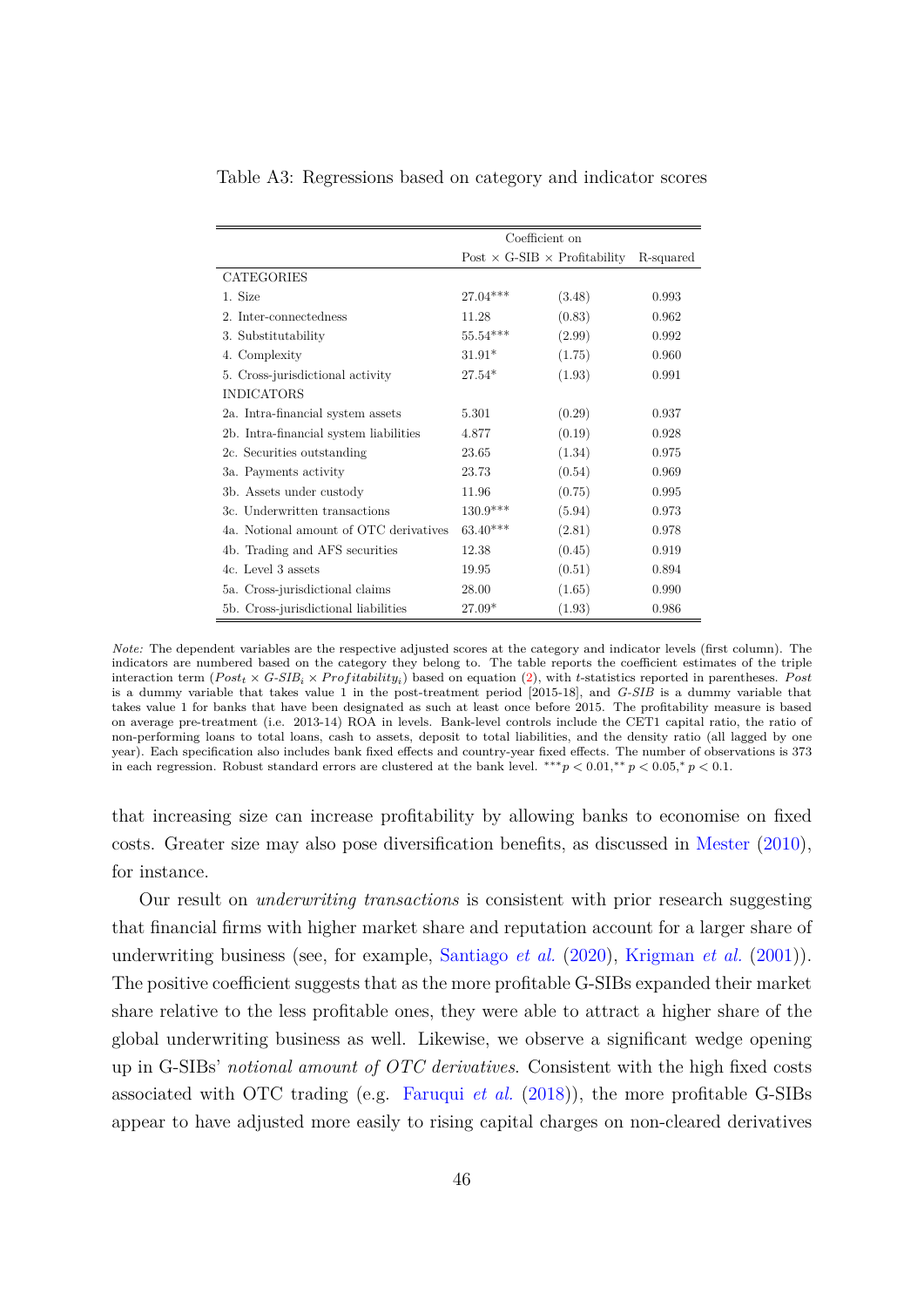(e.g. [CGFS](#page-55-5) [\(2018\)](#page-55-5)) and have expanded their OTC derivative portfolios relative to the less profitable G-SIBs.

We note that several categories and indicators do not exhibit a significant increase in the scores of more profitable G-SIBs. Our finding on interconnectedness, for instance, accords with previous research that implies no material change in G-SIBs' financial interlinkages since the financial crisis of 2007–08 (e.g. [McNelis and Yetman](#page-55-6) [\(2020\)](#page-55-6) and [Malik](#page-55-7) [and Xu](#page-55-7) [\(2017\)](#page-55-7)).

## **D Additional results and robustness tests**

#### <span id="page-47-0"></span>**D.1 Evolution of bank profitability over time**

| Table A4: Correlation of banks' ROA from one year to the next |  |  |
|---------------------------------------------------------------|--|--|
|---------------------------------------------------------------|--|--|

|               |                                                                                                              |  | 2013 2014 2015 2016 2017 2018 |  |
|---------------|--------------------------------------------------------------------------------------------------------------|--|-------------------------------|--|
| $2013 \mid 1$ |                                                                                                              |  |                               |  |
|               |                                                                                                              |  |                               |  |
|               |                                                                                                              |  |                               |  |
|               | $\begin{array}{c cc} 2014 & 0.94 & 1 \\ 2015 & 0.86 & 0.84 & 1 \\ 2016 & 0.85 & 0.84 & 0.88 & 1 \end{array}$ |  |                               |  |
|               | $2017$ 0.81 0.79 0.80 0.92 1                                                                                 |  |                               |  |
|               | $2018$ 0.75 0.73 0.74 0.87 0.95 1                                                                            |  |                               |  |

*Note:* Pearson's correlation coefficients of banks' ROA from one year to the next. All coefficients are statistically significant at the 1% level.

#### <span id="page-47-1"></span>**D.2 Matched balance test**

Table [A5](#page-48-1) reports the mean values of the covariates that underpin the matching regressions presented in columns (5) and (6) of Table [4](#page-22-0) for Non G-SIBs (control group) and G-SIBs (treatment group), respectively. We also report the p-values of tests of differences in the means for the original sample (i.e. unmatched, column (3)) and for each matched sample (columns (4) and (5)) based on the two matching approaches presented in Table [4.](#page-22-0) As shown, the matching approaches further reduce differences in the means of the control and treatment group, most notably for the CET1 ratio and the density ratio.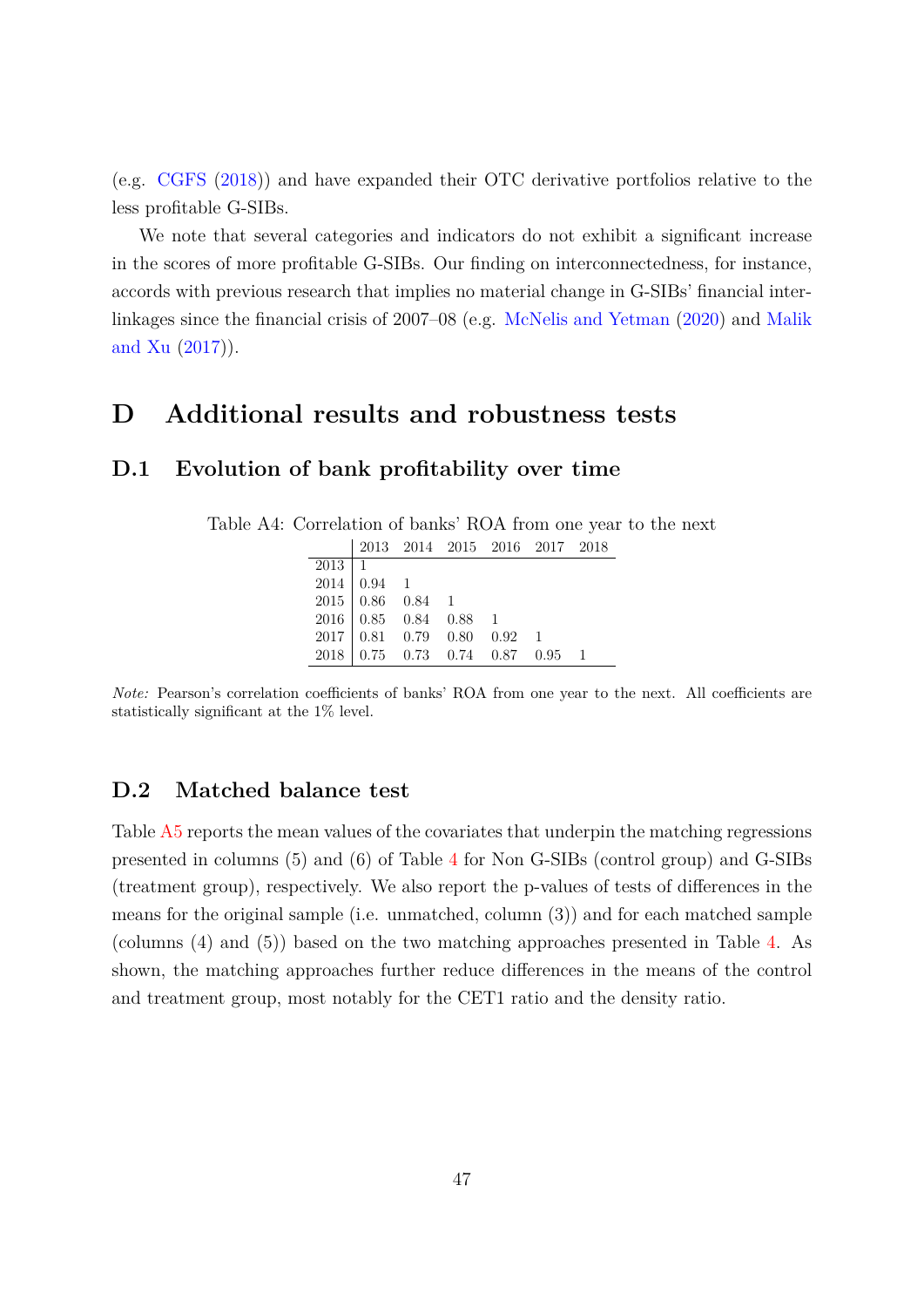| Variable                      | Non G-SIBs       |       | G-SIBs p-val (unmatch) | $p-value(1)$     | $p-value(2)$ |
|-------------------------------|------------------|-------|------------------------|------------------|--------------|
|                               | $\left(1\right)$ | (2)   | 3)                     | $\left(4\right)$ | (5)          |
| CET1 ratio                    | 10.96            | 11.66 | 0.07                   | 0.94             | 0.26         |
| Density ratio                 | 51.06            | 44.08 | 0.01                   | 0.56             | 0.22         |
| Non-performing loan ratio     | 2.83             | 3.40  | 0.26                   | 0.76             | 0.32         |
| Cash to total assets          | 6.27             | 6.89  | 0.47                   | 0.20             | 0.81         |
| Deposits to total liabilities | 58.03            | 53.00 | 0.12                   | 0.75             | 0.46         |

<span id="page-48-1"></span>Table A5: Mean difference of co-variates before and after matching.

*Note*: Based on pre-treatment (2013-14) bank characteristics. Columns (1) and (2) denote the average value of the covariates for Non G-SIBs and G-SIBs, respectively. Column (3) denotes the p-value of the test of mean difference in the unmatched sample. Columns (4) and (5) denote the corresponding value based on the matched samples used in the regressions of columns (5) and (6) of Table [4,](#page-22-0) respectively.

#### <span id="page-48-0"></span>**D.3 Alternative specifications and control variables**

In this appendix, we show that the results are robust to restricting the composition of the sample, alternative choices of the G-SIB identifier, and the inclusion of alternative control variables. Table [A6](#page-48-2) reports the summary statistics for the additional bank-level variables used in the robustness checks.

<span id="page-48-2"></span>

|                                       | Mean  | Stdev | P10   | P <sub>25</sub> | P50   | P75   | P90      | N   |
|---------------------------------------|-------|-------|-------|-----------------|-------|-------|----------|-----|
| Return on equity $(\%)$               | 14.41 | 7.49  | 5.57  | 9.66            | 13.75 | 18.59 | 24.38    | 492 |
| Return on risk-weighted assets $(\%)$ | 1.99  | 0.88  | 0.81  | 1.44            | 2.01  | 2.53  | 3.11     | 485 |
| Risk-adjusted return on assets $(\%)$ | 5.62  | 4.67  | 1.34  | 2.42            | 4.23  | 7.45  | 12.21    | 492 |
| Z-score (ratio)                       | 43.40 | 27.03 | 17.03 | 27.50           | 36.61 | 50.58 | 81.57    | 492 |
| Cost to income $(\%)$                 | 55.72 | 16.18 | 30.46 | 44.96           | 58.14 | 66.94 | 74.58    | 492 |
| Capital buffer $(\%)$                 | 4.64  | 3.03  | 1.65  | 2.54            | 3.94  | 6.08  | 8.74     | 486 |
| CAPM Beta                             | 1.19  | 0.38  | 0.74  | 0.96            | 1.19  | 1.39  | $1.67\,$ | 391 |

Table A6: Summary statistics of additional variables

*Note*: The table shows summary statistics for the additional variables used in the appendix. Statistics are based on 2013 to 2018 data on an unbalanced sample of 84 banks from 21 jurisdictions. The units are displayed alongside the name of the variables. Risk-adjusted return on assets is equal to ROA divided by its standard deviation during 2010 and 2014. Z-score equals the sum of ROA and equity capital to assets ratio divided by the standard deviation of ROA during 2010 to 2014. Cost to income is the ratio of non-interest expenses to the sum of non-interest income and net-interest income. Capital buffer is defined as 7% + G-SIB surcharge – CET1 ratio. CAPM Beta measures a bank's average annual systematic risk, based on regressing weekly excess equity returns on the market excess return of the bank's domestic benchmark index using 10-year government bonds as risk-free rates and 50-week rolling windows.

We start by restricting the sample to those banks for which we have data in *each* year from 2013 to 2018. This reduces the number of banks from 84 to 65. Our findings are robust to this change, both in terms of economic and statistical significance as reported in Table  $A7$  (column  $(1)$ ).

In our main analysis, we categorise all banks as G-SIBs that have been designated as such at least once before 2015. In doing so, we control for any confounding effects resulting from banks switching between the treatment and control group. To assess whether this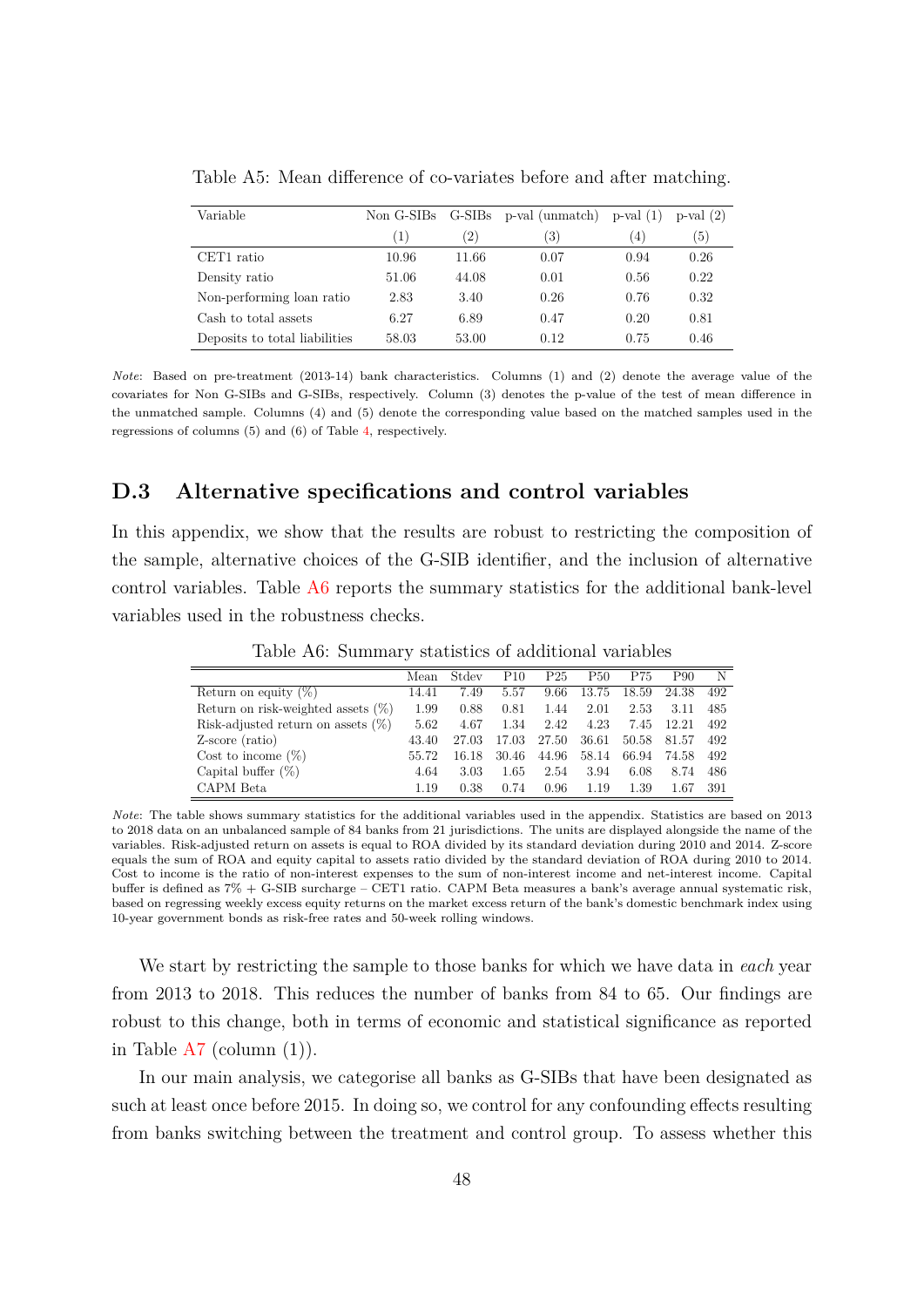<span id="page-49-0"></span>

|                                            | Balanced        | $G-SIB$ as                      | Control for<br>Capital-buffer | Control for<br>CAPM beta |
|--------------------------------------------|-----------------|---------------------------------|-------------------------------|--------------------------|
|                                            | sample<br>(1)   | designated<br>$\left( 2\right)$ | (3)                           | (4)                      |
| Post $\times$ G-SIB $\times$ Profitability | 28.84***        | $27.23***$                      | $33.05***$                    | $27.10**$                |
|                                            | (3.19)          | (2.84)                          | (3.36)                        | (2.36)                   |
| $Post \times G-SIB$                        | $-34.31***$     | $-31.66**$                      | $-34.81***$                   | $-31.90**$               |
|                                            | $(-2.92)$       | $(-2.62)$                       | $(-2.82)$                     | $(-2.35)$                |
| Post $\times$ Profitability                | 21.46           | 17.25                           | 14.63                         | 17.93                    |
|                                            | (1.53)          | (1.65)                          | (1.43)                        | (1.40)                   |
| N                                          | 330             | 373                             | 373                           | 313                      |
| R <sub>2</sub>                             | 0.990           | 0.991                           | 0.991                         | 0.990                    |
| Bank controls and FE                       | Yes             | Yes                             | Yes                           | Yes                      |
| Country-time FE                            | Yes             | <b>Yes</b>                      | Yes                           | Yes                      |
| G-SIB score                                | Adjusted        | Adjusted                        | Adjusted                      | Adjusted                 |
| Post dummy                                 | 2015            | 2015                            | 2015                          | 2015                     |
| G-SIB dummy                                | <b>Baseline</b> | Official                        | <b>Baseline</b>               | <b>Baseline</b>          |

Table A7: Alternative specifications and sample composition

*Note*: The table reports robustness checks on the baseline results in Table [4](#page-22-0) using equation [\(2\)](#page-16-0). The dependent variable is the adjusted G-SIB score. The balanced sample in column (1) comprises only those banks that have been included in the G-SIB assessment sample in each year. Column (2) uses the official designation year for the G-SIB dummy. In columns (3) and (4), we also include respectively the capital buffer and the CAPM Beta as controls. *P ost* is a dummy variable that takes value 1 in the post-treatment period [2015-18], and *G-SIB* is a dummy variable that takes value 1 for banks that have been designated as such at least once before 2015. *Profitability* is the level of average pre-treatment (2013-14) ROA. Bank-level controls comprise the CET1 capital ratio, the ratio of non-performing loans to total loans, cash to assets, deposits to total liabilities, and the density ratio (all lagged by one year). Robust standard errors are clustered at the bank level and *t*-statistics are reported in parentheses.  $** p < 0.01, ** p < 0.05, * p < 0.1$ .

definition influences our results, we run our analysis using the official G-SIB designation, which can vary across time. In this specification, the G-SIB dummy, as defined in equation [\(2\)](#page-16-0), equals 1 (zero otherwise) only in those years when the bank is actually designated a G-SIB. As shown in Table [A7,](#page-49-0) column (2), the alternative definition has little impact on our results. This result reflects the fact that only a few banks transition into or out of being a G-SIB.

Next, we assess whether differences in the size of the banks' capital buffers shaped the response to the framework. In our main analysis, we control for differences in the CET1 capital ratio across banks. However, the G-SIB surcharges imply that capital buffers – as measured by the difference between the CET1 ratio and the sum of minimum capital requirements and the fully-loaded surcharge – can differ across banks even if they have the same CET1 capital ratio. We thus replace the CET1 capital ratio with the capital buffer in our main regressions. Our findings do not change as a result of this inclusion (Table  $A7$ , column  $(3)$ ).

Finally, we gauge whether the more profitable G-SIBs' adjustment is driven by a higher opportunity cost of reducing their scores or whether it reflects a lower cost of issuing capital to meet higher capital requirements. To disentangle these effects, we control for differences in banks' cost of equity as inferred from their systematic risk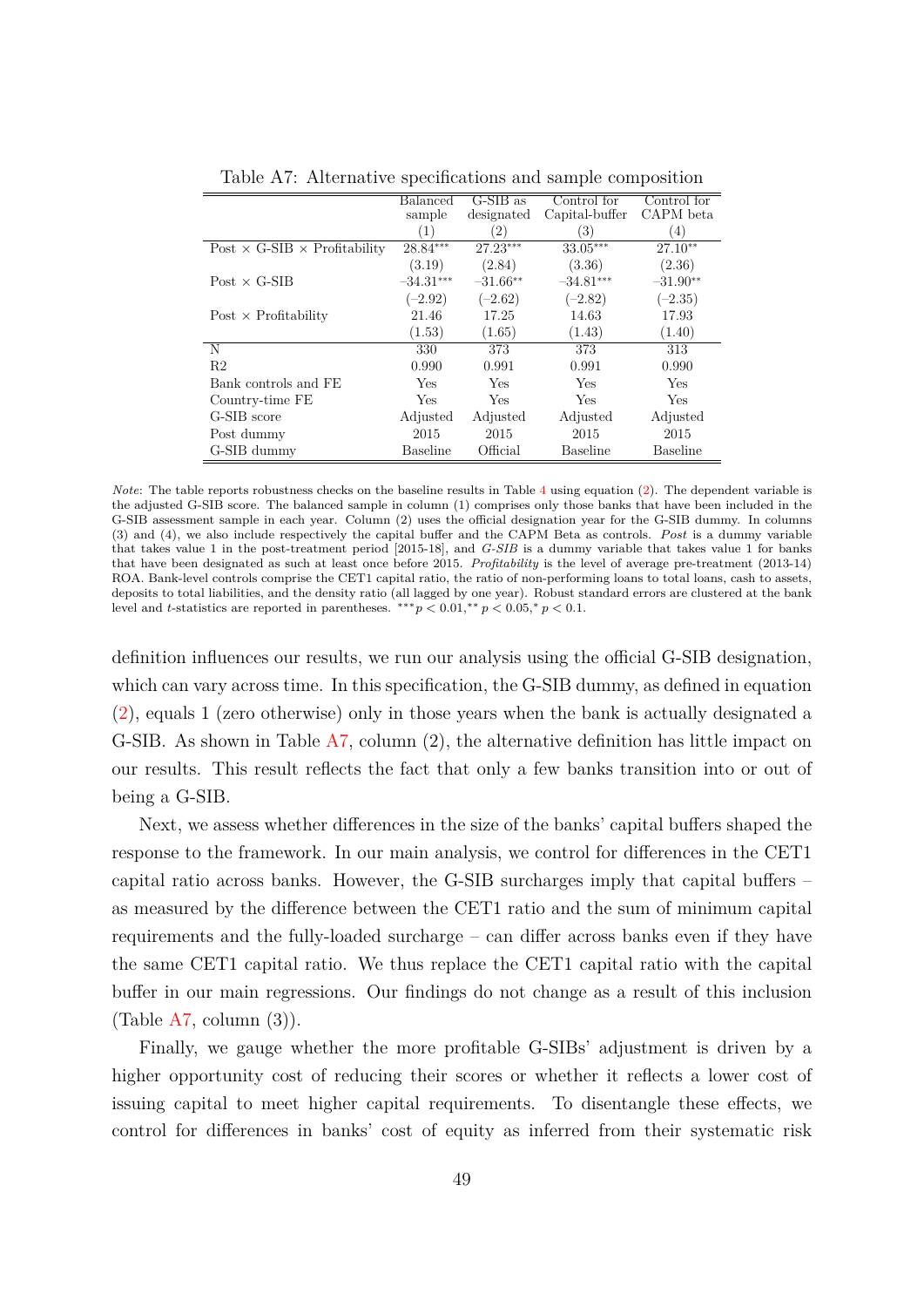("Beta"). We estimate the latter based on a standard Capital Asset Pricing Model using 50-week rolling regressions of banks' weekly excess returns on the excess return of their domestic benchmark indices (see Table [1](#page-12-0) for the summary statistics of the Betas). We find that accounting for variation in banks' Betas has no meaningful impact on the coefficients of interest as shown in column (4) of Table [A7.](#page-49-0) This lends support to the interpretation that for more profitable G-SIBs, the cost of downsizing outweighs the benefits of reducing their systemic importance.

#### <span id="page-50-0"></span>**D.4 Alternative profitability measures**

We consider alternative measures of profitability to further assess the robustness of our findings based on the specification in equation [\(2\)](#page-16-0).

Table [A8](#page-51-0) reports the results based on substituting the average ROA in the pretreatment period (our baseline measure) with the ROA in 2014, i.e. the most recent observation before treatment (column (1)). We also consider the average pre-treatment return on equity (column (2)). In addition, we inspect an estimate of the banks' efficiency, measured as one minus the bank's cost-to-income ratio (column (3)). We also test regressions based on using the return on risk-weighted assets (column (4)), the risk-adjusted return on assets (column  $(5)$ ) and the Z-score (column  $(6)$ ) (see Table [1](#page-12-0) for the variable definitions).

For each of these measures the coefficient of interest – the one on the triple interaction term reported in the first row – remains positive and highly significant as in our previous results (recall Table [4\)](#page-22-0). The findings thus underscore our main conclusion regarding the pivotal role of profitability, both in terms of statistical and economic significance.

#### <span id="page-50-1"></span>**D.5 Controlling for business model**

We study the impact on our main results of differences in banks' business model. These differences could bias our results if the business model affects pre-treatment profitability, the G-SIB score, or how banks respond to the framework in general. To assess this possibility, we allocate banks to different business models based on various balance sheet characteristics using cluster analysis. We then control for differences in banks' business models in our regressions to test the robustness of our main findings.

The cluster analysis relies on three asset side variables (loans, securities, and cash), two funding variables (deposits and wholesale funding), and one income variable (non-interest income). All variables are scaled by total assets (TA). We use hierarchical agglomerative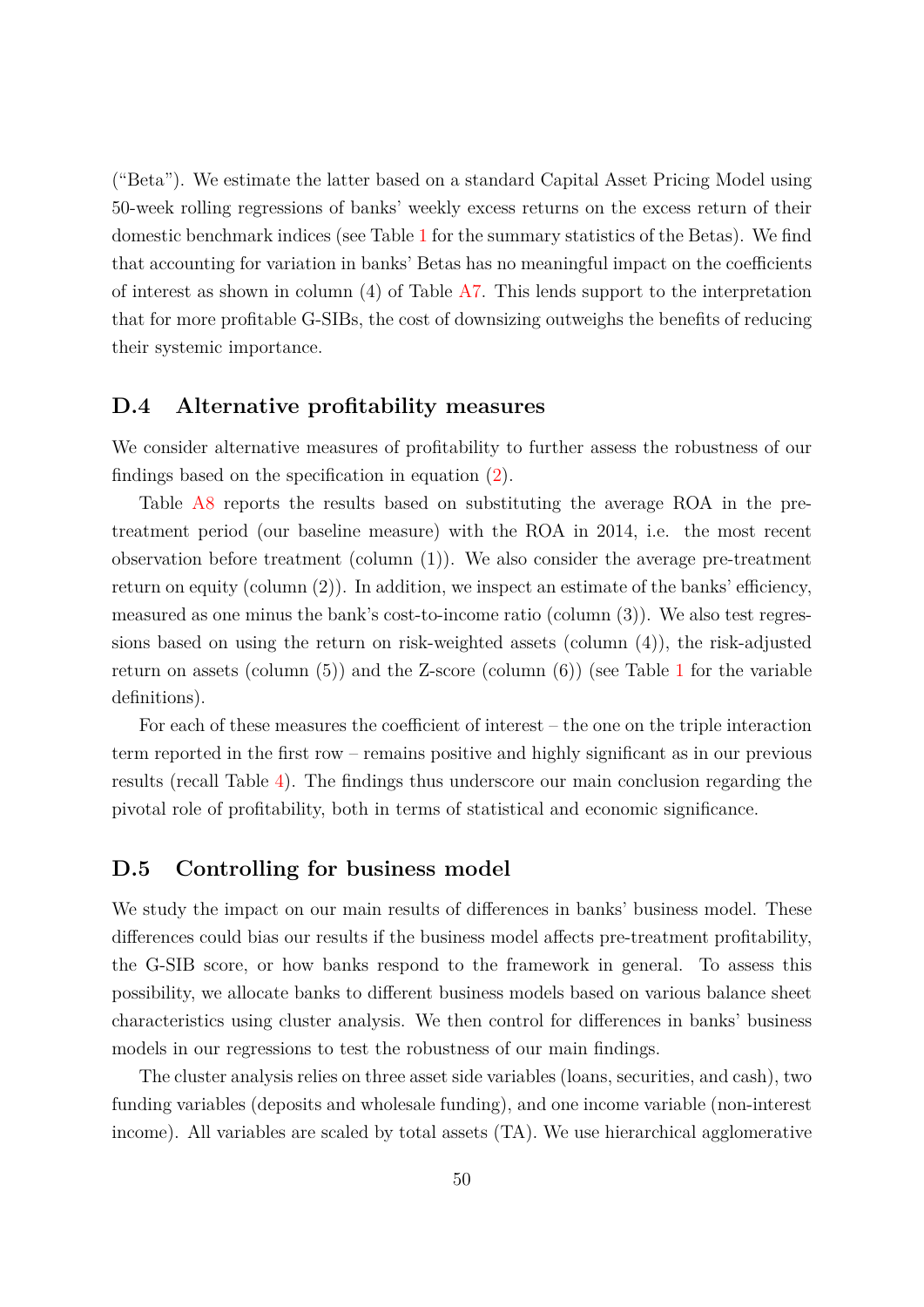<span id="page-51-0"></span>

|                                            | ROA              | Return on   | Cost-to-income | Return on  | Risk-adjusted | Z-score    |
|--------------------------------------------|------------------|-------------|----------------|------------|---------------|------------|
|                                            | (2014)           | equity      | efficiency     | <b>RWA</b> | <b>ROA</b>    |            |
|                                            | $\left(1\right)$ | (2)         | (3)            | (4)        | (5)           | (6)        |
| Post $\times$ G-SIB $\times$ Profitability | $30.64***$       | $2.824***$  | $1.541***$     | 21.78***   | $4.323***$    | $1.013***$ |
|                                            | (2.79)           | (3.97)      | (3.99)         | (2.74)     | (3.67)        | (2.89)     |
| $Post \times G-SIB$                        | $-35.15**$       | $-46.64***$ | $-69.88***$    | $-50.12**$ | $-32.98***$   | $-45.24**$ |
|                                            | $(-2.45)$        | $(-3.16)$   | $(-3.47)$      | $(-2.45)$  | $(-2.87)$     | $(-2.63)$  |
| Post $\times$ Profitability                | 8.715            | $0.976*$    | $-0.146$       | $10.57**$  | $1.953**$     | 0.236      |
|                                            | (0.77)           | (1.71)      | $(-0.30)$      | (2.31)     | (2.12)        | (1.43)     |
| N                                          | 373              | 373         | 373            | 373        | 373           | 373        |
| R <sub>2</sub>                             | 0.990            | 0.991       | 0.991          | 0.991      | 0.991         | 0.991      |
| Bank controls and FE                       | Yes              | Yes         | Yes            | Yes        | Yes           | Yes        |
| Country-time FE                            | Yes              | Yes         | Yes            | Yes        | Yes           | Yes        |

Table A8: Alternative profitability and efficiency metrics

*Note:* The table reports results of the regression in equation [\(2\)](#page-16-0) using alternative measures of profitability. The dependent variable is the adjusted G-SIB score. *Profitability* is measured based on ROA in 2014 in column (1); the average pretreatment (2013–14) return on equity in column (2); the average pre-treatment cost-to-income efficiency in column (3); the return on risk-weighted assets (RWA) in column (4); the risk-adjusted ROA in column (5); and the Z-score in column (6). See Table [1](#page-12-0) for the definition and summary statistics of these measures. Bank-level controls comprise the CET1 capital ratio, the ratio of non-performing loans to total loans, cash to assets, deposits to total liabilities, and the density ratio (all lagged by one year). Robust standard errors are clustered at the bank level and *t*-statistics are reported in parentheses. ∗∗∗*p <* 0*.*01*,* ∗∗ *p <* 0*.*05*,* <sup>∗</sup> *p <* 0*.*1.

clustering methods to classify each bank-year observation into a pre-defined number of clusters. The algorithm starts by treating each observation as an independent cluster. It then proceeds to merge observations that are more similar to one another in terms of their input variables (based on minimizing the sum of squared Euclidean distances). At the highest level of aggregation, there is only one cluster. Similar to [Roengpitya](#page-55-8) *et al.* [\(2017\)](#page-55-8), the clusters are interpreted as one of four business models – retail-funded, wholesalefunded, trading, or universal – based on their average balance sheet characteristics, as shown in the Table [A9.](#page-52-0)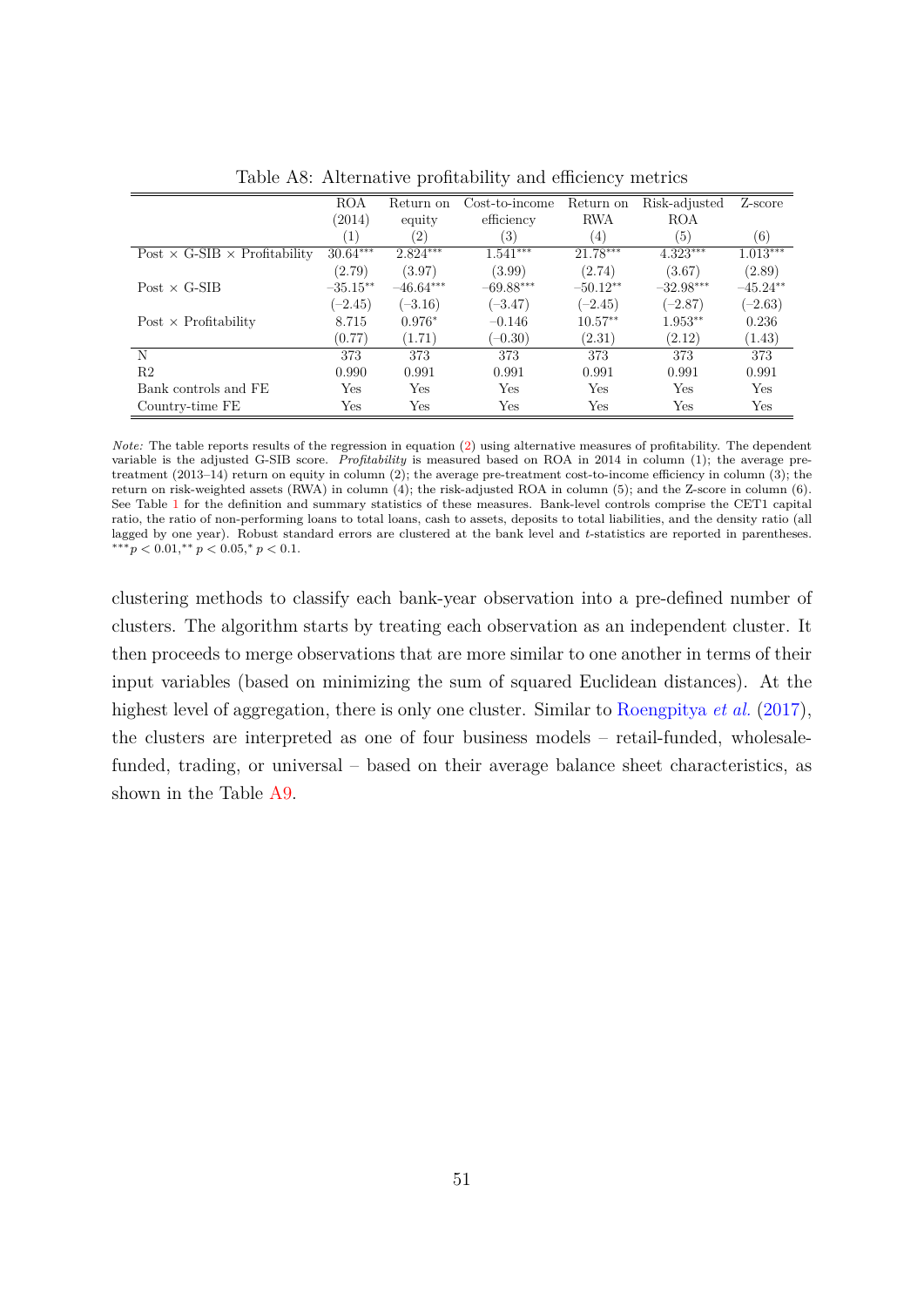|                          | Retail-oriented | Trading       | Wholesale    | Universal    |
|--------------------------|-----------------|---------------|--------------|--------------|
|                          | $(Obs = 179)$   | $(Obs = 138)$ | $(Obs = 75)$ | $(Obs = 94)$ |
| $\text{Loans}/\text{TA}$ | 0.63            | 0.42          | 0.28         | 0.53         |
|                          | [0.51, 0.74]    | [0.17, 0.55]  | [0.09, 0.37] | [0.44, 0.62] |
| Securities/TA            | 0.18            | 0.28          | 0.25         | 0.18         |
|                          | [0.10, 0.27]    | [0.16, 0.41]  | [0.17, 0.36] | [0.09, 0.28] |
| Cash/TA                  | 0.06            | 0.11          | 0.06         | 0.05         |
|                          | [0.01, 0.14]    | [0.01, 0.19]  | [0.01, 0.13] | [0.01, 0.10] |
| Deposits/TA              | 0.63            | 0.60          | 0.29         | 0.38         |
|                          | [0.51, 0.76]    | [0.52, 0.70]  | [0.16, 0.41] | [0.27, 0.47] |
| Wholesale funding/TA     | 0.20            | 0.27          | 0.39         | 0.40         |
|                          | [0.12, 0.32]    | [0.16, 0.38]  | [0.23, 0.50] | [0.27, 0.52] |
| Non-interest income/TA   | 0.01            | 0.01          | 0.02         | 0.01         |
|                          | [0.00, 0.02]    | [0.01, 0.02]  | [0.01, 0.03] | [0.00, 0.02] |

<span id="page-52-0"></span>Table A9: Table: Summary statistics by business model clusters

*Note*: The table shows summary statistics for the four business model clusters, calculated based on input variables in the first column. Based on these summary statistics, business models have been interpreted as one of retail, trading, wholesale, and universal. The first row for each variable is the mean for the observations classified as that cluster, while the values in the square brackets are the  $10^{th} - 90^{th}$  percentiles.

The cluster analysis yields a time-varying business model allocation for each bank, which we include as an additional regressor in equation  $(2)$ . The results in Table [A10](#page-52-1) show that regardless of the number of clusters, which vary from 4 clusters in column (1) to 2 clusters in column (3), controlling for differences in business models has little impact on the interaction terms of interest.

|                                            | Business models |             |             |  |  |  |
|--------------------------------------------|-----------------|-------------|-------------|--|--|--|
|                                            | (1)             | 2)          | (3)         |  |  |  |
| Post $\times$ G-SIB $\times$ Profitability | $30.87***$      | $30.90***$  | $30.83***$  |  |  |  |
|                                            | (3.37)          | (3.41)      | (3.50)      |  |  |  |
| $Post \times G-SIB$                        | $-36.49***$     | $-36.52***$ | $-36.50***$ |  |  |  |
|                                            | $(-3.14)$       | $(-3.17)$   | $(-3.18)$   |  |  |  |
| $Post \times Profitability$                | 15.61           | 15.59       | 15.64       |  |  |  |
|                                            | (1.46)          | (1.46)      | (1.48)      |  |  |  |
| N                                          | 373             | 373         | 373         |  |  |  |
| R <sub>2</sub>                             | 0.991           | 0.991       | 0.991       |  |  |  |
| Bank controls and FE                       | Yes             | Yes         | Yes         |  |  |  |
| Country-time FE                            | Yes             | Yes         | Yes         |  |  |  |
| No. of business model clusters             | 4               | 3           | 2           |  |  |  |

<span id="page-52-1"></span>Table A10: Controlling for differences in business models

*Note*: The table reports results of the regression in equation [\(2\)](#page-16-0) with the inclusion of business model clusters as additional regressors. There are three variations depending on the number of clusters. The dependent variable is the adjusted G-SIB score. All other variables are as defined in Table [4.](#page-22-0) Bank-level controls comprise the CET1 capital ratio, the ratio of non-performing loans to total loans, cash to assets, deposits to total liabilities, and the density ratio (all lagged by one year). Robust standard errors are clustered at the bank level and *t*-statistics are reported in parentheses. ∗∗∗*p <* 0*.*01*,* ∗∗ *p <*  $0.05, p < 0.1.$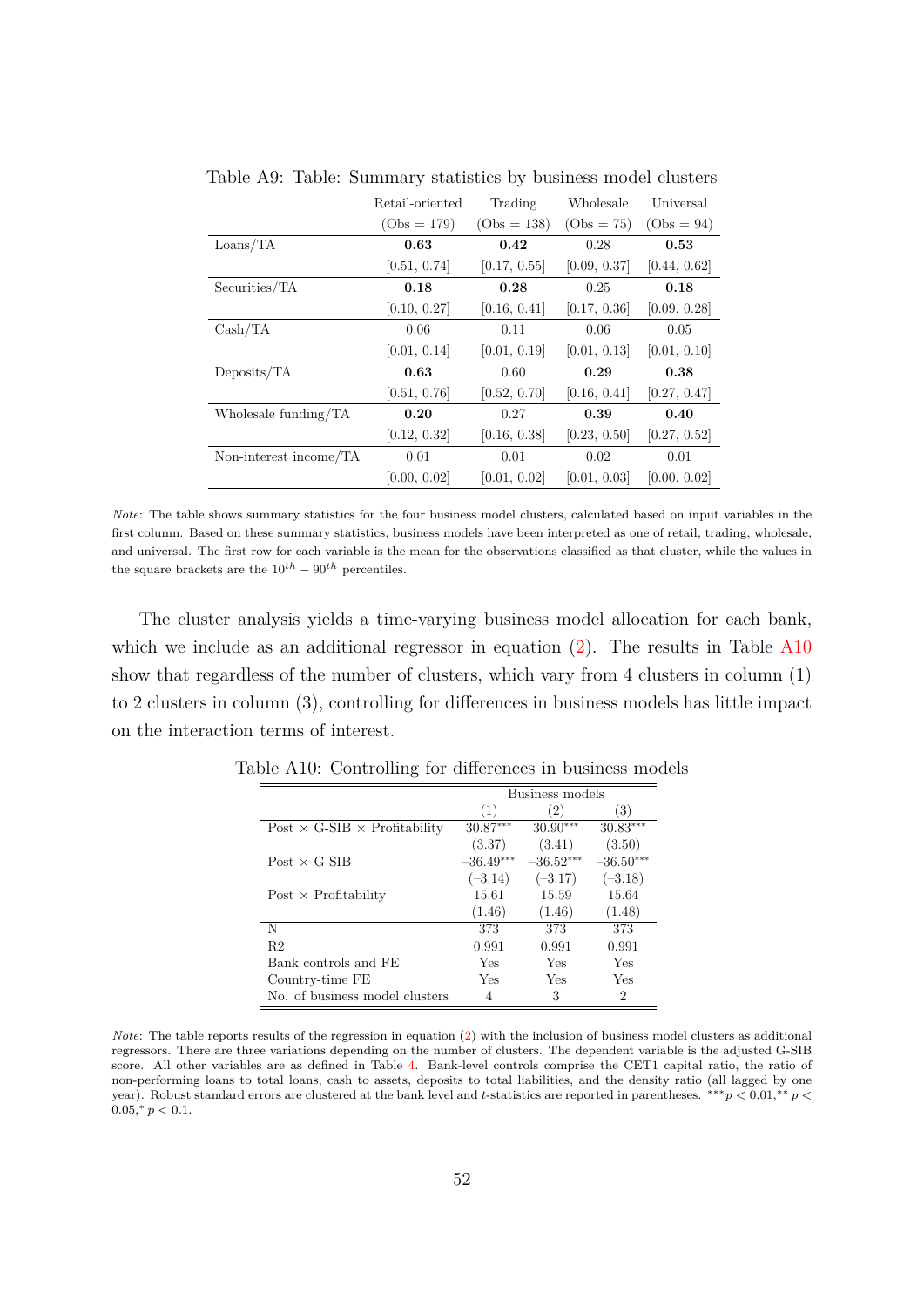#### <span id="page-53-0"></span>**D.6 Quarterly dataset**

<span id="page-53-2"></span>Table [A11](#page-53-2) reports the summary statistics of the quarterly data used in the regressions in Table [5.](#page-27-0)

|                                      | Mean  | Stdev | P <sub>10</sub> | P <sub>25</sub> | P50   | P75   | P90   | N    |
|--------------------------------------|-------|-------|-----------------|-----------------|-------|-------|-------|------|
| Capital $(\log)$                     | 4.54  | 0.80  | 3.35            | 4.06            | 4.63  | 5.21  | 5.46  | 681  |
| Assets $(\log)$                      | 7.26  | 0.70  | 6.41            | 6.86            | 7.46  | 7.75  | 7.96  | 681  |
| Capital ratio $(\%)$                 | 7.26  | 0.70  | 4.62            | 5.27            | 6.47  | 8.55  | 9.79  | 681  |
| Non-performing loan ratio $(\%)$     | 2.25  | 1.93  | 0.39            | 0.75            | 1.51  | 3.46  | 5.17  | 681  |
| Cash to total assets $(\%)$          | 6.54  | 6.44  | 0.95            | 1.44            | 4.63  | 9.30  | 16.96 | 681  |
| Deposits to total liabilities $(\%)$ | 57.99 | 18.60 | 30.83           | 46.29           | 60.37 | 74.36 | 80.50 | -681 |

Table A11: Summary statistics of the quarterly dataset

*Note*: Statistics are based on quarterly data from 2010 to 2018 data on an unbalanced sample of 27 G-SIBs from 8 jurisdictions. The units are displayed alongside the name of the variables. All dependent variables are based on Q1 2010 exchange rates. Capital: log of total regulatory capital in US\$ billions. Assets: log of total assets in US\$ billions. Capital ratio: total regulatory capital divided by risk-weighted assets. Non-performing loan ratio: the ratio of non-performing loans to total loans. Cash to total assets: total cash holdings as a share of total assets. Deposits to total liabilities: total deposits as a share of total liabilities.

#### <span id="page-53-1"></span>**D.7 Assessing the role of geographical factors**

We assess whether geographical factors, such as national regulatory reforms or different macroeconomic developments in banks' home jurisdiction, affect our findings. The use of country-year fixed effects throughout our main analysis generally controls for such effects. Three additional tests confirm that geographical factors do not drive our results.

First, we exclude U.S. banks to test whether deviations from the BCBS's methodology in the U.S. regulation of G-SIBs affect our results. U.S. regulators apply an additional, although closely related, method for the calibration of the G-SIB capital surcharges. U.S. G-SIBs are subject to the higher of the capital surcharge that result from this method and the BCBS methodology, with the former typically resulting in higher surcharges. This implies that U.S. banks may have weaker incentives to respond to the BCBS G-SIB framework. In line with this, we find that the exclusion of U.S. banks reinforces our results of a significant difference in the response of more and less profitable G-SIBs as shown in column (1) of Table [A12.](#page-54-0)

Second, we repeat our analysis based on including only banks from emerging market economies (EME). This takes account of differences in the degree of financial development relative to more advanced economies. In addition, it enables us to address any potential concern that could be linked to the introduction of Total Loss-Absorbing Cap-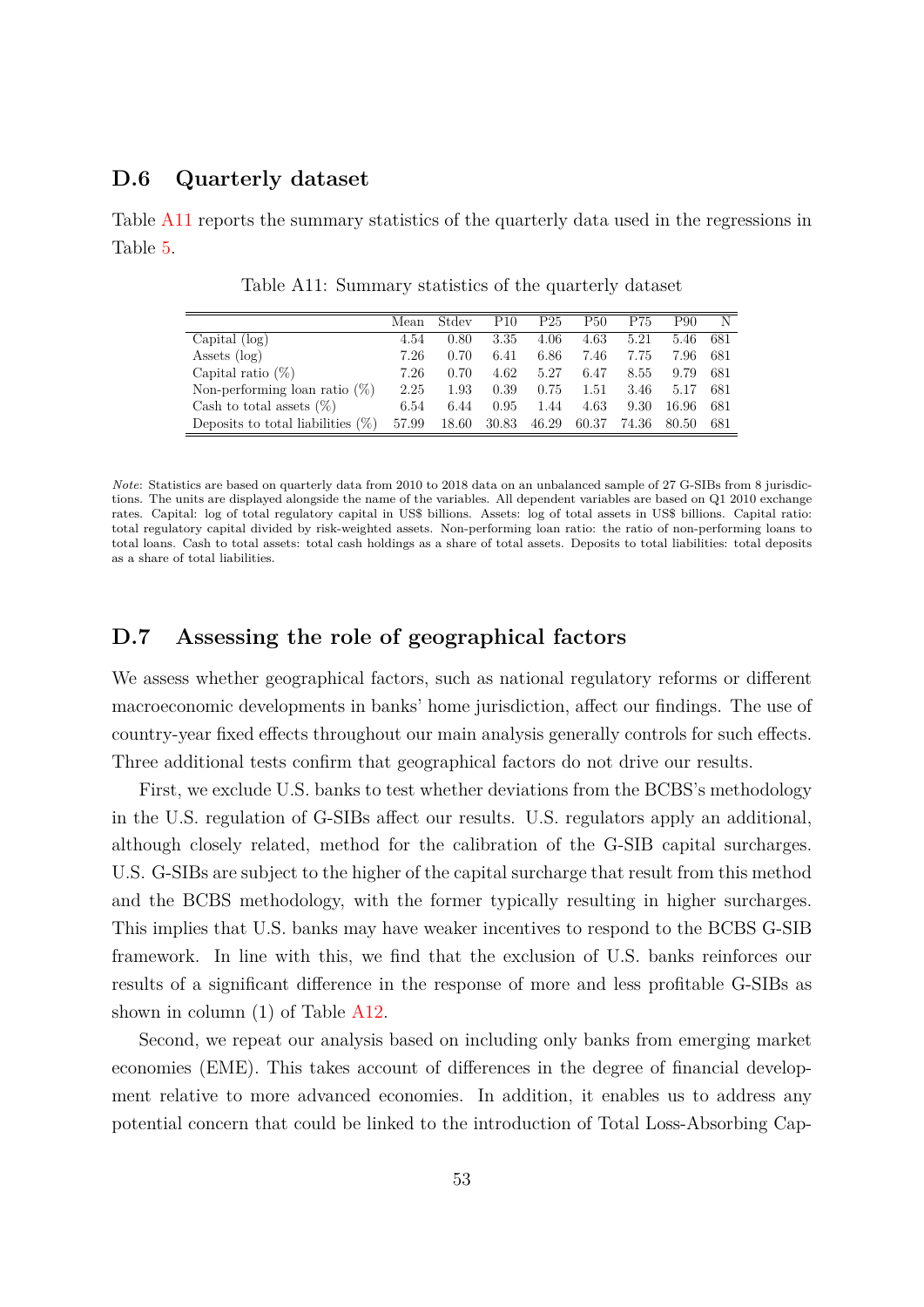<span id="page-54-0"></span>

|                                                   |                  | Sub-samples       | Country-group dummies |        |                   |            |
|---------------------------------------------------|------------------|-------------------|-----------------------|--------|-------------------|------------|
|                                                   | Exclude          | Only              |                       |        |                   |            |
|                                                   | U.S. banks       | EME banks         | U.S.                  | EU     | Asia-Pacific      | <b>EME</b> |
|                                                   | $\left(1\right)$ | $\left( 2\right)$ | (3)                   | (4)    | $\left( 5\right)$ | (6)        |
| Post $\times$ G-SIB $\times$ Profitability        | $42.86***$       | 62.99**           |                       |        |                   |            |
|                                                   | (6.00)           | (2.70)            |                       |        |                   |            |
| Post $\times$ US $\times$ Profitability           |                  |                   | $-10.45$              |        |                   |            |
|                                                   |                  |                   | $(-0.43)$             |        |                   |            |
| Post $\times$ EU $\times$ Profitability           |                  |                   |                       | 29.29  |                   |            |
|                                                   |                  |                   |                       | (1.31) |                   |            |
| Post $\times$ Asia-Pacific $\times$ Profitability |                  |                   |                       |        | 17.07             |            |
|                                                   |                  |                   |                       |        | (0.89)            |            |
| Post $\times$ EME $\times$ Profitability          |                  |                   |                       |        |                   | $-11.72$   |
|                                                   |                  |                   |                       |        |                   | $(-0.53)$  |
| $Post \times G-SIB$                               | $-44.77***$      | $-83.90*$         |                       |        |                   |            |
|                                                   | $(-3.99)$        | $(-1.81)$         |                       |        |                   |            |
| Post $\times$ Profitability                       | $18.25***$       | $-0.475$          | $31.63***$            | 20.76  | $23.74*$          | $31.19**$  |
|                                                   | (2.65)           | $(-0.06)$         | (2.93)                | (1.61) | (1.83)            | (2.13)     |
| N                                                 | 313              | 109               | 373                   | 373    | 373               | 373        |
| R2                                                | 0.992            | 0.989             | 0.990                 | 0.990  | 0.990             | 0.990      |
| Bank controls and FE                              | Yes              | Yes               | Yes                   | Yes    | Yes               | Yes        |
| Country-time FE                                   | Yes              | Yes               | Yes                   | Yes    | Yes               | Yes        |

#### Table A12: Geographical factors

*Note*: The table reports results of the regression in equation [\(2\)](#page-16-0) for different sub-samples indicated in the column headings. The dependent variable is the adjusted G-SIB score. European Union (EU), column (4), comprises the United Kingdom during the period of observation. Asia-Pacific, column (5), comprises banks from Japan, China, India, Australia, Singapore, Korea, and Russia. All other variables are as defined in Table [4.](#page-22-0) Bank-level controls comprise the CET1 capital ratio, the ratio of non-performing loans to total loans, cash to assets, deposits to total liabilities, and the density ratio (all lagged by one year). Robust standard errors are clustered at the bank level and *t*-statistics are reported in parentheses. ∗∗∗*p <* 0*.*01*,* ∗∗ *p <* 0*.*05*,* <sup>∗</sup> *p <* 0*.*1.

ital (TLAC) requirements for G-SIBs in advanced economies. TLAC requirements could have potentially affected G-SIBs' scores by inducing changes in the composition of banks' funding. However, these requirements have become effective only as of 2019 in advanced economies and are thus unlikely to affect our results. In emerging market economies, TLAC requirements will not take effect before the start of 2025. As shown in column (2) of Table [A12,](#page-54-0) our findings prove robust to the exclusion of advanced economy banks.

Third, we replace the G-SIB dummy by a *country-group* dummy that identifies banks from a specific region or from emerging markets to assess the impact of the banks' origin on score adjustments. These placebo tests show that profitable banks from specific regions have not changed their scores relative to their peers in a statistically significant manner as shown in columns  $(3)$  to  $(6)$  of Table [A12.](#page-54-0) This accords with the G-SIB framework being the primary driver of banks' adjustments.